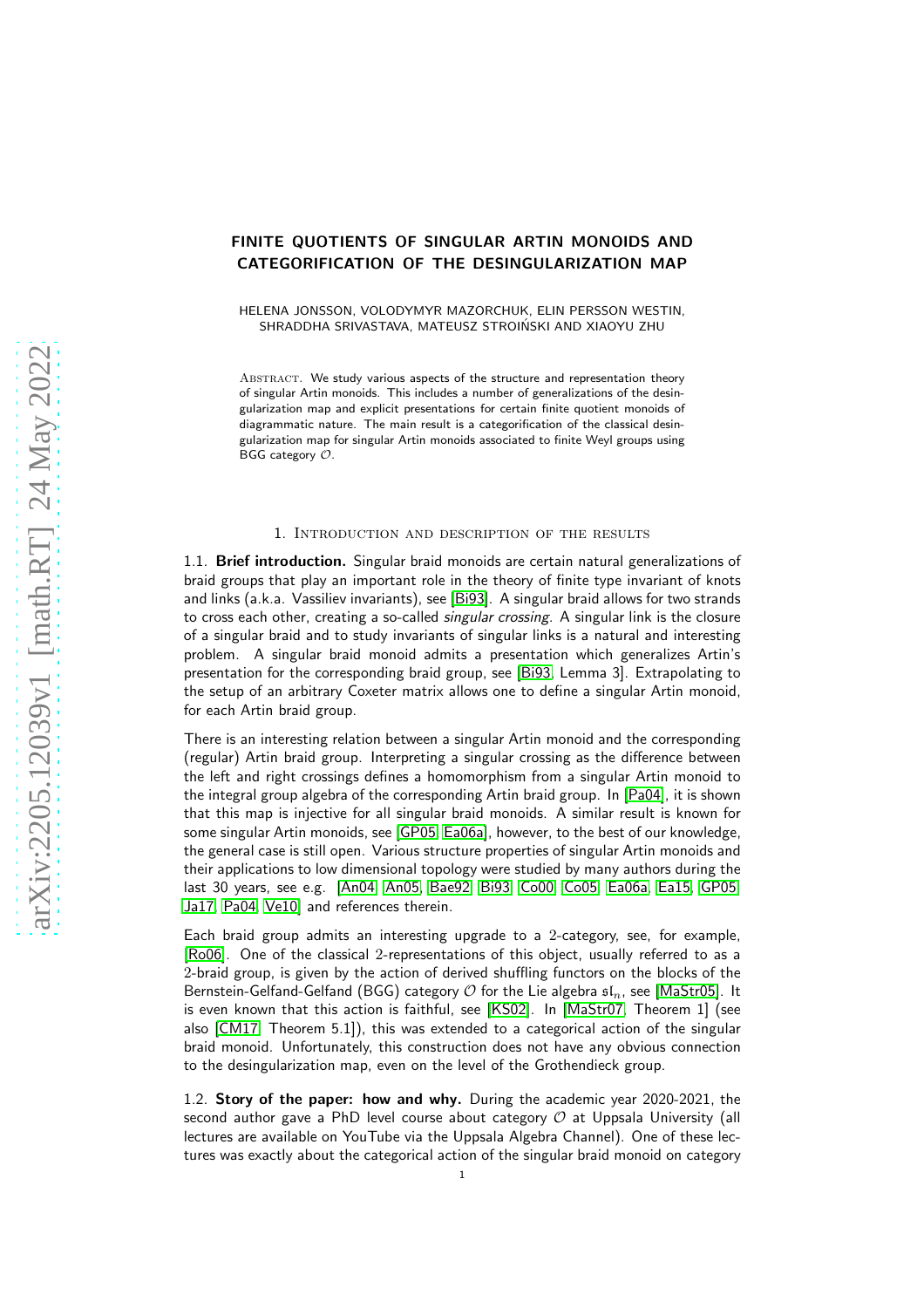#### 2 JONSSON, MAZORCHUK, PERSSON WESTIN, SRIVASTAVA, STROINSKI, ZHU ´

 $O$ . The research presented in this paper started from some questions asked by some participants of the course after that lecture. One of the main questions was whether one could define another categorical action of the singular braid monoid on category  $O$  that would be better related to the classical desingularization map. The discussions that started during the spring of 2021 were organized as a study group on singular Artin monoids during the academic year 2021-2022 in Uppsala. The present paper is the report, by all participants, of the discussions during the meetings of this study group.

Now we will briefly describe what we discussed. This will also help to summarize the results and the structure of the present paper.

We looked into three main directions:

- Generalizations of the desingularization map.
- Finite diagrammatic quotients of singular Artin monoids.
- Categorification of the desingularization map.

One could argue that some of the results of the paper could be cleaned up, strengthened and pushed further. However, the time constraints on the organization of this study group put strict bounds on what we could include in this paper.

1.3. Results: generalized desingularization map. The first of the research directions, on various generalizations of the desingularization map, was originally motivated by the construction in [\[MaStr07,](#page-38-4) Theorem 1]. If the latter result is not related to the classical desingularization map, then what kind of map is it related to? In Section [3](#page-5-0) we investigate various generalizations of the desingularization map. In particular, in Subsection [3.2](#page-5-1) we consider the odd skeleton of a Coxeter graph, that is, the graph obtained from the Coxeter graph by removing all even edges. We show that one can define an analogue of the desingularization map for each assignment of a Laurent polynomial to a connected component of the odd skeleton, see Proposition [2.](#page-6-0) Moreover, for all cases for which the classical desingularization map is known to be injective, we establish, in Proposition [3,](#page-6-1) the injectivity of a generic choice for the generalized desingularization map constructed in Proposition [2.](#page-6-0) In Subsection [3.2,](#page-5-1) we also discuss some further generalizations of the classical desingularization map in the setup when one replaces the integral group algebra of the Artin braid group by the semialgebra of the Artin braid group over the Boolean semiring.

The situation encountered in [\[MaStr07,](#page-38-4) Theorem 1] is explained in Section [4.](#page-7-0) The group algebra of the braid group has an interesting quotient, called the Hecke algebra. The latter controls the combinatorics of category  $O$ . The categorification of the singular braid monoid proposed in [\[MaStr07,](#page-38-4) Theorem 1] corresponds to a generalized desingularization map for this quotient. This latter map is given by assigning to the connected components of the odd skeleton of the corresponding Coxeter graph the Laurent polynomial describing the Kazhdan-Lusztig basis element of the Hecke algebra associated to a simple reflection.

1.4. Results: finite diagrammatic quotients of singular Artin monoids. The second major direction which we explore studies various finite diagrammatic quotients of singular Artin monoids. Diagram algebras are intensively studied in modern representation theory due to their numerous applications in various areas of contemporary mathematics and theoretical physics. Such algebras usually have a basis given by some kind of combinatorially defined diagrams, and multiplication is based on concatenation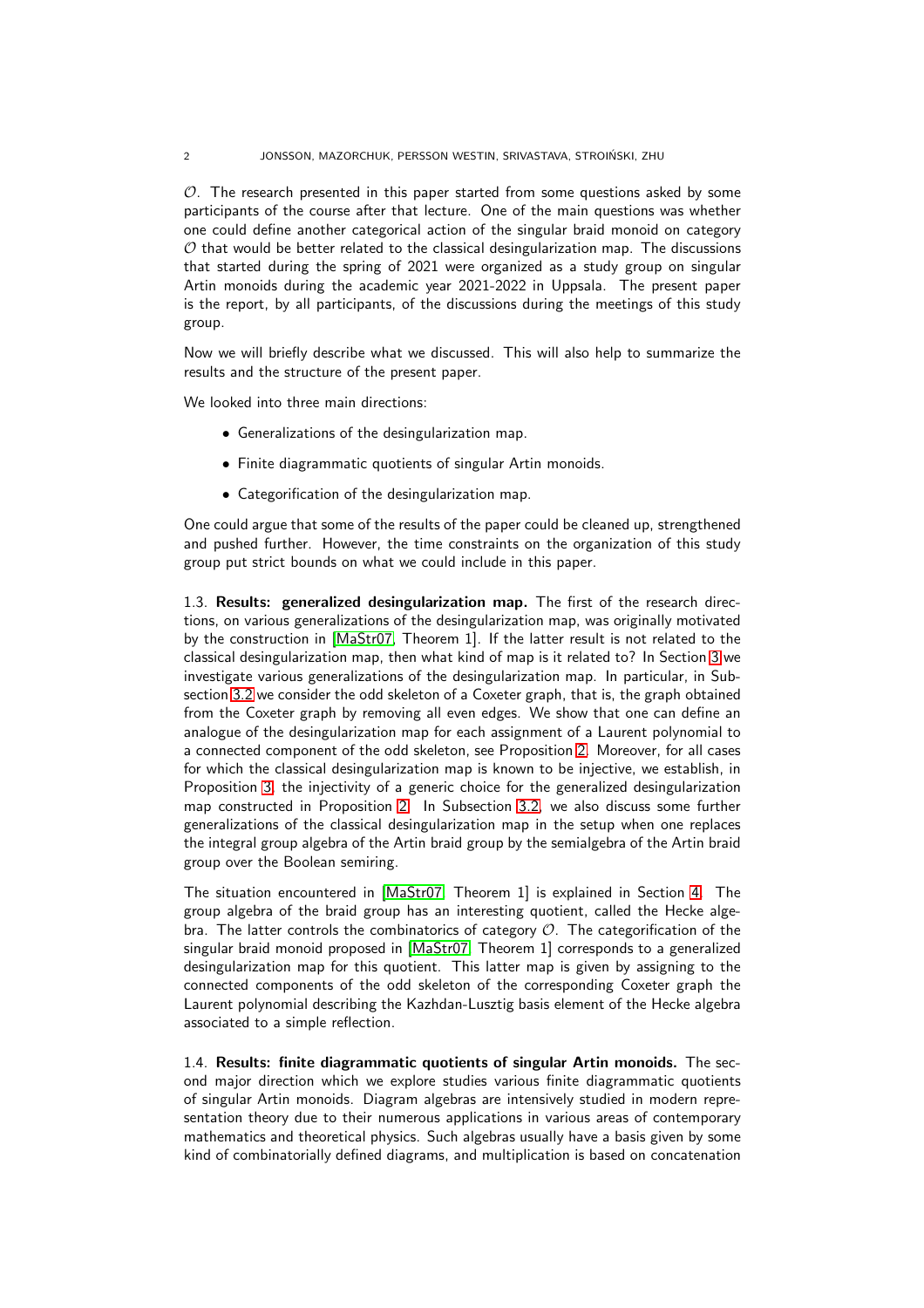of these diagrams. The most general such object (which contains all other as subobjects) is the algebra of partitioned binary relations, studied in [\[MM13\]](#page-37-8). Other examples include the Brauer algebra, see [\[Br37\]](#page-36-4), and the partition algebra, see [\[Mar94\]](#page-37-9).

Diagram algebras are usually defined as deformations of the corresponding diagram monoid. In the latter, multiplication is given exactly by concatenation of diagrams, which usually involves some straightening procedure. A diagram monoid usually has the symmetric group as the group of invertible elements. The symmetric group is, of course, a quotient of the braid group. It is therefore natural to ask whether the canonical projection from the braid group to the symmetric group can be extended to a homomorphism from the singular braid monoid to the diagram monoid in question. In case such an extension is possible, one could try to characterize its kernel, leading to a presentation of the image by generators and relations. As a next step, based on this presentation, one could then try to define analogues of this diagram monoid for other Coxeter types. That was our main idea for this second direction addressed in the paper.

All results related to finite quotients of singular Artin monoids are collected in Section [5.](#page-8-0) As it turned out, most of them can be organized so that one starts with a maximal possible quotient and then, step by step, projects further.

Our starting point is a homomorphism from the singular braid monoid to the monoid of all binary relations, see Proposition [6.](#page-9-0) The homomorphism itself is inspired by our generalized desingularization maps. In this case, instead of the usual integral group algebra of the braid group, we consider, as the target of our homomorphism, the semialgebra of the braid group over the Boolean semiring. The image of the singular generator  $\tau_s$ under this map should be thought of as the set  $\{e, \sigma_s\}$  consisting of the identity e and the corresponding regular element  $\sigma_s$ . This map appeared previously in the context of 0-Hecke monoids, see [\[MaSte12\]](#page-38-5). The monoid generated by the images of the singular elements (in type  $A$ ) was studied in [\[MaSte12\]](#page-38-5) under the name of double Catalan monoid. The image of the singular braid monoid under this map is also related to the factor power of the symmetric group as defined and studied in [\[GM95a,](#page-37-10) [GM95b\]](#page-37-11). In Subsections [5.2.3](#page-9-1) and [5.2.4](#page-10-0) we explore type  $B$  analogues of these results.

The next target for a homomorphism is the dual symmetric inverse monoid  $\mathbf{I}_n^*$ , that is, the inverse monoid of all bijections between quotients of the finite set  $\underline{n} = \{1, 2, \ldots, n\}$ . In Proposition [8](#page-11-0) we show that this monoid is a natural quotient of the monoid of essential binary relations on  $n$ . The latter contains the image of the singular braid monoid. Composing with the projection map onto the quotient, we get the induced homomorphism from the singular braid monoid to  $\mathbf{I}_n^*.$  The image of this homomorphism is the maximal factorizable submonoid  $\mathbf{F}_n^*$  of  $\mathbf{I}_n^*.$  The monoid  $\mathbf{F}_n^*$  was studied in detail by several authors. In particular, there are various presentations of this monoid which can be found in the literature, see [\[Ea06b,](#page-37-12) [EEF05,](#page-37-13) [Fi03\]](#page-37-14).

In Subsections [5.3.4](#page-13-0) and [5.3.5](#page-14-0) we look at certain type  $B$  analogues of the monoids  $\mathbf{F}_n^*$  and  $\mathbf{I}_n^*$ . In particular, in Proposition [14,](#page-14-1) by examining the kernel of the natural projection from the type  $B$  singular Artin monoid, we obtain a presentation for the type  $B$  analogue of the monoid  $\mathbf{F}_n^*$ .

We also note that the congruence describing the kernel of the map from the essential binary relations to  $\mathbf{I}_n^*$  can be extended to all binary relations. The corresponding quotient is the monoid of all bijections between quotients of subsets of  $n$ , studied in [\[KMU15\]](#page-37-15).

The next stop is the classical symmetric inverse monoid  $\mathbf{IS}_n$  of all bijections between subsets of  $\underline{n}$ . It turns out, see Proposition [15,](#page-16-0) that restricting elements of  $\mathbf{F}_n^*$  to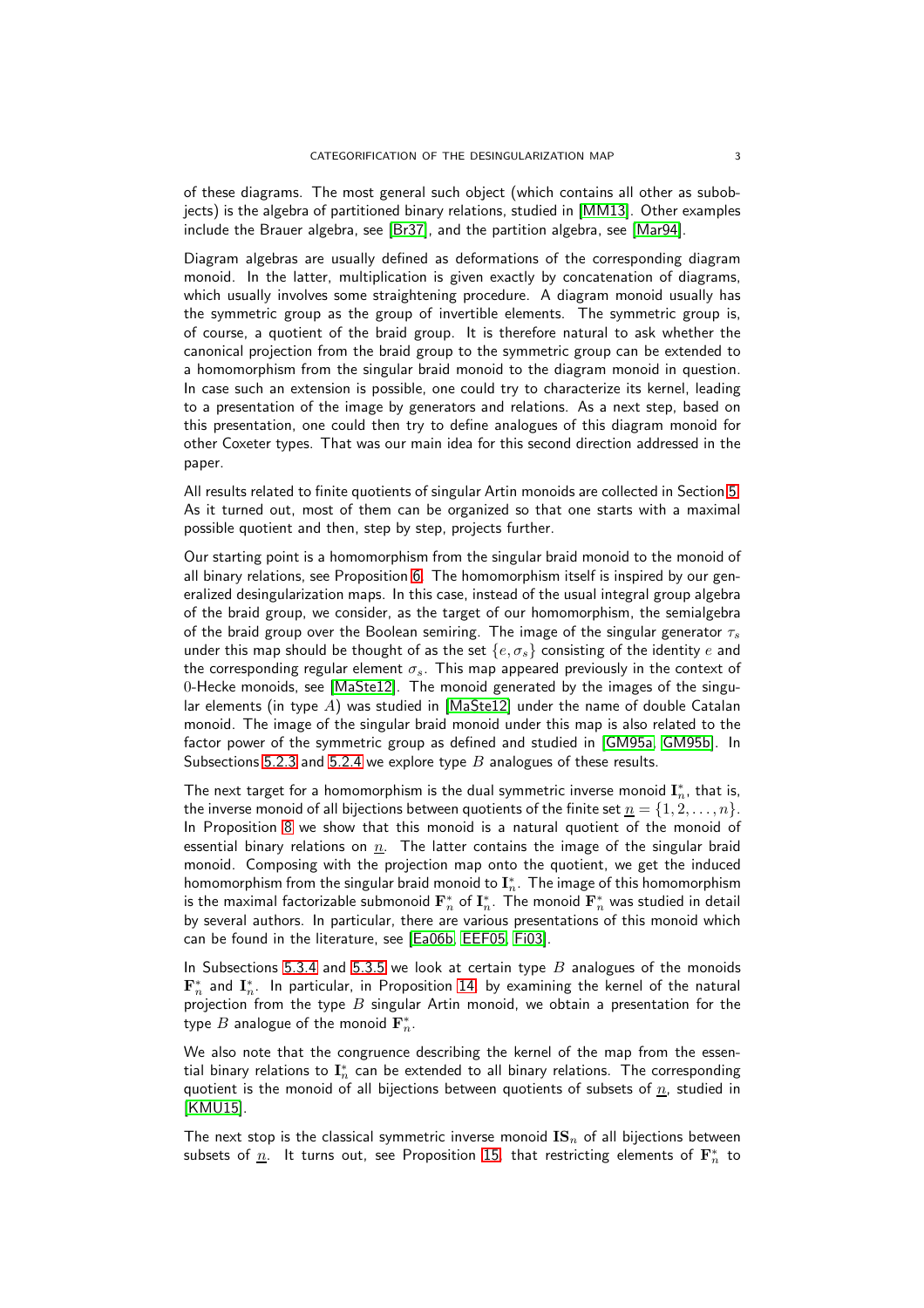singletons defines a homomorphism to  $\text{IS}_n$ . This leads to a natural homomorphism from the singular braid monoid to  $\mathbf{IS}_n$ . This homomorphism is not surjective, its image "misses" all elements with singleton defect. Again, there is the obvious analogue of the story in type  $B$ , explored in Subsections  $5.4.4 - 5.4.7$ . This includes a presentation for the signed rook monoid in Proposition [20,](#page-19-1) see also [\[EF13\]](#page-37-16) and [\[CE22\]](#page-36-5) for further generalizations.

Finally, in Subsection [5.5](#page-20-0) we study natural surjections from singular braid monoids to Brauer monoids. The type  $A$  story is fairly expected, see Proposition [22.](#page-21-0) We also consider the natural type  $B$  analogue of this story, which turns out to be different from another type  $B$  analogue of Brauer algebras considered in [\[CL15\]](#page-36-6). As explained in Subsection [5.5.6,](#page-23-0) our type  $B$  Brauer monoid is related to the partial Brauer monoid introduced in [\[Ma98\]](#page-38-6). In fact, our type B Brauer monoid is a partially  $\mathbb{Z}_2$ -colored version of the partial Brauer monoid. In Theorem [26](#page-24-0) we extend the presentation of singular braid monoids and type  $A$  Brauer monoids to a presentation of type  $B$  Brauer monoids.

1.5. Results: categorification of the desingularization map. Our final main direction describes a new categorical action of singular Artin monoids on category O. All necessary preliminaries on category  $O$  are collected in Section [6.](#page-27-0)

The classical realization of the generators of the braid group as endofunctors of category  $O$  uses derived (co)shuffling functors introduced in [\[Ca86\]](#page-36-7). In [\[MaStr07,](#page-38-4) Theorem 1] it is proposed to realize the action of the singular crossings using indecomposable projective functors (associated to the corresponding simple root). All this is recalled in Section [7.](#page-29-0) The most difficult part of the proof of this results is to check the mixed braid relations between the singular and the regular generators. In type  $A$ , the corresponding argument in the proof of [\[MaStr07,](#page-38-4) Theorem 1] is incomplete, a complete proof is given in [\[CM17,](#page-37-7) Theorem 5.1] based on an alternative approach outlined in [\[MaStr07\]](#page-38-4). In Theorem [32](#page-31-0) we give a fairly short general proof of these mixed braid relations in any type. In Proposition [30](#page-30-0) we also give a general proof of braid relations for (co)shuffling functors in all types.

Our final main results are in Section [8.](#page-32-0) To make a connection with the desingularization map, we observe that there are two obvious natural transformations between the derived shuffling and coshuffling functors. The usual philosophy of categorification suggests that the singular crossing should act via the cone of one of these. And we, indeed, show that one of the cones works, see Theorem [35,](#page-33-0) while the other one fails, see Proposition [36.](#page-35-0) The proof of Theorem [35](#page-33-0) is split into verifying the defining relations for the generators of the singular braid monoid, one at a time.

1.6. Structure: preliminaries. Additionally to the above, in Section [2](#page-3-0) below we collected all necessary preliminaries, including the definitions for all main protagonists of this paper which are illustrated by a detailed example in type A.

<span id="page-3-0"></span>Acknowledgments. This research is partially supported by the Swedish Research Council. We thank Hankyung Ko for very helpful discussions. We thank James East for helpful comments.

## 2. Singular Artin monoids

2.1. Coxeter groups. Let S be a finite set with  $n > 0$  elements. Consider an  $n \times n$ matrix  $M = (m_{s,t})_{s,t \in S}$  with entries in  $\mathbb{Z}_{>0} \cup \{\infty\}$  satisfying the following conditions:

•  $m_{s,s} = 1$ , for all  $s \in S$ ,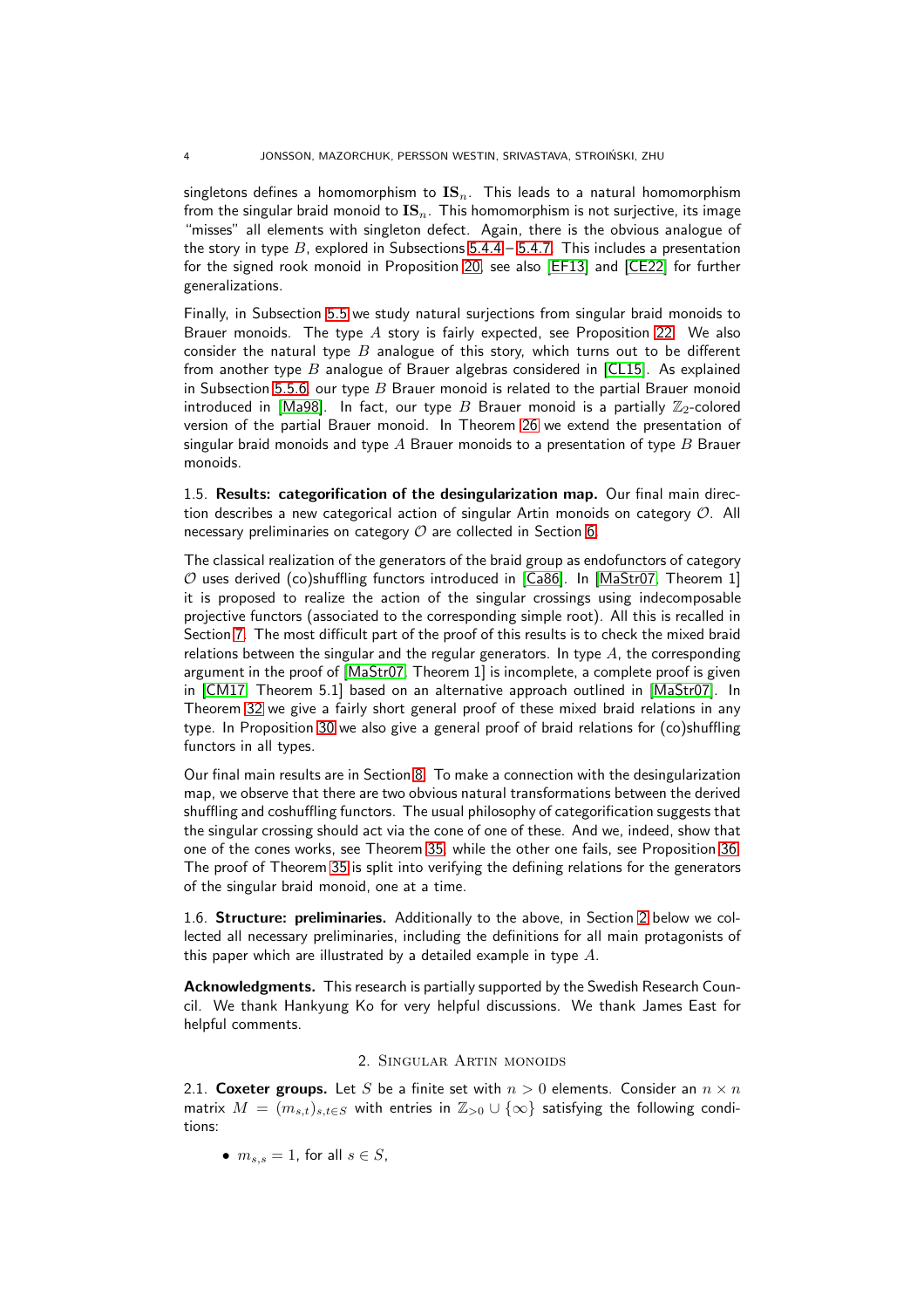- $m_{s,t} = m_{t,s}$ , for all  $s, t \in S$ ,
- $m_{s,t} \neq 1$  provided that  $s \neq t$ .

Such a matrix  $M$  is called a Coxeter matrix. Associated to  $M$ , we have the corresponding Coxeter group  $W = W(M)$  generated by S subject to the relations

 $(st)^{m_{s,t}} = e$ , for all  $s, t \in S$  such that  $m_{s,t} \neq \infty$ .

Note that, for  $s = t$ , we have the relation  $s^2 = e$ . Taking this into account, we have the following alternative set of relations defining  $W$ :

$$
\begin{array}{rcll} s^2&=&e,&\text{for all}\; s\in S;\\ \underbrace{sts\dots}_{m_{s,t}\;\text{factors}}&=&\underbrace{tsts\dots}_{m_{t,s}\;\text{factors}},&\text{for all}\; s\neq t\in S\;\text{such that}\; m_{s,t}\neq\infty.\end{array}
$$

The same information as given by matrix  $M$  can be described by the corresponding Coxeter graph  $\Gamma_M$  defined as follows:

- the set of vertices of  $\Gamma_M$  is S;
- $\Gamma_M$  has no loops;
- there is an (unoriented) edge between two different vertices s and t in  $\Gamma_M$  if and only if  $m_{s,t} > 2$ ;
- in case  $m_{s,t} > 3$ , this edge is marked by  $m_{s,t}$ .

2.2. Artin groups. The Artin group (a.k.a. Artin-Tits group) associated to  $W$  is the group  $\mathbf{B}(W)$  generated by  $\sigma_s$ , where  $s \in S$ , subject to the relations

$$
\underbrace{\sigma_s \sigma_t \sigma_s \dots}_{m_{s,t} \text{ factors}} = \underbrace{\sigma_t \sigma_s \sigma_t \dots}_{m_{t,s} \text{ factors}}, \qquad \text{for all } s \neq t \in S \text{ such that } m_{s,t} \neq \infty.
$$

2.3. Singular Artin monoids. The singular Artin monoid associated to  $W$  is the monoid  $SB(W)$  generated by  $\sigma_s$  and  $\tau_s$ , where  $s \in S$ , subject to the relations

- <span id="page-4-0"></span> $\sigma_s \sigma_t \sigma_s \ldots$  ${m_{s,t}}$  factors  $= \sigma_t \sigma_s \sigma_t \ldots,$  ${m_{t,s}}$  factors  $(1) \qquad \sigma_s\sigma_t\sigma_s \ldots \;\; = \;\; \sigma_t\sigma_s\sigma_t \ldots, \qquad \text{ for all } s\neq t \in S \text{ s. t. } m_{s,t} \neq \infty;$  $\tau_s \sigma_t \sigma_s \ldots \sigma_t \sigma_s$  $= \sigma_t \sigma_s \sigma_t \dots \sigma_s \tau_t$  $\sigma(2) \tau_s \sigma_t \sigma_s \ldots \sigma_t \sigma_s \quad = \quad \sigma_t \sigma_s \sigma_t \ldots \sigma_s \tau_t, \,\, \text{for all} \,\, s \neq t \in S \,\, \text{s. t.} \,\, m_{s,t} \neq \infty \,\, \text{is odd};$
- ${m_{s,t}}$  factors  ${m}_{t,s}$  factors

(3) 
$$
\underbrace{\tau_s \sigma_t \sigma_s \dots \sigma_s \sigma_t}_{m_{s,t} \text{ factors}} = \underbrace{\sigma_t \sigma_s \sigma_t \dots \sigma_t \tau_s}_{m_{t,s} \text{ factors}}, \text{ for all } s \neq t \in S \text{ s. t. } m_{s,t} \neq \infty \text{ is even};
$$

$$
\text{(4)} \quad \tau_s \tau_t = \tau_t \tau_s, \quad m_{s,t} = 2;
$$

(5)  $\tau_s \sigma_s = \sigma_s \tau_s$ .

2.4. Special case: singular braid monoid. In the special case when we take  $S =$  $\{s_1, s_2, \ldots, s_{k-1}\}\$ , for some  $k \geq 2$ , and the matrix

$$
M = \left(\begin{array}{ccccc} 1 & 3 & 2 & 2 & \ldots & 2 & 2 & 2 \\ 3 & 1 & 3 & 2 & \ldots & 2 & 2 & 2 \\ 2 & 3 & 1 & 3 & \ldots & 2 & 2 & 2 \\ 2 & 2 & 3 & 1 & \ldots & 2 & 2 & 2 \\ \vdots & \vdots & \vdots & \vdots & \ddots & \vdots & \vdots & \vdots \\ 2 & 2 & 2 & 2 & \ldots & 1 & 3 & 2 \\ 2 & 2 & 2 & 2 & \ldots & 3 & 1 & 3 \\ 2 & 2 & 2 & 2 & \ldots & 2 & 3 & 1 \end{array}\right),
$$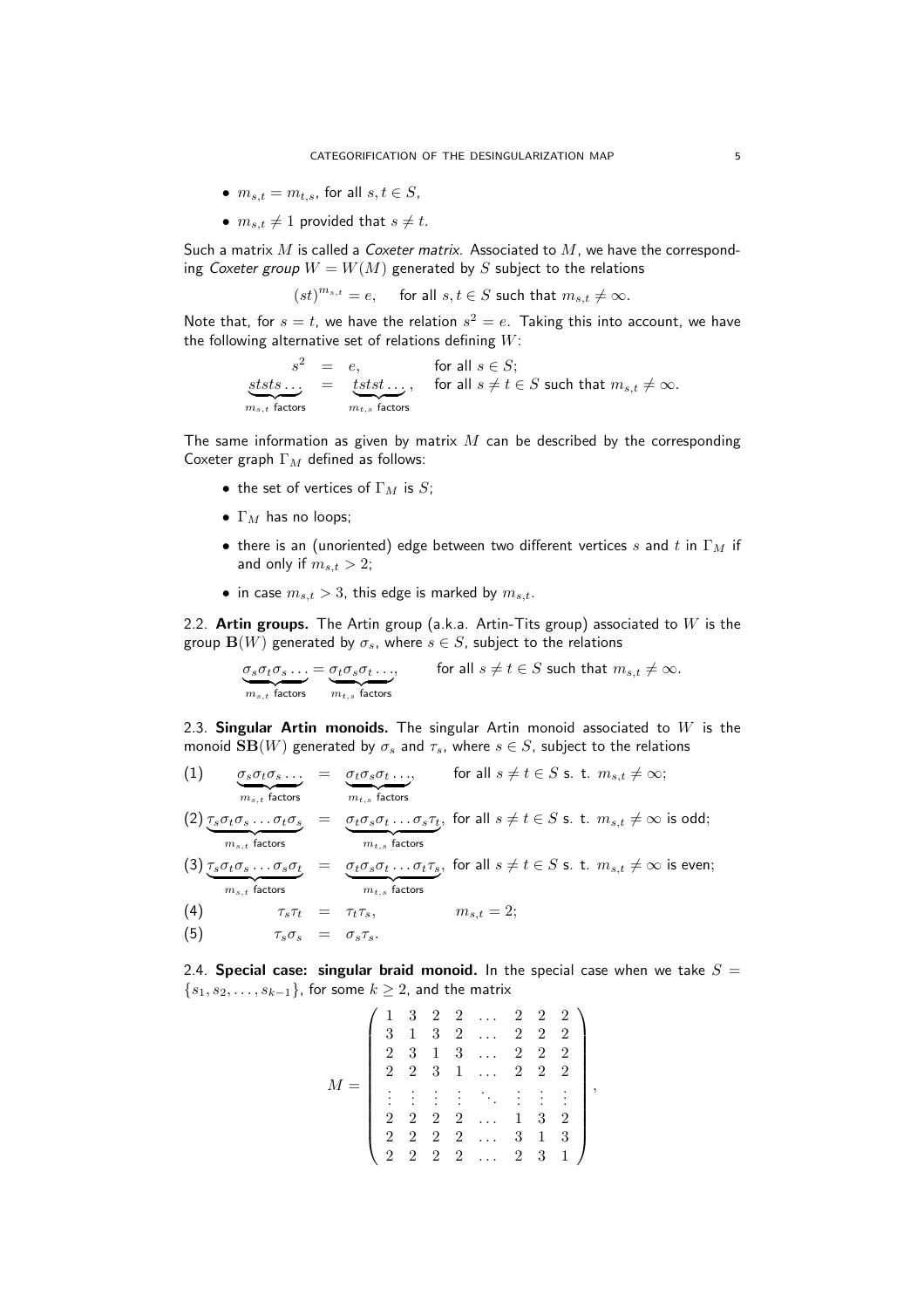which corresponds to the following Coxeter graph:

<span id="page-5-2"></span>(6)  $s_1 \longrightarrow s_2 \longrightarrow s_3 \longrightarrow \dots \longrightarrow s_{k-1}$ ,

we obtain the following classical objects.

The associated Coxeter group is isomorphic to the symmetric group  $S_k$ , via the isomorphism which sends  $s_i$  to the transposition  $(i, i + 1)$ .

The associated Artin group is isomorphic to the braid group on  $k$  strands via the isomorphism which sends  $\sigma_i := \sigma_{s_i}$  to the following braid:

|                |  | 2 $i-1$ $i$ $i+1$ $i+2$ k               |  |                  |
|----------------|--|-----------------------------------------|--|------------------|
|                |  |                                         |  |                  |
|                |  |                                         |  |                  |
|                |  |                                         |  |                  |
| $\overline{2}$ |  | $\ldots$ $i-1$ $i$ $i+1$ $i+2$ $\ldots$ |  | $\boldsymbol{k}$ |
|                |  |                                         |  |                  |

The associated singular Artin monoid is isomorphic to the singular braid monoid on  $k$ strands via the isomorphism which sends  $\sigma_i := \sigma_{s_i}$  to the above braid and which sends the generator  $\tau_i := \tau_{s_i}$  to the following singular braid:



3. Desingularization map and its generalizations

<span id="page-5-0"></span>3.1. Desingularization map. Let  $M$  be a Coxeter matrix with the associated Coxeter group W. Consider the integral group algebra  $\mathbb{Z}(\mathbf{B}(W))$ . This algebra is, in particular, a monoid with respect to multiplication.

**Lemma 1.** There is a monoid homomorphism  $\Delta : \mathbf{SB}(W) \to \mathbb{Z}(\mathbf{B}(W))$  which is the identity on all  $\sigma_s$  and sends each  $\tau_s$  to  $\sigma_s-\sigma_s^{-1}$ .

*Proof.* It is straightforward to verify that the images in  $\mathbb{Z}(\mathbf{B}(W))$  of the generators of  $SB(W)$  under  $\Delta$  satisfy the defining relations of  $SB(W)$ .

The map  $\Delta$  was originally considered in [\[Bae92\]](#page-36-3). It is called the *desingularization* map, see [\[Bi93\]](#page-36-0). For the classical singular braid monoid, the map  $\Delta$  has the following topological interpretation:



In [\[Pa04\]](#page-38-0), it is shown that, in the case of the classical singular braid monoid, the map  $\Delta$  is injective. Similar results are also known in a number of other cases, see [\[GP05,](#page-37-0) [Ea06a\]](#page-37-1).

<span id="page-5-1"></span>3.2. The odd skeleton. We want to generalize the desingularization map. In order to give the full generalization, we need to introduce the notion of the odd skeleton of a Coxeter graph.

Let  $\Gamma$  be a Coxeter graph. The *odd skeleton*  $O(\Gamma)$  of  $\Gamma$  is the graph obtained from  $\Gamma$ by removing all edges that are marked by even numbers or by  $\infty$ . First, to mention a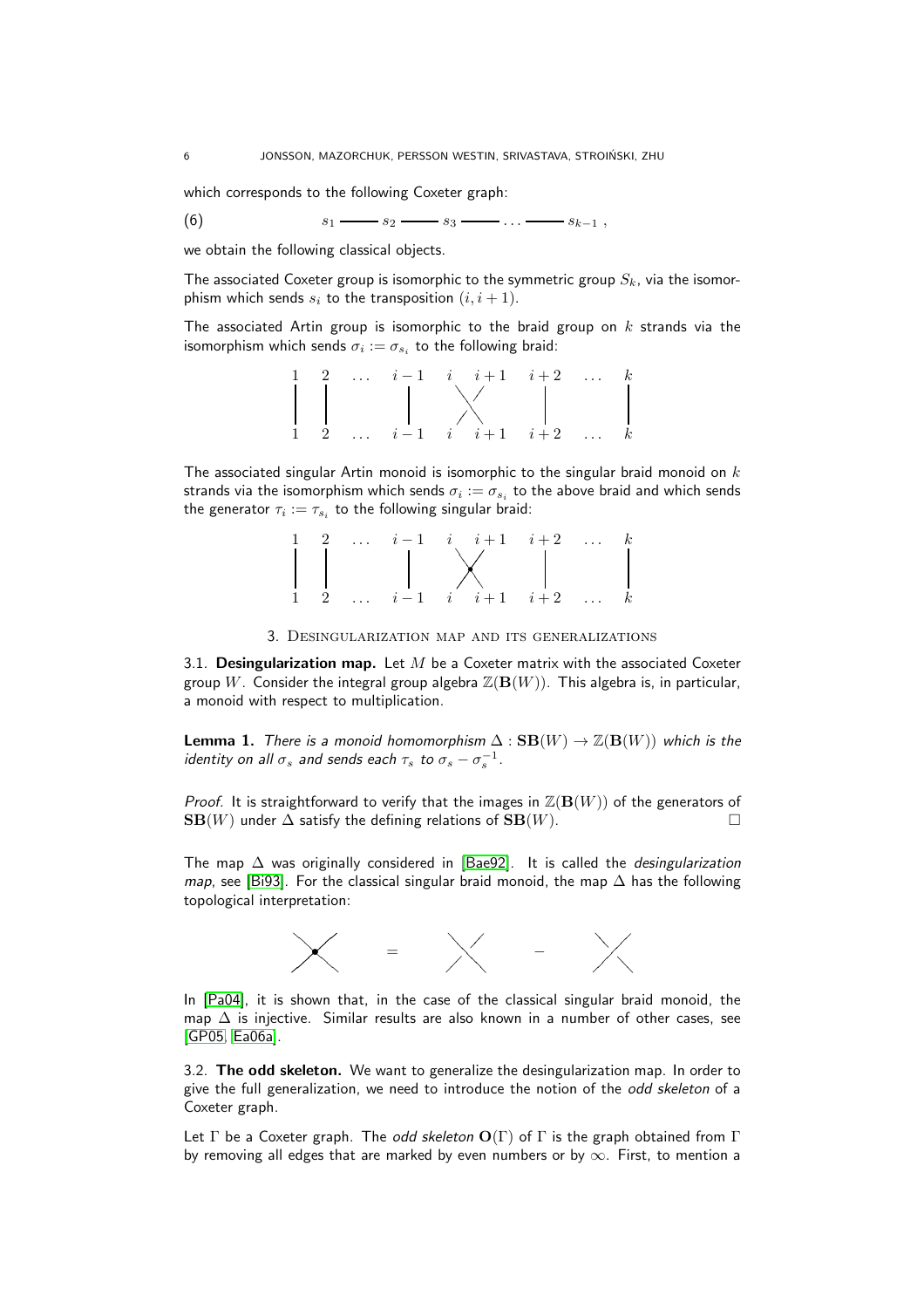trivial example, if  $\Gamma$  is the graph given by [\(6\)](#page-5-2), then  $O(\Gamma) = \Gamma$ . At the same time, in type  $B_4$ , we have:

Γ : • 4 • • • , O(Γ) : • • • • .

3.3. Generalized desingularization map. Let  $M$  be a Coxeter matrix with the corresponding Coxeter group W. Let  $\Gamma_M$  be the corresponding Coxeter graph and K the set of connected components of  $O(\Gamma)$ . For  $s \in S$ , we denote by  $K_s$  the connected component of  $O(\Gamma)$  containing s.

For a fixed map  $\Phi: K \to \mathbb{Z}[x,x^{-1}],$  define

$$
\Delta_{\Phi}(\sigma_s)=\sigma_s\text{ and }\Delta_{\Phi}(\tau_s)=\Phi(K_s)[\sigma_s],\text{ for }s\in S.
$$

<span id="page-6-0"></span>Proposition 2. The above assignment extends uniquely to a monoid homomorphism  $\Delta_{\Phi}:$   $\mathbf{SB}(W) \rightarrow \mathbb{Z}(\mathbf{B}(W))$ .

*Proof.* We need to check that the images of the generators of  $SB(W)$  in  $\mathbb{Z}(B(W))$ under  $\Delta_{\Phi}$  satisfy the defining relations of  $SB(W)$ . The relations in [\(1\)](#page-4-0) are obvious. The relations in [\(4\)](#page-4-0) follow from the relations  $\sigma_s \sigma_t = \sigma_t \sigma_s$  provided that  $m_{s,t} = 2$ , which, in particular, implies that  $\sigma_s^i\sigma_t^j=\sigma_t^j\sigma_s^i$  provided that  $m_{s,t}=2$ , for all  $i,j\in\mathbb{Z}$ .

The relations in [\(3\)](#page-4-0) follow similarly from the corresponding relations for  $\mathbf{B}(W)$ . The latter, basically, say that  $\sigma_s$  commutes with  $\sigma_t \sigma_s \dots \sigma_t$  (the latter word is of length  $m_{s,t} - 1$ ) and hence  $\sigma_s^i$  commutes with  $\sigma_t \sigma_s \ldots \sigma_t$ , for all  $i \in \mathbb{Z}$ .

Next, to check the relations in [\(2\)](#page-4-0), we will use that the map  $\Phi(K_-) : S \to \mathbb{Z}[x,x^{-1}]$ is constant on the connected components of the odd skeleton. The relations in  $\mathbf{B}(W)$ say that moving  $\sigma_s$  past  $\sigma_t \sigma_s \dots \sigma_s$  (of length  $m_{s,t} - 1$ ) to the right, we get  $\sigma_t$ . This implies a similar claim for  $\sigma_s^i$  and  $\sigma_t^i$ , for any  $i\in\mathbb{Z}.$  Now, taking into account that the Laurent polynomials assigned to s and t by  $\Phi$  are the same (since  $m_{s,t}$  is odd), the necessary relation follows.

Finally, the relations in [\(5\)](#page-4-0) follow from the fact that  $\sigma_s$  commutes with all its integer  $p_0$  powers.

It is natural to call  $\Delta_{\Phi}$  a generalized desingularization map.

3.4. Generic generalized desingularization map. For a fixed  $k \in \mathbb{Z}_{\geq 0}$ , denote by  ${\cal A}_k$  the set of all possible choices of  $\Phi: K \to \mathbb{Z}[x,x^{-1}]$  such that  $\bar{\Phi(K_s)}$  is of the form

 $a_{-k}x^{-k}+a_{-(k-1)}x^{-(k-1)}+\cdots +a_{k-1}x^{k-1}+a_kx^k, \ \text{for some} \ a_{-k},\ldots,a_k\in\mathbb{Z},$ 

for any simple reflection s. The set  $A_k$  has the obvious structure of a free Z-module of rank  $(2k+1)^{|K|}$ .

As usual, we will say that a subset of  $A_k$  is generic provided that this subset is dense in  $\mathbb{C} \otimes_{\mathbb{Z}} A_k$  with respect to Zariski topology. The next proposition shows that, in many cases, "almost all" choices for the generalized desingularization map lead to injective monoid homomorphisms.

<span id="page-6-1"></span>**Proposition 3.** Assume that the Coxeter group  $W$  belongs to one of the following cases:

- (a) the symmetric group (i.e. type  $A$ ),
- (b) the dihedral group (i.e. type  $I_2(n)$ ),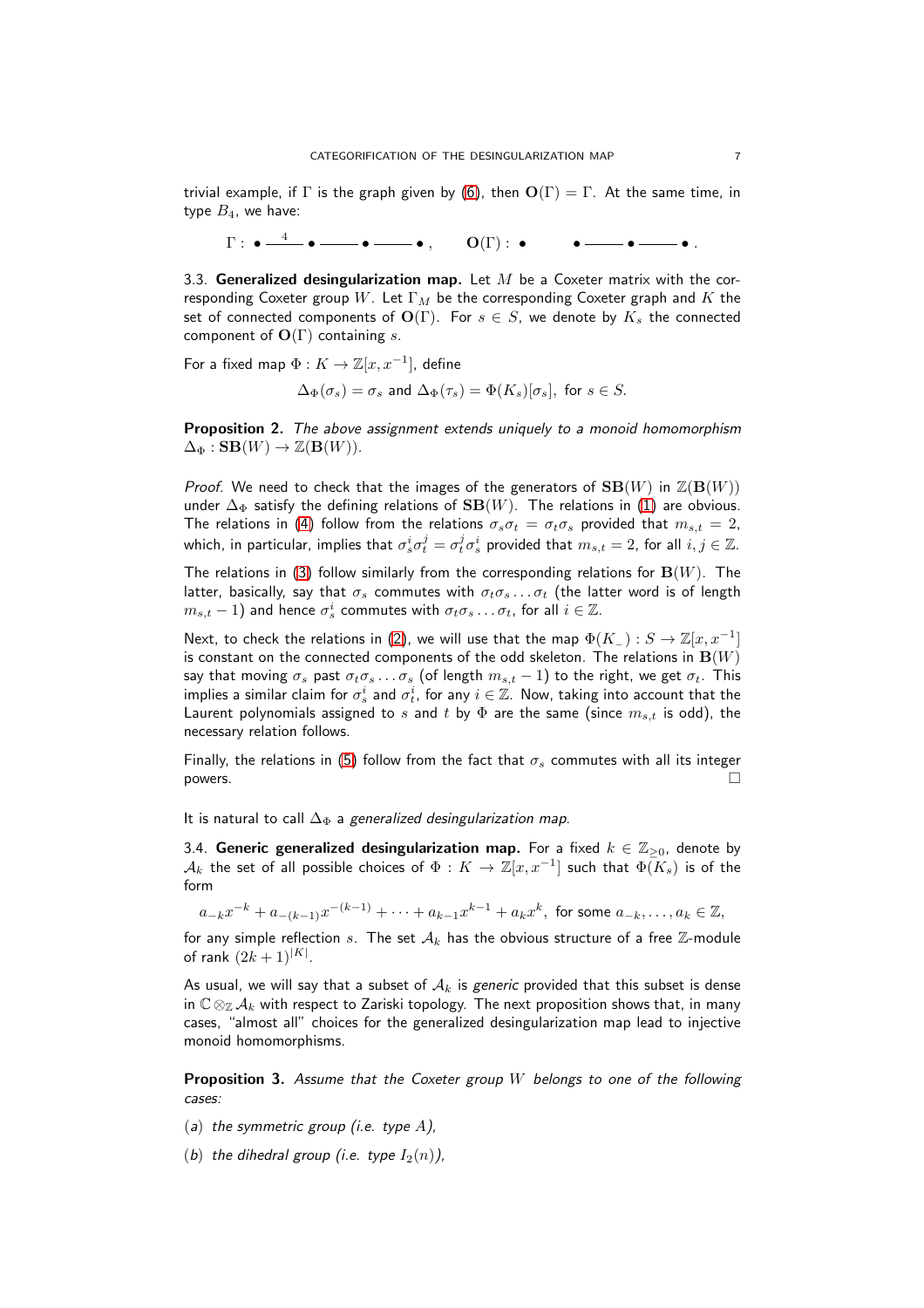(c) the right-angled group (i.e. each  $m_{s,t} \in \{2,\infty\}$ , for all  $s \neq t$ ).

Then, for each  $k \in \mathbb{Z}_{\geq 1}$ , the set of all  $\Phi \in \mathcal{A}_k$ , for which  $\Delta_{\Phi}$  is injective, is generic.

*Proof.* We start by extending the scalars from  $\mathbb Z$  to  $\mathbb C$ . We consider the group algebra  $\mathbb{C}(\mathbf{B}(W))$  and, for any choice of  $\Phi\,:\,K\,\rightarrow\,\mathbb{C}[x,x^{-1}],$  the corresponding monoid homomorphism  $\Delta_{\Phi} :$  SB $(W) \rightarrow \mathbb{C}(\mathbf{B}(W))$ . Then we also have the corresponding set  $\mathcal{A}_k^\mathbb{C}$  which is naturally isomorphic to  $\mathbb{C}\otimes_\mathbb{Z}\mathcal{A}_k$  as a vector space.

Let  $\Phi \in \mathcal{A}_k^\mathbb{C}$  and  $u$  and  $v$  be two different elements in  $\mathbf{SB}(W)$ . Then the fact that  $\Delta_{\Phi}(u) = \Delta_{\Phi}(v)$  means that the coefficients of  $\Delta_{\Phi}(u)$  with respect to the standard basis of  $\mathbb{C}(\mathbf{B}(W))$  coincide with the corresponding coefficients of  $\Delta_{\Phi}(v)$ . Each such coefficient is, by construction, a polynomial in the coefficients of all  $\Phi(K_s)$ . This means that the condition  $\Delta_\Phi(u) = \Delta_\Phi(v)$  defines a closed subset of  $\mathcal{A}^\mathbb{C}_k$ . Taking the intersection over all  $u$  and  $v$ , we obtain that the set  $\mathcal B$  of all  $\Phi\in\mathcal A_k^{\mathbb C}$ , for which  $\bar{\Delta}_\Phi$  is not injective, is closed.

Under our assumptions on the type of  $W$ , the fact that the set  $\mathcal B$  does not coincide with  $A_k^{\mathbb{C}}$  follows from the results of [\[Pa04,](#page-38-0) [GP05,](#page-37-0) [Ea06a\]](#page-37-1) because the classical desingularization map corresponds to the choice of a particular element in  $\mathcal{A}_1\subset\mathcal{A}_k\subset\mathcal{A}^\mathbb{C}_k.$ Since  $\mathcal{A}_k$  is dense in  $\mathcal{A}^\mathbb{C}_k$ , it follows that  $\mathcal{A}_k\setminus\mathcal{B}$  is dense in  $\mathcal{A}^\mathbb{C}_k$  as well. This completes the proof.  $\Box$ 

3.5. Further generalizations. The content of this subsection is inspired by the results of [\[MaSte12,](#page-38-5) Subsection 2.2]. Let  $R = (R, +, \cdot, 0, 1)$  be a commutative semiring (e.g. in the sense of [\[C-Z18,](#page-36-8) Subsection 2.1]). Then we can consider the corresponding semialgebra  $R(\mathbf{B}(W))$  and, for any choice of  $\Phi:K\to R[x,x^{-1}]$ , from the obvious analogue of Proposition [2,](#page-6-0) we obtain the corresponding monoid homomorphism

$$
\Delta_{\Phi}: \mathbf{SB}(W) \to R(\mathbf{B}(W)).
$$

One particular choice of  $R$  leads to a very natural construction and interpretation. Consider as R the Boolean semiring  $B = \{0 := false, 1 := true\}$  with respect to the usual operations  $+ := \vee$  and  $\cdot := \wedge$ . Then the semialgebra B( $B(W)$ ) can be naturally identified with the set of all finite subsets of  $B(W)$ . Similarly, we can view  $B(\mathbb{Z})$  as the set of all finite subsets of  $\mathbb Z$ . In this case, the obvious analogue of Proposition [2](#page-6-0) can be reformulated as follows:

**Proposition 4.** For a fixed map  $\Phi: K \to B(\mathbb{Z})$ , define

$$
\Delta_{\Phi}(\sigma_s)=\sigma_s \text{ and } \Delta_{\Phi}(\tau_s)=\{\sigma_s^i \, : \, i \in \Phi(K_s)\}, \text{ for } s \in S.
$$

This assignment extends uniquely to a monoid homomorphism

$$
\Delta_{\Phi}: \mathbf{SB}(W) \to \mathbf{B}(\mathbf{B}(W)).
$$

<span id="page-7-0"></span>We do not know whether any of these  $\Delta_{\Phi}$ 's is injective or not.

4. Singular Artin monoids and Hecke algebras

4.1. Hecke algebra. Let M be a Coxeter matrix and  $(W, S)$  the corresponding Coxeter system.

Consider the Laurent polynomial ring  $\mathbb{A} := \mathbb{Z}[v, v^{-1}]$  and the corresponding group algebra  $\mathbb{A}(\mathbf{B}(W))$ . Denote by  $\mathbf{H} = \mathbf{H}(W)$  the quotient of  $\mathbb{A}(\mathbf{B}(W))$  modulo the ideal generated by the following relations:

$$
(\sigma_s - v)(\sigma_s + v^{-1}) = 0, \quad \text{for} \quad s \in S.
$$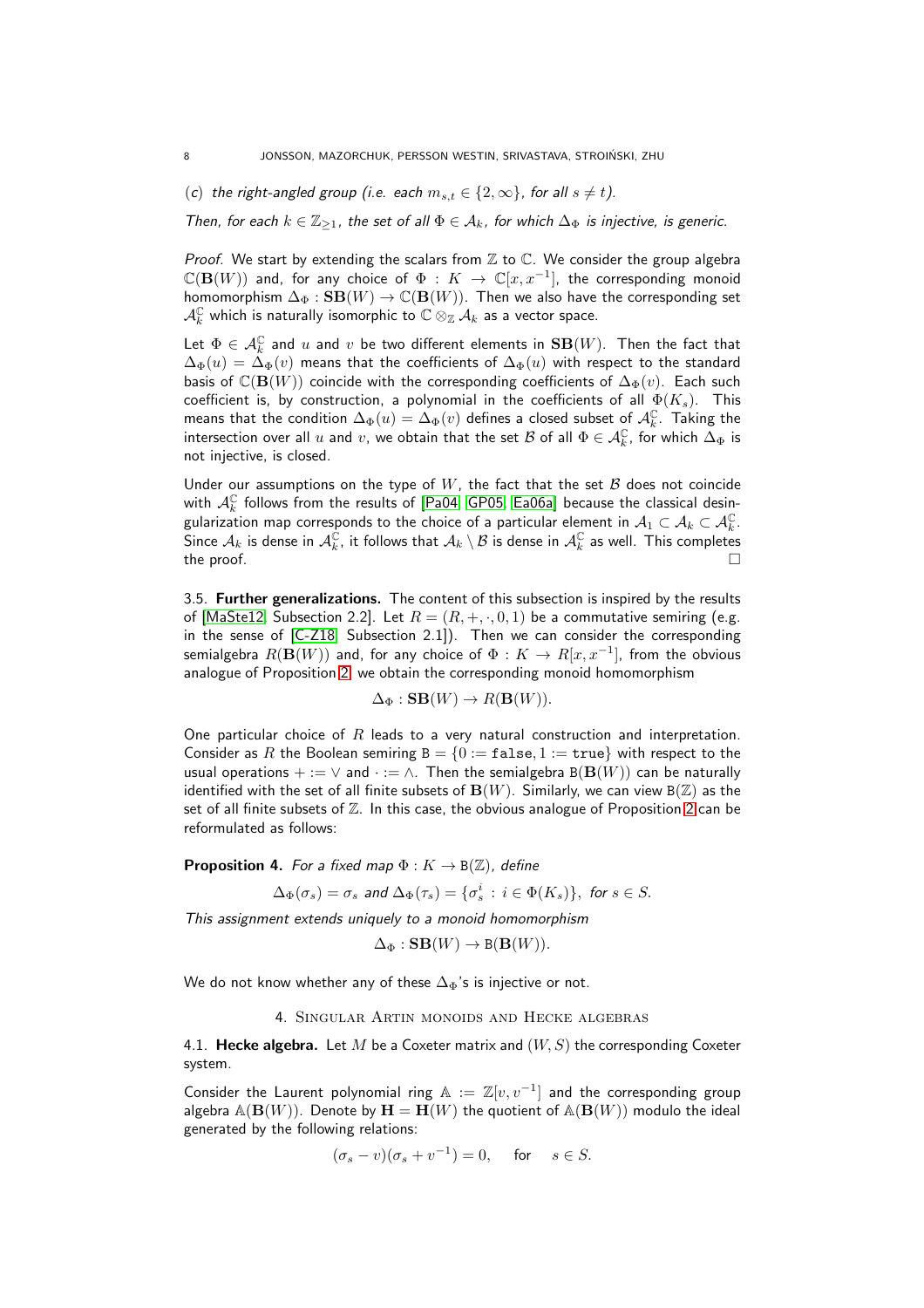Traditionally, the image of  $\sigma_s$  in H is denoted by  $H_s$ .

For  $w\in W$  with a fixed reduced expression  $w=s_1s_2\ldots s_k$ , set  $H_w:=H_{s_1}H_{s_2}\ldots H_{s_k}.$ Then  $\{H_w : w \in W\}$  is an A-basis of H, called the standard basis.

Note that each  $H_s$  is invertible in  ${\bf H}$  with inverse  $H_s^{-1}=H_s-(v-v^{-1})\underline{H_e}.$  The algebra  ${\bf H}$  admits a unique involution  $\overline{\;\cdot\;},$  called the *bar-involution*, satisfying  $\overline{H_s}=H_s^{-1}$  and  $\overline{v}=v^{-1}.$  Furthermore,  ${\bf H}$  has a unique basis  $\{\underline{H}_w\,:\,w\in W\}$  such that, for  $w\in W,$ we have:

• 
$$
\underline{H}_w \in H_w + \sum_{x \in W} v \mathbb{Z}[v] H_x;
$$

$$
\bullet \ \underline{H}_w = \underline{H}_w.
$$

This basis is called the Kazhdan-Lusztig (KL) basis, see [\[KL79\]](#page-37-17) and note that we are using the normalization of [\[So07\]](#page-38-7).

4.2. Monoid homomorphisms from  $SB(W)$  to H. Fix a map  $\Phi: K \to \mathbb{A}[x, x^{-1}]$ . Define

$$
\Upsilon_\Phi(\sigma_s) = H_s \text{ and } \Upsilon_\Phi(\tau_s) = \Phi(K_s)[H_s], \text{ for } s \in S.
$$

Corollary 5. The above assignment extends uniquely to a monoid homomorphism

$$
\Delta_{\Phi}: \mathbf{SB}(W) \to \mathbf{H}(W).
$$

A very special case of the above construction is the case when  $\Phi$  sends each  $K_s$  to  $v+x$ . In this case  $\Upsilon_{\Phi}(\tau_s) = \underline{H}_s$ .

<span id="page-8-0"></span>We note that the restriction of  $\Delta_{\Phi}$  to  $\mathbf{B}(W)$  is not faithful, in general.

5. Diagram algebras and singular Artin monoids

In this section we investigate relations between singular Artin monoids and various families of diagram algebras.

#### 5.1. The group algebra of the Coxeter group.

5.1.1. Connection via a generalized desingularization map. Let  $M$  be a Coxeter matrix with the associated Coxeter group W, the Artin braid group  $\mathbf{B}(W)$  and the singular Artin monoid  $\mathbf{SB}(W)$ . For a fixed map  $\Phi\,:\,K\,\rightarrow\,\mathbb{Z}[x,x^{-1}],$  we have the monoid homomorphism

$$
SB(W) \to \mathbb{Z}(B(W)) \to \mathbb{Z}(W),
$$

where the first map is  $\Delta_{\Phi}$  and the second map is the natural epimorphism. This induces an algebra epimorphism  $\overline{\Delta}_{\Phi} : \mathbb{Z}(\mathbf{SB}(W)) \to \mathbb{Z}(W)$ .

Since  $\overline{\Delta}_{\Phi}(\sigma_s)=\overline{\Delta}_{\Phi}(\sigma_s^{-1})$ , the number of independent parameters in this construction is  $2 \cdot |K|$  as, for each element of  $K$ , without loss of generality, we may assume that its image under  $\Phi$  is of the form  $a + bx$ .

5.1.2. Pulling back Coxeter group modules. Pulling back via  $\overline{\Delta}_{\Phi}$  defines a functor from W-mod to  $SB(W)$ -mod. Generically, this gives a  $2 \cdot |K|$ -parametric family of lifts to  $SB(W)$  of simple W-modules.

We note that, for some modules, the number of essential parameters might be lower. For example, this happens if the action of  $s$  and  $e$  on such a module are linearly dependent. This is true, for example, for the trivial and the sign  $W$ -modules. In these cases we only have a  $|K|$ -parametric family of different lifts.

## 5.2. Binary relations.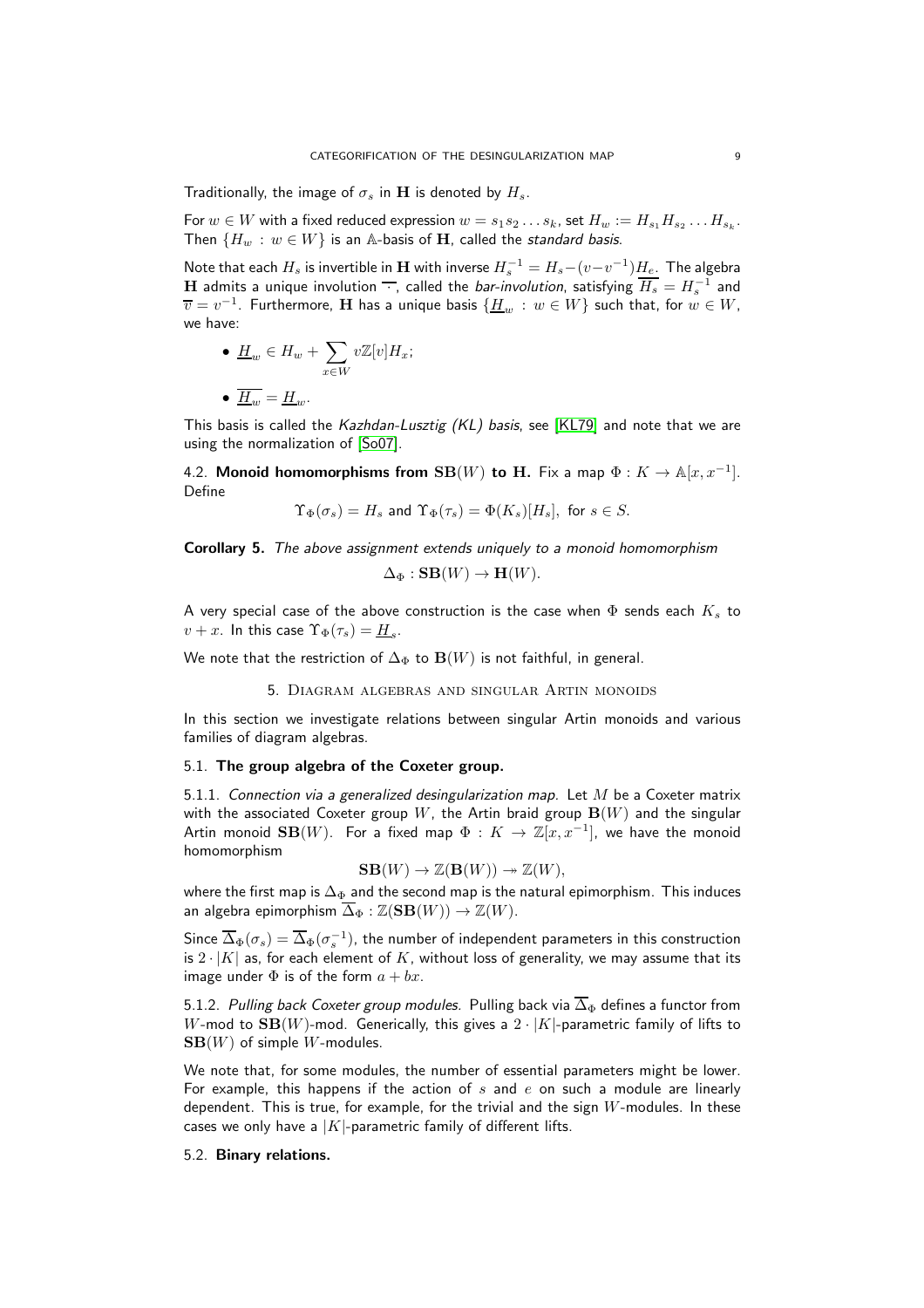5.2.1. The semigroup of binary relations. For  $n \in \mathbb{Z}_{\geq 1}$ , set  $\underline{n} := \{1, 2, \ldots, n\}$ . Consider the semigroup  $\text{Bin}_n$  of all binary relations on  $\underline{n}$ , see e.g. [\[PW70\]](#page-38-8). Binary relations on *n* are in obvious bijection with  $n \times n$  matrices over the boolean semiring B and the semigroup structure is given by the usual matrix multiplication. We can alternatively view a binary relation on  $n$  as a bipartite graph whose both parts are given by  $n$ . Here is an example:



For a binary relation  $\rho$ , we denote the corresponding bipartite graph by  $\Gamma_{\rho}$ .

The symmetric group  $S_n$  is the group of invertible elements in  $\mathbf{Bin}_n$ . As usual, we denote by  $s_i$  the transposition  $(i, i + 1) \in S_n$ , where  $i = 1, 2, \ldots, n - 1$ .

Denote by  $\mathbf{Bin}^{\text{ess}}_n$  the subsemigroup of  $\mathbf{Bin}_n$  consisting of all *essential* binary relations, that is,  $\rho \in \mathbf{Bin}_n$  satisfying the conditions that, for any  $x \in n$ , there are  $y, z \in n$ such that  $(x, y) \in \rho$  and  $(z, x) \in \rho$ . In the matrix language, these are those boolean matrices in which each row and each column is non-zero.

5.2.2. Map from the singular braid monoid. For  $i = 1, 2, \ldots, n - 1$ , we denote by  $s_i$ the binary relation which is obtained from the equality relation by adding  $(i, i + 1)$  and  $(i+1, i)$ . For example, here are the graphs of the elements  $s_1$ ,  $s_2$  and  $s_3$  in  $\mathbf{Bin}_4$ :

| $1 \t2 \t3 \t4$                   |  |  |  | 1 2 3 4                                                      |  |  | $1 \t2 \t3 \t4$                                                                                                |  |
|-----------------------------------|--|--|--|--------------------------------------------------------------|--|--|----------------------------------------------------------------------------------------------------------------|--|
| $\mathsf{I} \times \mathsf{I}$ if |  |  |  | $\mathsf{L}$ $\mathsf{I}$ $\times$ $\mathsf{L}$ $\mathsf{L}$ |  |  | $\begin{array}{c c c c c} \hline \ \textbf{I} & \textbf{I} & \textbf{I} & \textbf{I} & \textbf{I} \end{array}$ |  |
| $1 \t2 \t3 \t4$                   |  |  |  | $1 \t2 \t3 \t4$                                              |  |  | $1 \t2 \t3 \t4$                                                                                                |  |

<span id="page-9-0"></span>**Proposition 6.** There is a unique homomorphism  $\eta : \mathbf{SB}(S_n) \to \mathbf{Bin}_n$  such that

$$
\eta(\sigma_{s_i})=s_i \text{ and } \eta(\tau_{s_i})=\mathbf{s}_i, \text{ for } i=1,2,\ldots,n-1.
$$

Proof. This follows from the straightforward verification of the analogues of the rela-tions [\(1\)](#page-4-0), [\(2\)](#page-4-0), [\(3\)](#page-4-0), [\(4\)](#page-4-0) and [\(5\)](#page-4-0) for the elements  $s_i$  and  $s_i$ . . — Петровически производите в пример, на пример, на пример, на пример, на пример, на пример, на при<br>В 1990 године пример, на пример, на пример, на пример, на пример, на пример, на пример, на пример, на пример,

The submonoid of  $\mathbf{Bin}_n$  generated by the elements  $\mathbf{s}_i$  was studied in [\[MaSte12\]](#page-38-5) under the name double Catalan monoid. The image of  $\eta$  belongs to the factor power  $\mathcal{FP}(S_n)$ of  $S_n$  introduced in [\[GM93\]](#page-37-18) and studied in [\[GM95a,](#page-37-10) [GM95b,](#page-37-11) [GM03,](#page-37-19) [Ma00,](#page-38-9) [Ma09-2,](#page-38-10) [Hu10\]](#page-37-20).

Note that the image of  $\eta$  is contained in  $\mathbf{Bin}^{\text{ess}}_n$ . Denote by  $\overline{\eta}$  the restriction of  $\eta$  to the codomain  $\mathbf{Bin}^{\text{ess}}_n$ .

<span id="page-9-1"></span>5.2.3. Type B binary relations. In the rest of this section, we will often denote  $-x$  by  $\overline{x}$ . In particular,  $\overline{\overline{x}} = x$ .

For  $n\in\Z_{\geq 1}$ , set  $\overline{n}:=\{\overline{1},\overline{2},\ldots,\overline{n}\}.$  Consider the monoid  $\mathbf{Bin}^{(2)}_n$  of all binary relations on  $\overline{n}\cup\overline{n}.$  The identity in  $\mathbf{Bin}^{(2)}_n$  is the diagonal binary relation  $\Delta=\{(i,i)\,:\,i\in \overline{n}\cup \underline{n}\}$  . Consider the anti-diagonal binary relation  $\nabla=\{(i,\bar{i})\,:\,i\in\overline{\underline{n}}\cup\underline{n}\}$  and denote by  $\mathbf{Bin}^B_n$ the centralizer of  $\nabla$  in  $\mathbf{Bin}^{(2)}_n.$  As we will see later, this is an appropriate Coxeter type B analogue of the semigroup  $\mathbf{Bin}_n$ .

It is convenient to think about the elements in  $\mathbf{Bin}^{(2)}_n$  as  $2n \times 2n$  boolean matrices whose columns are indexed by  $\overline{n},\overline{n-1},\ldots,n$  left-to-right and whose rows are indexed by  $\overline{n},\overline{n-1},\ldots,n$  top-to-bottom. In this realization, the elements of  $\mathbf{Bin}^B_n$  are exactly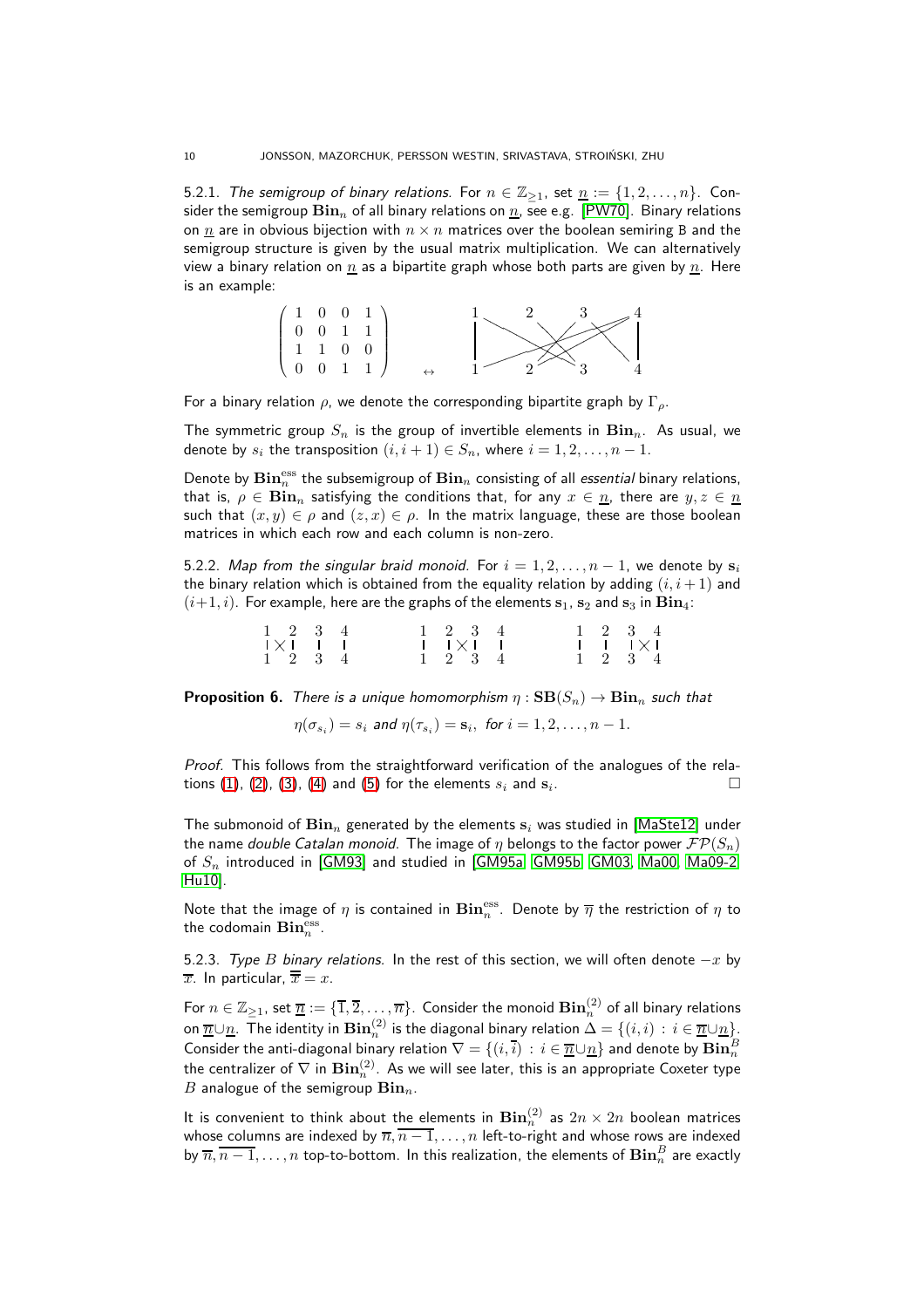the matrices which are invariant under the  $180^{\circ}$  rotation with respect to the center of the matrix.

In terms of  $\Gamma_{\rho}$ , if both parts of  $\Gamma_{\rho}$  are given by  $\overline{n}, \overline{n-1}, \ldots, n$  left-to-right, then  $\rho\in {\bf Bin}_n^B$  if and only if  $\Gamma_\rho$  is invariant under the flip which swaps  $i$  and  $\bar i$  in both parts.

The group of invertible elements in  $\mathbf{Bin}^B_n$  is naturally isomorphic to the group  $\{\pm 1\}$ ≀ $S_n$ of signed permutations. The latter is a standard realization of the Coxeter group of type  $B_n$ .

<span id="page-10-0"></span>5.2.4. Map from a type  $B$  singular Artin monoid. Let  $W$  be the Coxeter group corresponding to the following (type  $B$ ) Coxeter graph:

 $s_0 \xrightarrow{4} s_1 \xrightarrow{s_2} \cdots \xrightarrow{s_{n-1}} s_{n-1}$ 

Denote by  $\tilde{s}_0$  the element of  $\mathbf{Bin}^B_n$  which is obtained from the equality relation by removing  $(1, 1)$  and  $(\overline{1}, \overline{1})$  and adding  $(1, \overline{1})$ ,  $(\overline{1}, 1)$ . In other words, this is the transposition of 1 and  $\overline{1}$ . Further, for all  $i = 1, 2, ..., n - 1$ , we denote by  $\tilde{s}_i$  the transposition of  $i$  and  $i+1$  and, simultaneously, of  $i$  and  $i+1$ . Then  $s_i \mapsto \tilde{s}_i$ , for  $i=1,2,\ldots,n-1$ , gives rise to a natural monomorphism from  $S_n$  to  $\{\pm 1\} \wr S_n$ .

For  $i=1,2,\ldots,n-1$ , we denote by  $\tilde{\mathbf{s}}_i$  the element of  $\mathbf{Bin}^B_n$  which is obtained from the equality relation by adding  $(i, i + 1)$ ,  $(i + 1, i)$ ,  $(\overline{i}, \overline{i + 1})$  and  $(\overline{i + 1}, \overline{i})$ . We also denote by  $\tilde{\mathbf{s}}_0$  the element of  $\mathbf{Bin}^B_n$  which is obtained from the equality relation by adding  $(1,\overline{1})$ and  $(\overline{1},1)$ . For example, here are the graphs of the elements  $\tilde{\mathbf{s}}_0$  and  $\tilde{\mathbf{s}}_1$  in  $\mathbf{Bin}^B_2$  :

| $\overline{2}$ $\overline{1}$ 1 2                  | 2 1 1 2                                                           |  |
|----------------------------------------------------|-------------------------------------------------------------------|--|
| $\frac{1}{2}$ $\frac{1}{1}$ $\times$ $\frac{1}{2}$ | $\frac{1}{2} \times \frac{1}{1}$ $\frac{1}{1} \times \frac{1}{2}$ |  |
|                                                    |                                                                   |  |

**Proposition 7.** There is a unique homomorphism  $\boldsymbol{\eta}:\textbf{SB}(W)\to \textbf{Bin}^B_n$  such that

 $\boldsymbol{\eta}(\sigma_{s_i}) = \tilde{s}_i$  and  $\boldsymbol{\eta}(\tau_{s_i}) = \tilde{\mathbf{s}}_i$ , for  $i = 0, 1, \ldots, n-1$ .

Proof. This follows from the straightforward verification of the analogues of the rela-tions [\(1\)](#page-4-0), [\(2\)](#page-4-0), [\(3\)](#page-4-0), [\(4\)](#page-4-0) and [\(5\)](#page-4-0) for the elements  $\tilde{s}_i$  and  $\tilde{s}_i$ . . — Петровически производите в пример, на пример, на пример, на пример, на пример, на пример, на при<br>В 1990 године пример, на пример, на пример, на пример, на пример, на пример, на пример, на пример, на пример,

The submonoid of  $\mathbf{Bin}^B_n$  generated by the elements  $\tilde{\mathbf{s}}_i$  is a natural type  $B$  analogue of the double Catalan monoid, see also [\[MaSte12,](#page-38-5) Subsection 6.2].

#### <span id="page-10-1"></span>5.3. Dual symmetric inverse monoid.

5.3.1. Dual symmetric inverse monoid and its factorizable submonoid. For a positive integer n, consider the symmetric inverse monoid  $\text{IS}_n$ , defined as the set of all bijections between subsets of  $\underline{n}$ . We will talk about  $\text{IS}_n$  in more detail in Subsection [5.4.](#page-16-1) In this subsection we will focus on the dual object, called the *dual symmetric inverse monoid*  $\mathbf{I}_n^*$  which is defined as the set of all bijections between quotients of  $\underline{n}:=\{1,2,\ldots,n\},$ see [\[FL06\]](#page-37-21). The reason why we start with  $\mathbf{I}_n^*$  will be explained in Lemma [15.](#page-16-0)

We can view each element of  $\mathbf{I}_n^*$  as a binary relation on  $\underline{n}$  in the natural way. That is, given two set partitions

$$
A_1 \coprod A_2 \coprod \cdots \coprod A_k = \underline{n} = B_1 \coprod B_2 \coprod \cdots \coprod B_k
$$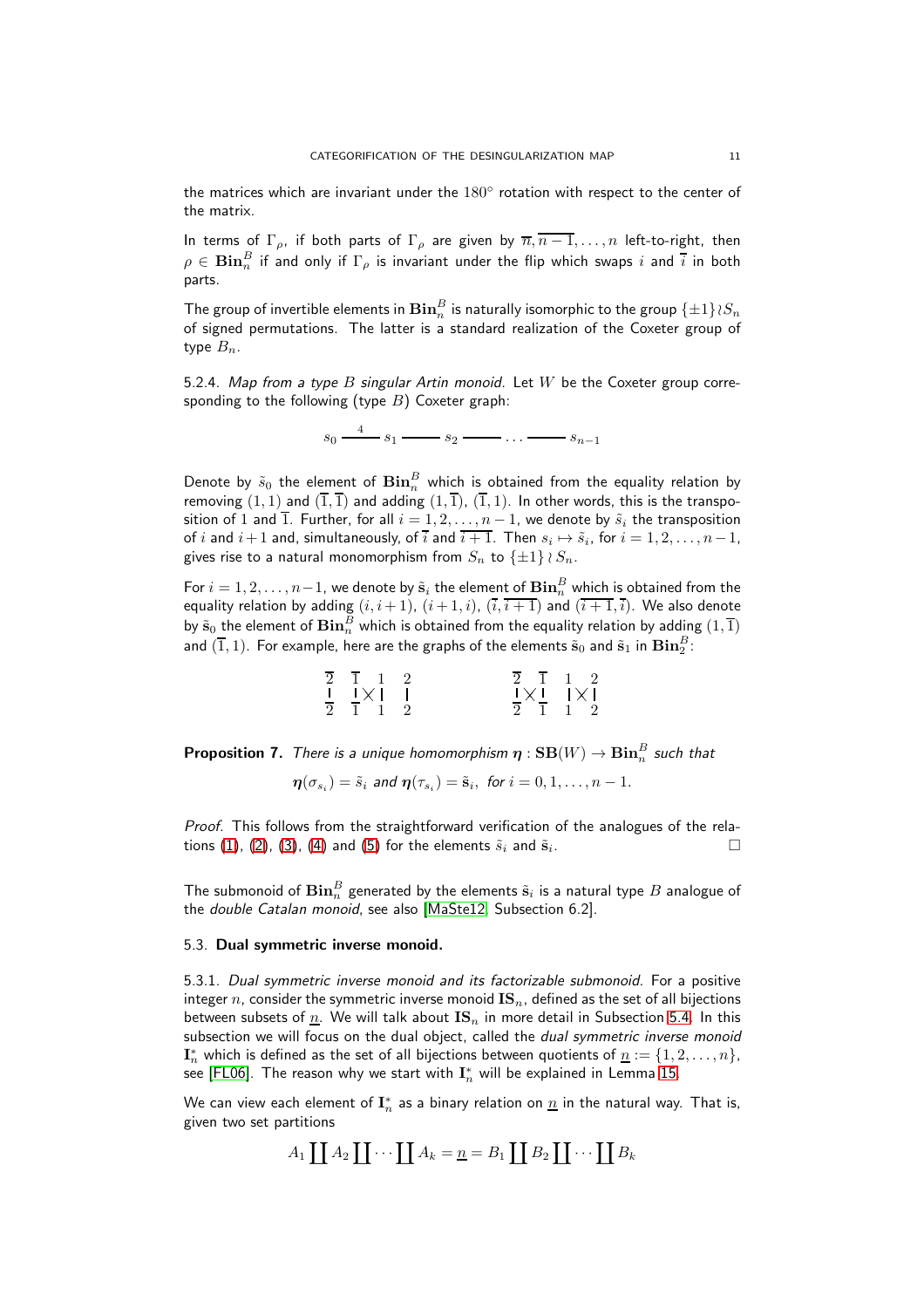and  $\sigma \in S_k$ , the (unique) element  $\xi$  of  $\mathbf{I}_n^*$  which sends  $A_i$  to  $B_{\sigma(i)}$ , for  $i = 1, 2, \ldots, k$ , corresponds to the binary relation

$$
\rho_{\xi} := \bigcup_{i=1}^{k} (B_{\sigma(i)} \times A_i).
$$

Note that  $\rho_\xi$  is essential. The bipartite graph  $\Gamma_{\rho_\xi}$  has the property that each connected component of  $\Gamma_{\rho_{\xi}}$  is a complete bipartite graph. Conversely, given an essential binary relation  $\rho$  such that each connected component of  $\Gamma_\rho$  is a complete bipartite graph, there exists  $\xi\in \mathbf{I}_n^*$  such that  $\rho=\rho_\xi$ . In fact, in Proposition [8](#page-11-0) below we show that  $\mathbf{I}_n^*$ is a quotient of  $\mathbf{Bin}^{\text{ess}}_n$ .

For  $\rho \in \mathbf{Bin}_n$ , denote by  $\overline{\rho}$  the unique element in  $\mathbf{Bin}_n$  such that  $\Gamma_{\overline{\rho}}$  is obtained from  $\Gamma_{\rho}$ by completing each connected component of  $\Gamma_{\rho}$  to a complete bipartite graph.

#### <span id="page-11-1"></span><span id="page-11-0"></span>Proposition 8.

- <span id="page-11-2"></span>(a) Call  $\rho$  and  $\rho'$  in  $\mathbf{Bin}_n$  equivalent provided that  $\overline{\rho} = \overline{\rho'}$ . This equivalence relation is a congruence on  $\mathbf{Bin}_n$ .
- <span id="page-11-3"></span>(b) The subsemigroup  $\mathbf{Bin}^{\mathrm{ess}}_n$  is a union of congruence classes.
- (c) The quotient of  $\mathbf{Bin}_n^{\text{ess}}$  modulo this congruence is isomorphic to  $\mathbf{I}^*_n$  via the map which sends  $\xi \in \mathbf{I}_n^*$  to the equivalence class of  $\rho_{\xi}$ .

Proof. Equivalence of  $\rho$  and  $\rho'$  can be alternatively described as follows: two vertices of  $\Gamma$ <sub>ρ</sub> belong to the same connected component if and only if the corresponding vertices of  $\Gamma_{\rho'}$  belong to the same connected component.

Let now  $\rho_1$  and  $\rho_2$  be two elements in  $\mathbf{Bin}_n$ . Then the product  $\rho_1 \rho_2$  can be described as follows in terms of  $\Gamma_{\rho_1}$  and  $\Gamma_{\rho_2}\colon$  the graph  $\Gamma_{\rho_1\rho_2}$  is obtained by first taking the union of  $\Gamma_{\rho_1}$  and  $\Gamma_{\rho_2}$  under the assumption that the lower vertices of  $\Gamma_{\rho_2}$  are identified with the corresponding upper vertices of  $\Gamma_{\rho_1}$  and then removing these common vertices making the following adjustment of edges whenever possible (here the red vertex is removed):



Taking the union of connected graphs with a common vertex produces a connected graph. This implies the following: assume that  $\rho_1$  and  $\rho'_1$  are equivalent and  $\rho_2$  and  $\rho'_2$  are equivalent. Then, for any fixed vertex, while the connected components of this vertex in  $\Gamma_{\rho_1 \rho_2}$  and  $\Gamma_{\rho'_1 \rho'_2}$  might be non-isomorphic as graphs, the sets of vertices in these two components coincide. This means exactly that  $\rho_1 \rho_2$  and  $\rho'_1 \rho'_2$  are equivalent. This shows that our equivalence relation is a congruence, proving Claim [\(a\)](#page-11-1).

Claim [\(b\)](#page-11-2) follows directly from the definitions. To prove Claim [\(c\)](#page-11-3), we note that the map which sends  $\xi\in\mathbf{I}_n^*$  to the equivalence class of  $\rho_\xi$  in  $\mathbf{Bin}_n$  is, clearly, injective. Moreover, it is bijective if we restrict to  $\mathbf{Bin}_n^{\text{ess}}$  modulo the congruence in Claim [\(a\)](#page-11-1). The fact that it is a homomorphism of semigroups follows by comparing the definitions of multiplications in  $\mathbf{I}_n^*$  and  $\mathbf{Bin}^\mathrm{ess}_n$  $\Box$  .

**Remark 9.** The quotient of  $\text{Bin}_{n}$  modulo the congruence given by Proposition [8](#page-11-0)[\(a\)](#page-11-1) is the inverse semigroup of all bijections between quotients of subsets of  $n$  (alternatively, between subsets of quotients of n). This semigroup was studied in [\[KM11,](#page-37-22) [KMU15\]](#page-37-15).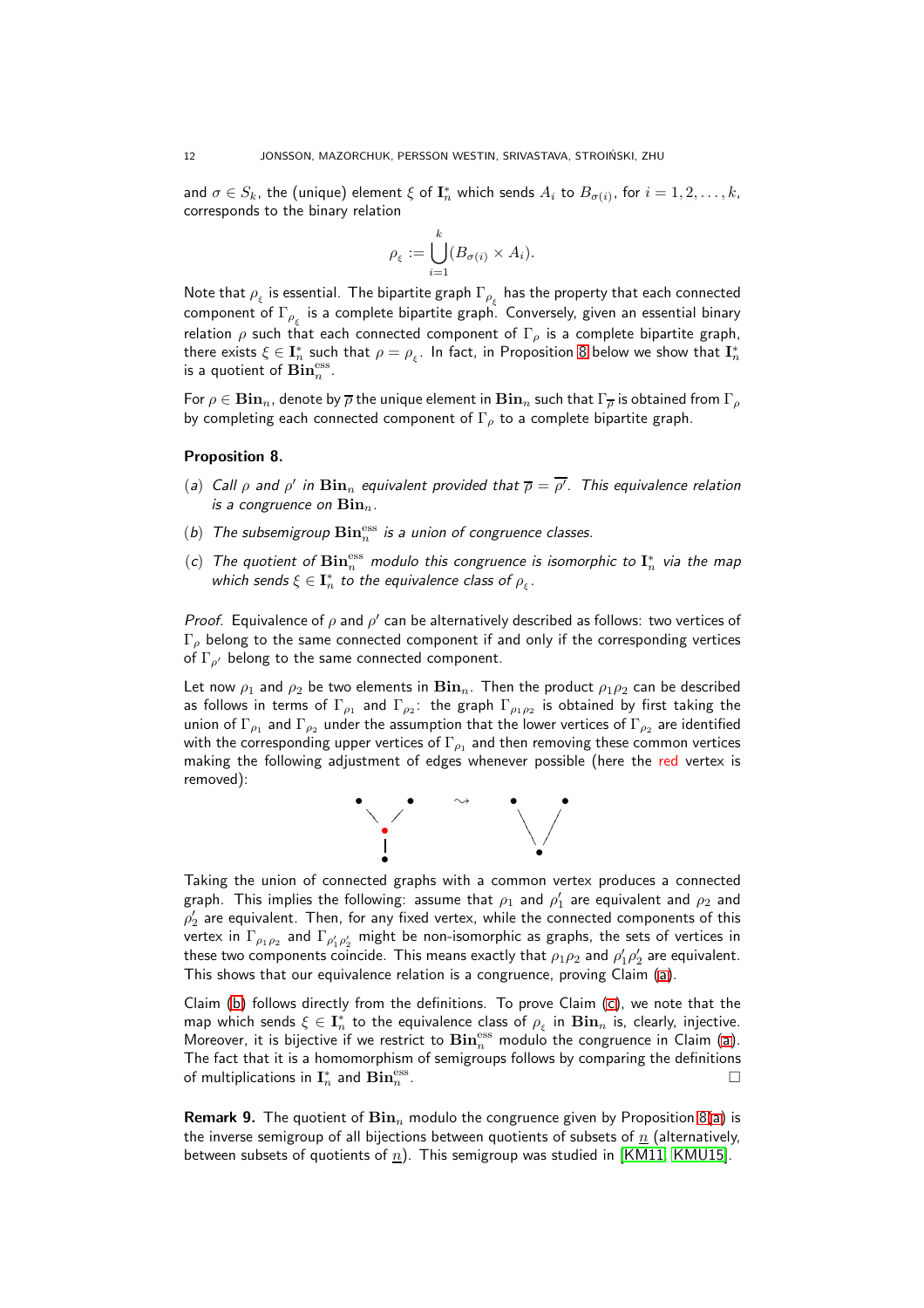We denote by  $\bm{\pi}:\mathbf{Bin}^{\text{ess}}_n\to \mathbf{I}^*_n$  the surjective map given by Proposition [8.](#page-11-0)

The monoid  $\mathbf{I}_n^*$  is an inverse semigroup. The semigroup  $\mathbf{I}_n^*$  contains a subsemigroup, denoted  $\mathbf{F}_n^*$ , defined by the condition that  $|B_{\sigma(i)}| \ = \ |A_i|$ , for all  $i$ , in the above notation. The subsemigroup  $\mathbf{F}_n^*$  is usually called the *maximal factorizable submonoid* of  $\mathbf{I}_n^*$ . The meaning of this is the following: The group of units of  $\mathbf{I}_n^*$  is the symmetric group  $S_n$ . As usual, we denote by  $s_i$  the elementary transposition  $(i, i + 1) \in S_n$ , for  $i = 1, 2, ..., n - 1$ . The idempotents of  $\mathbf{I}_n^*$  are in a natural bijection with the equivalence relations on (alternatively, the set partitions of)  $n$ . In the above notation, to get an idempotent, we take  $A_i=B_i$ , for all  $i$ , and  $\sigma=e\in S_k.$  The set  $E(\mathbf{I}^*_n)$  of all idempotents of  $\mathbf{I}_n^*$  is a commutative semigroup whose operation can be interpreted as "taking the minimal equivalence relation which contains the two given equivalence relations". Note that  $E(\mathbf{I}_n^*)$  is closed under the conjugation by elements in  $S_n.$  For an equivalence relation  $\rho$  on  $\overline{\mathit{n}}$ , we denote by  $\xi_\rho$  the corresponding idempotent in  $\mathbf{I}_n^*.$ 

The subsemigroup  $\mathbf{F}_n^*$  consists of all elements of the form  $\sigma \xi$ , where  $\sigma \in S_n$  and  $\xi \in E(\mathbf{I}_n^*)$ . That is the *factorization* mentioned in the name. We note that  $\sigma \xi = \sigma' \xi'$ does not imply  $\sigma=\sigma'$ , in general (but it does imply  $\xi=\xi'$ ). The product of two elements in  $\mathbf{F}_n^*$  can be computed as follows:

$$
(\sigma'\xi')(\sigma\xi) = (\sigma'\sigma)\big((\sigma^{-1}\xi'\sigma)\xi\big).
$$

The subsemigroup  $\mathbf{F}_n^*$  is an inverse semigroup as well.

For  $i \neq j$  in  $\{1, 2, ..., n\}$ , denote by  $\xi_{\{i,j\}}$  the idempotent in  $\mathbf{F}_n^*$  corresponding to the equivalence relation with equivalence classes  $\{i, j\}$  and  $\{s\}$ , where  $s \neq i, j$ . It is easy to check that  $\mathbf{F}_n^*$  is generated by  $S_n$  and any  $\xi_{\{i,j\}}.$  For  $i=1,2,\ldots,n-1,$  set  $\xi_i := \xi_{\{i,i+1\}}$ . Note that  $\xi_i = \boldsymbol{\pi}(\mathbf{s}_i)$ .

5.3.2. Map from singular braid monoid.

<span id="page-12-1"></span>**Proposition 10.** There is a unique homomorphism  $\lambda : \mathbf{SB}(S_n) \to \mathbf{F}_n^*$  such that

$$
\lambda(\sigma_{s_i})=s_i \text{ and } \lambda(\tau_{s_i})=\xi_i, \text{ for } i=1,2,\ldots,n-1.
$$

This homomorphism is surjective.

Proof. The existence claim follows from the straightforward verification of the analogues of the relations  $(1)$ ,  $(2)$ ,  $(3)$ ,  $(4)$  and  $(5)$  for the elements  $s_i$  and  $\xi_i$ . The uniqueness claim follows from the fact that  $\sigma_{s_i}$  and  $\tau_{s_i}$  generate  $\mathbf{SB}(S_n)$ . Surjectivity follows by combining the fact that the  $s_i$ 'th generate  $S_n$  with the fact that  $S_n$  and any  $\xi_i$  generate  $\mathbf{F}_n^*$ .  $\overline{n}$ .

We note that  $\lambda = \pi \circ \overline{\eta}$ .

5.3.3. Presentation for  $\mathbf{F}_n^*$ .

<span id="page-12-2"></span>**Proposition 11.** The monoid  $\mathbf{F}_n^*$  is generated by the elements  $s_i$  and  $\xi_i$ , where we have  $i = 1, 2, ..., n - 1$ , subject to the relations [\(1\)](#page-4-0), [\(2\)](#page-4-0), [\(3\)](#page-4-0), [\(4\)](#page-4-0) and [\(5\)](#page-4-0) (for  $s_i$ instead of  $\sigma_{s_i}$  and  $\xi_i$  instead of  $\tau_{s_i}$  ) and, additionally, the relations

(7)  $s_i^2 = e, \quad \text{for } i = 1, 2, \dots, n-1;$ 

<span id="page-12-0"></span>(8) 
$$
\xi_i^2 = \xi_i, \quad \text{for } i = 1, 2, ..., n-1;
$$

- (9)  $\xi_i \xi_{i+1} = \xi_{i+1} \xi_i, \text{ for } i = 1, 2, ..., n-2;$
- (10)  $\xi_i s_i = \xi_i, \quad \text{for } i = 1, 2, ..., n 1.$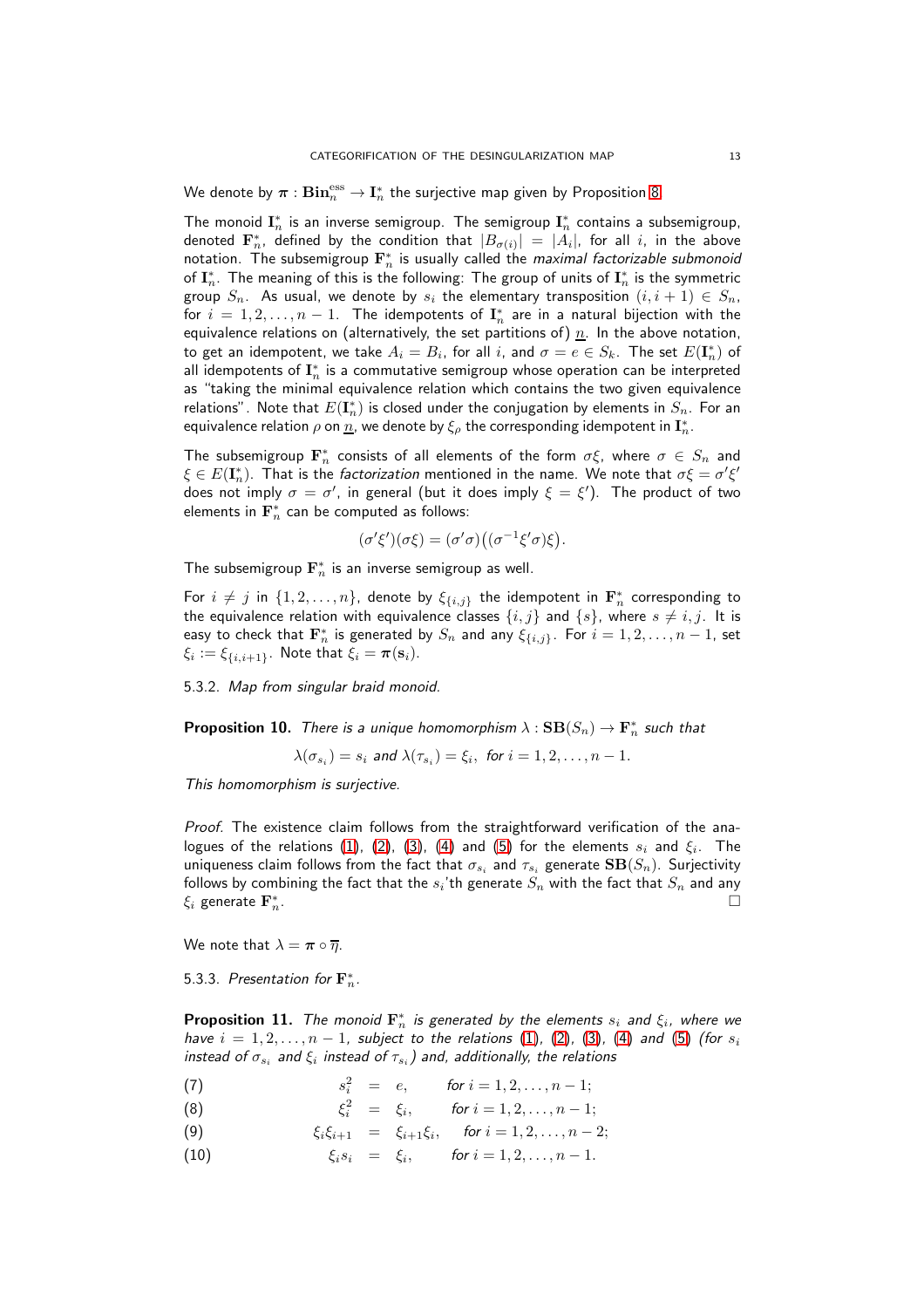The associative algebra defined by our presentation was studied in [\[Ko06\]](#page-37-23) (however, the relation to the diagrammatic realization for this algebra is not explained with all details in this paper). A slight variation of this presentation is given in [\[Fi03\]](#page-37-14), see also [\[EEF05\]](#page-37-13) for a general approach to presentation of factorizable inverse monoids. Our proof is based on a direct reduction to the presentation in [\[Fi03,](#page-37-14) Theorem 3]. Our presentation can also be deduced from [\[Ea06b,](#page-37-12) Theorem 6.4 and Remark 6.5].

Proof. We show that our relations imply the relations in [\[Fi03,](#page-37-14) Theorem 3]. We note that, in [\[Fi03,](#page-37-14) Theorem 3], the generating set for  $\mathbf{F}_n^*$  is smaller than ours, namely, it consists of the Coxeter generators for  $S_n$  and  $\xi_1$ . It follows from the relations [\(2\)](#page-4-0) and [\(3\)](#page-4-0) that all other  $\xi_i$  are conjugates of  $\xi_1$  under the action of the symmetric group (and hence are redundant as generators).

Relations (S) in [\[Fi03,](#page-37-14) Theorem 3] are just the usual Coxeter relations for the symmetric group. Relation (F2) in [\[Fi03,](#page-37-14) Theorem 3] is our relation [\(8\)](#page-12-0), Relation (F3) in [\[Fi03,](#page-37-14) Theorem 3] is a special case of our relation [\(10\)](#page-12-0) combined with [\(5\)](#page-4-0), Relation (F4) in [\[Fi03,](#page-37-14) Theorem 3] is a special case of our relation [\(3\)](#page-4-0), Relation (F5) in [\[Fi03,](#page-37-14) Theorem 3] is a special case of our relation [\(9\)](#page-12-0), and, finally, Relation (F6) in [\[Fi03,](#page-37-14) Theorem 3] is a special case of our relation [\(4\)](#page-4-0). Therefore our claim follows from [\[Fi03,](#page-37-14) Theorem 3].  $\Box$ 

<span id="page-13-0"></span>5.3.4. Type B dual symmetric inverse monoid and its factorizable submonoid. The congruence on  $\mathbf{Bin}_n$  described in Proposition [8](#page-11-0) restricts to the monoid  $\mathbf{Bin}^B_n.$  It is natural to call the quotient of the submonoid

$$
\mathbf{Bin}^{B,\mathrm{ess}}_n := \mathbf{Bin}^B_n \cap \mathbf{Bin}^{(2),\mathrm{ess}}_n
$$

of  $\mathbf{Bin}^B_n$  modulo this restricted congruence the *type*  $B$  *dual symmetric inverse monoid*. We denote it by  $\mathbf{IB}_n^*.$  The maximal factorizable submonoid of  $\mathbf{IB}_n^*$  is denoted  $\mathbf{FB}_n^*.$ 

Note that the idempotents of  $\mathbf{IB}_n^*$  are the equivalence relations on  $\overline{n} \cup \underline{n}$  which are invariant the map  $i \mapsto i$ . For an equivalence class X of such an equivalence relation, there are two possibilities:

- $|X \cap \{i, i\}| \leq 1$ , for all  $i \in n$ , and, in this case,  $\overline{X}$  is another equivalence class;
- $|X \cap \{i, i\}| = 2$ , for some  $i \in \underline{n}$ , and, in this case,  $\overline{X} = X$ .

Such an equivalence relation can be described by a tuple  $(\rho, Y, f)$ , where

- $\rho$  is an equivalence relation on  $n$ ,
- Y is the union of some of the equivalence classes of  $\rho$ ,
- $f: Y \to \{\pm\}$  is a function,

modulo the equivalence relation  $\sim$  defined by  $(\rho, Y, f)$   $\sim$   $(\rho, Y, f')$  provided that  $f$ differs from  $f'$  by changing the sign on the union of some of the equivalence classes of  $\rho$  inside Y. Here Y consists of the absolute values of all elements appearing in those classes  $X \subset (\overline{n} \cup \overline{n})$  for which  $|X \cap \{i,\overline{i}\}| \leq 1$ , for all  $i \in \overline{n}$ . For such an X, the restrictions of the functions f and  $-f$  to X determine X and  $\overline{X}$ , up to swapping these two sets. The equivalence relation  $\sim$  compensates for this swapping.

For  $i=1,2,\ldots,n-1,$  we denote by  $\tilde{\xi}_i$  the idempotent of  $\mathbf{IB}_n^*$  corresponding to the tuple  $(\rho, \underline{n}, f)$ , where  $\rho$  is the equivalence relation on  $\underline{n}$  which has only one non-singleton part, namely  $\{i, i+1\}$ , and  $f(i) = +$ , for all  $i \in \underline{n}$ . We denote by  $\tilde{\xi}_0$  the idempotent of  $\mathbf{IB}_n^*$  corresponding to the tuple  $(\rho, \underline{n} \setminus \{1\}, f)$ , where  $\rho$  is the equality relation and  $f(i) = +$ , for all  $i \in n \setminus \{1\}.$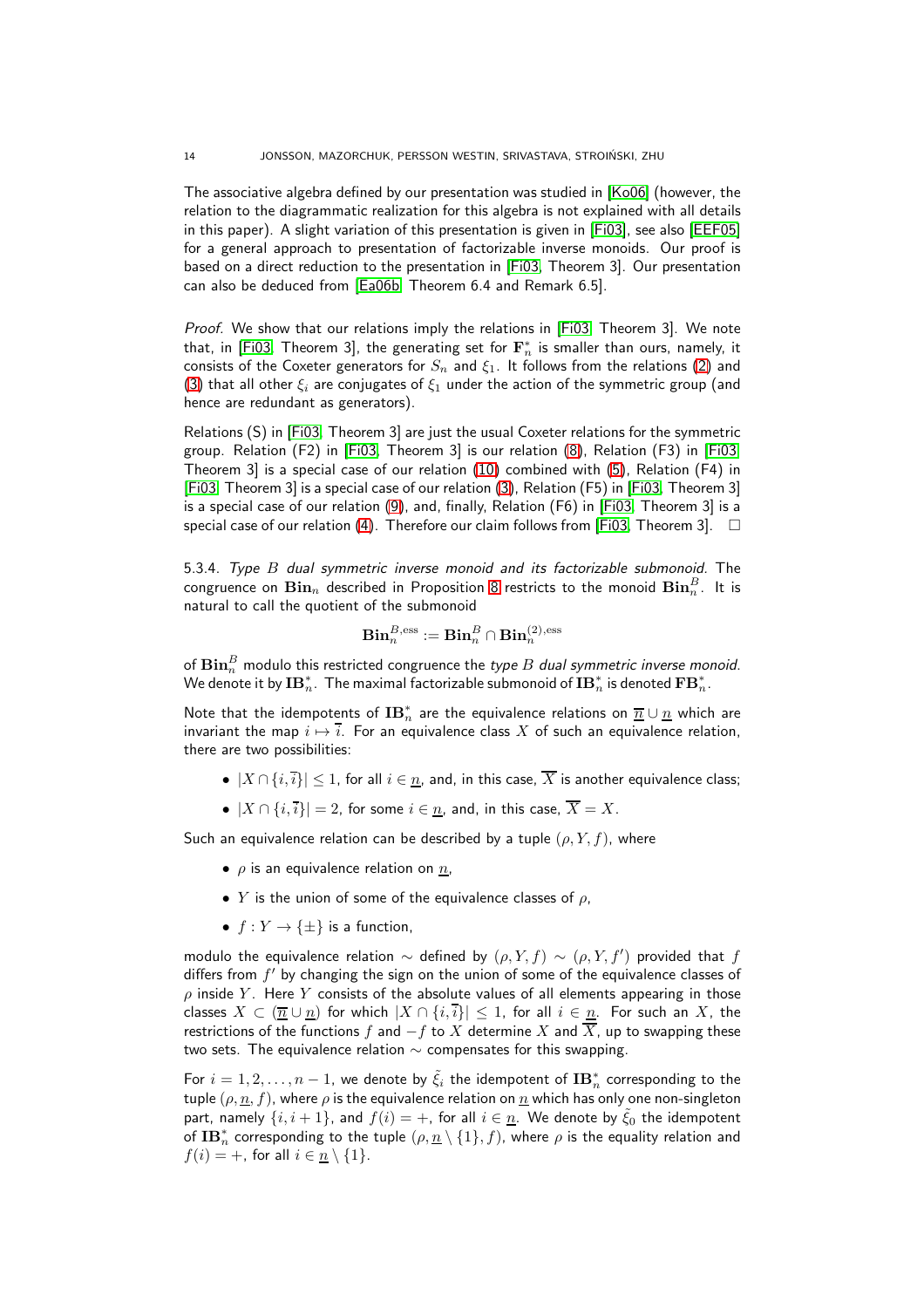<span id="page-14-0"></span>5.3.5. Map from a type  $B$  singular braid monoid. Let  $W$  be the Coxeter group corresponding to the following (type  $B$ ) Coxeter graph:

 $s_0 \xrightarrow{4} s_1 \longrightarrow s_2 \longrightarrow \ldots \longrightarrow s_{n-1}$ 

The obvious analogue of the map  $\lambda$  from Proposition [10](#page-12-1) gives rise to a natural epimorphism from  $\mathbf{SB}(W)$ , where  $W$  is of type  $B_n$  onto  $\mathbf{FB}_n^*.$ 

**Proposition 12.** There is a unique homomorphism  $\boldsymbol{\lambda} : \mathbf{SB}(W) \rightarrow \mathbf{FB}_n^*$ , such that

$$
\boldsymbol{\lambda}(\sigma_{s_i})=\tilde{s}_i \text{ and } \boldsymbol{\lambda}(\tau_{s_i})=\tilde{\xi}_i, \text{ for } i=0,1,\ldots,n-1.
$$

This homomorphism is surjective.

Proof. Existence follows from the straightforward verification of the analogues of the relations [\(1\)](#page-4-0), [\(2\)](#page-4-0), [\(3\)](#page-4-0), [\(4\)](#page-4-0) and [\(5\)](#page-4-0) for the elements  $\tilde{s}_i$  and  $\tilde{\xi}_i$ . Uniqueness is due to the fact that the homomorphism is defined on the generators of  $SB(W)$ . Surjectivity follows from the fact that the images of the generators of  $\mathbf{SB}(W)$  generate  $\mathbf{FB}_n^*.$   $\quad \Box$ 

**Remark 13.** We note that the homomorphism  $\lambda$  is the composition of  $\eta$  followed by the natural projection from  $\mathbf{Bin}^{B,\mathrm{ess}}_n$  onto  $\mathbf{FB}_n^*.$ 

5.3.6. Presentation for  $\mathbf{FB}_{n}^{*}$ .

<span id="page-14-1"></span>**Proposition 14.** The monoid  $\mathbf{FB}_n^*$  is generated by the elements  $\tilde{s}_i$  and  $\tilde{\xi}_i$ , where we have  $i = 0, 1, \ldots, n - 1$ , subject to

- the (analogues of the) relations  $(1)$ ,  $(2)$ ,  $(3)$ ,  $(4)$  and  $(5)$ ;
- the (analogues of the) relations [\(7\)](#page-12-0), [\(8\)](#page-12-0), [\(9\)](#page-12-0) and [\(10\)](#page-12-0), for all i including 0;
- <span id="page-14-2"></span>• the additional relations

(11)  $\tilde{s}_1 \tilde{\xi}_0 \tilde{s}_1 \tilde{\xi}_0 = \tilde{\xi}_0 \tilde{s}_1 \tilde{\xi}_0 \tilde{s}_1,$ 

(12) 
$$
\tilde{s}_0 \tilde{\xi}_1 \tilde{s}_0 \tilde{\xi}_1 = \tilde{\xi}_1 \tilde{s}_0 \tilde{\xi}_1 \tilde{s}_0,
$$

(13) 
$$
\tilde{\xi}_0 \tilde{\xi}_1 = \tilde{s}_0 \tilde{\xi}_1 \tilde{s}_0 \tilde{\xi}_1.
$$

Proof. Below we give a very detailed sketch of the idea of the proof, leaving it for the reader to verify most of the technical details.

It is easy to check that the generators of  $\mathbf{FB}_n^*$  satisfy all the relations in the formulation. Denote by  $Q$  the monoid with the presentation described in the formulation generated by  $x_i$  (instead of  $\tilde s_i)$  and  ${\rm x}_i$  (instead of  $\tilde \xi_i$ ). We have the obvious surjection  $\psi:Q\twoheadrightarrow {\bf FB}_n^*$ which we want to prove is an isomorphism. For this we need to prove that  $|Q|\leq |\mathbf{F}\mathbf{B}_n^*|.$ 

Due to [\(1\)](#page-4-0) and [\(7\)](#page-12-0), the group G of invertible elements in  $Q$  is isomorphic to the group of signed permutations on  $\underline{n}$  (i.e. the Coxeter group of type  $B_n$ ). Denote by T the set of all  $G$ -conjugates of all  $x_i$ , where  $i = 0, 1, 2 \ldots, n - 1$ .

By [\(10\)](#page-12-0), [\(2\)](#page-4-0), [\(3\)](#page-4-0) and [\(5\)](#page-4-0), the G-conjugate stabilizer of  $x_0$  contains both  $x_0$  and all signed permutations on  $\{2, 3, ..., n\}$ . Hence the number of the G-conjugates of  $x_0$  is at most  $\frac{2^n \cdot n!}{2 \cdot 2^{n-1} (n-1)!} = n$ . Since the number of the  $G$ -conjugates of  $\tilde{\xi}_0$  is exactly  $n$ , we obtain that the number of the G-conjugates of  $x_0$  is exactly n. For  $i = 1, ..., n$ , we denote by  $t_i$  the conjugate of  $x_0$  by the transposition  $(1, i)$ . Note that  $t_1 = x_0$ .

Similarly, the G-conjugate stabilizer of  $x_1$  contains both the elements  $x_1$  and  $x_0x_1x_0$ , their product  $x_1x_0x_1x_0$ , and, furthermore, all signed permutations on  $\{3, 4, \ldots, n\}$ .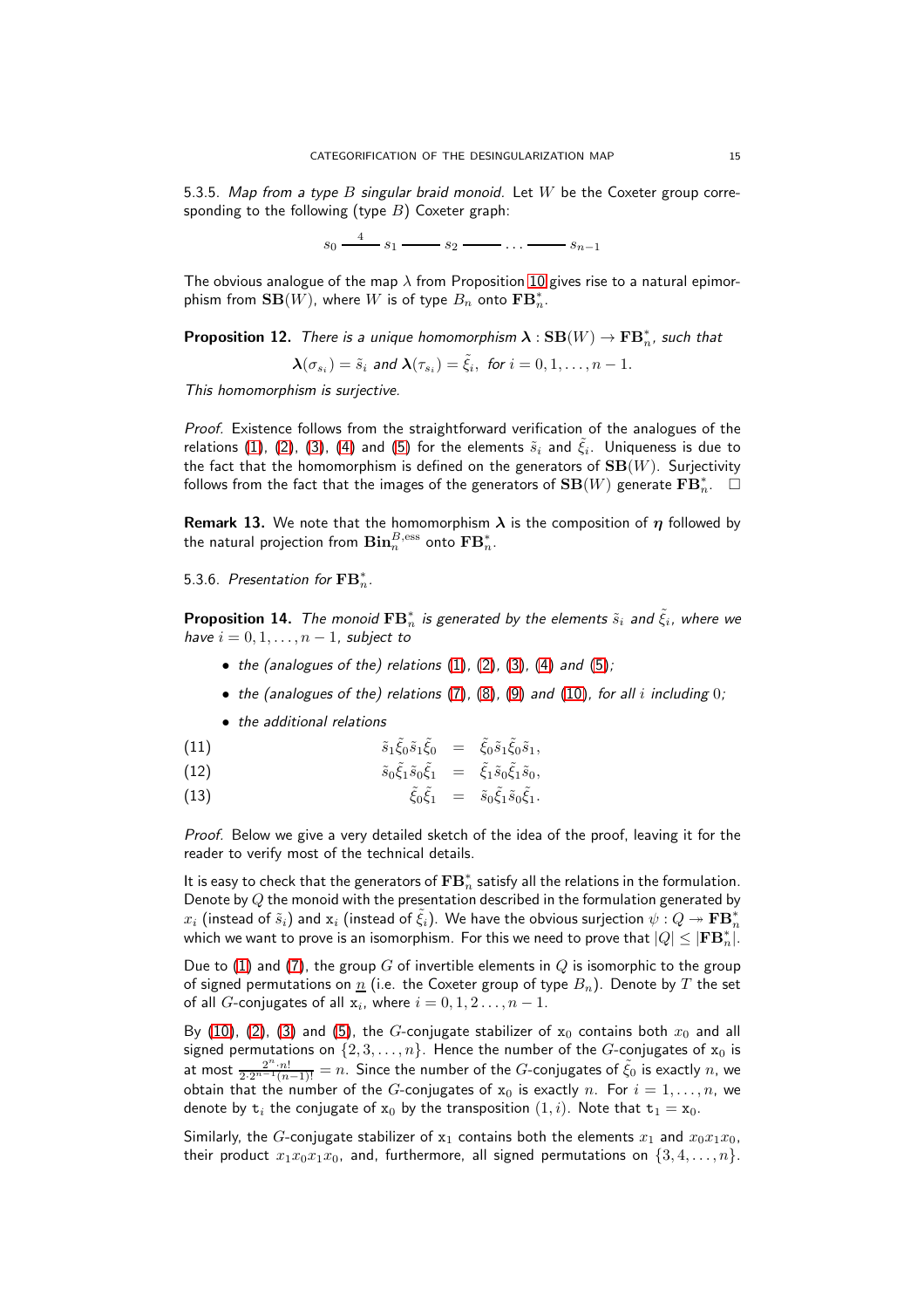Hence the number of the  $G$ -conjugates of  $x_1$  is at most  $\frac{2^n \cdot n!}{4 \cdot 2^{n-2} (n-2)!} = n(n-1)$ . Since the number of the G-conjugates of  $\xi_1$  is exactly  $n(n-1)$ , we obtain that the number of the G-conjugates of  $x_1$  is exactly  $n(n-1)$ . For different  $i, j \in \{1, ..., n\}$ , we denote by  $t_{i,j}$  the conjugate of  $x_1$  by  $(1, i)(2, j)$ . We also denote by  $\overline{t}_{i,j}$  the conjugate of  $x_1$ by  $(1,\overline{i})(2,j)$ . From [\(10\)](#page-12-0), it follows that  $t_{i,j} = t_{j,i}$  and  $\overline{t}_{i,j} = \overline{t}_{j,i}$ . Also, we have  $x_i = t_{i,i+1}$ , for all  $i > 1$ , using [\(2\)](#page-4-0) and [\(3\)](#page-4-0).

From [\(11\)](#page-14-2), [\(12\)](#page-14-2), [\(3\)](#page-4-0), [\(4\)](#page-4-0) and [\(9\)](#page-12-0), it follows that all elements in T commute with each other. From [\(8\)](#page-12-0), it also follows that all these elements are idempotent.

We note the following property (involving  $(11)$ ):

(14) 
$$
x_1 \mathbf{t}_1 x_1 \mathbf{t}_{1,2} = \mathbf{t}_1 \mathbf{t}_{1,2}.
$$

Indeed, using the already established commutativity, we have

<span id="page-15-1"></span><span id="page-15-0"></span>
$$
x_1 \mathbf{t}_1 x_1 \mathbf{t}_{1,2} = x_1 \mathbf{t}_1 \mathbf{t}_{1,2}
$$
  
=  $x_1 \mathbf{t}_1 \mathbf{t}_{1,2} \mathbf{t}_1$   
=  $x_1 \mathbf{t}_1 \mathbf{t}_1$   
=  $\mathbf{t}_1 \mathbf{t}_1 \mathbf{t}_1$   
=  $\mathbf{t}_1 \mathbf{t}_{1,2}$ .

Also, note that  $x_1t_1x_1 = t_2$ . This implies the following extension of [\(14\)](#page-15-0):

(15) 
$$
\mathtt{t}_1 \mathtt{t}_{1,2} = \mathtt{t}_2 \mathtt{t}_{1,2} = \mathtt{t}_{1,2} \mathtt{t}_1 = \mathtt{t}_{1,2} \mathtt{t}_2.
$$

Now we can classify the elements in the monoid generated by T. Let  $\omega$  be a product of elements in  $T$ . Due to commutativity and idempotency for elements of  $T$ , we may assume that each factor appearing in  $\omega$  appears there only once. We associate to  $\omega$  an unoriented graph  $\Lambda_{\omega}$  with the set of vertices  $\overline{n} \cup \underline{n}$  and the edges defined as follows:

- For each factor  $t_i$  appearing in  $\omega$ , we connect i and  $\overline{i}$  by an edge in  $\Lambda_{\omega}$ .
- For each factor  $t_{i,j}$ , where  $i \neq j$ , appearing in  $\omega$ , we connect i and j by an edge in  $\Lambda_{\omega}$  and we also connect  $\overline{i}$  with  $\overline{j}$  by an edge in  $\Lambda_{\omega}$ .
- For each factor  $\overline{\textbf{t}}_{i,j}$ , where  $i \neq j$ , appearing in  $\omega$ , we connect  $i$  and  $\overline{j}$  by an edge in  $\Lambda_{\omega}$  and we also connect j with  $\overline{i}$  by an edge in  $\Lambda_{\omega}$ .

Let  $\tilde{\Lambda}_\omega$  be the graph obtained from  $\Lambda_\omega$  by extending each connected component to a complete graph on the set of vertices of this connected component.

From the relations [\(11\)](#page-14-2), [\(12\)](#page-14-2), [\(13\)](#page-14-2) and [\(15\)](#page-15-1), it follows that  $\omega = \omega'$  if and only if  $\tilde{\Lambda}_\omega=\tilde{\Lambda}_{\omega'}$ . Here is an illustration of how this works by an example. In terms of the graphs, the relation [\(13\)](#page-14-2) says that the following two graphs define the same element of  $Q$ :

$$
\begin{array}{ccc} \overline{1} - 1 & \text{and} & \overline{1} & 1 \\ \mid & \mid & & \mid \times \mid \\ \overline{2} & 2 & & \overline{2} & 2 \end{array}
$$

Using [\(9\)](#page-12-0) and [\(10\)](#page-12-0), it then follows that the following two graphs define the same element of Q:



Now, using the idempotency of all factors, it follows that the element of  $Q$  defined by any of the above graphs is equal to the element of  $Q$  defined by the full graph on  $\{1, 2, \overline{1}, \overline{2}\}$ . The general case follows from this local example inductively.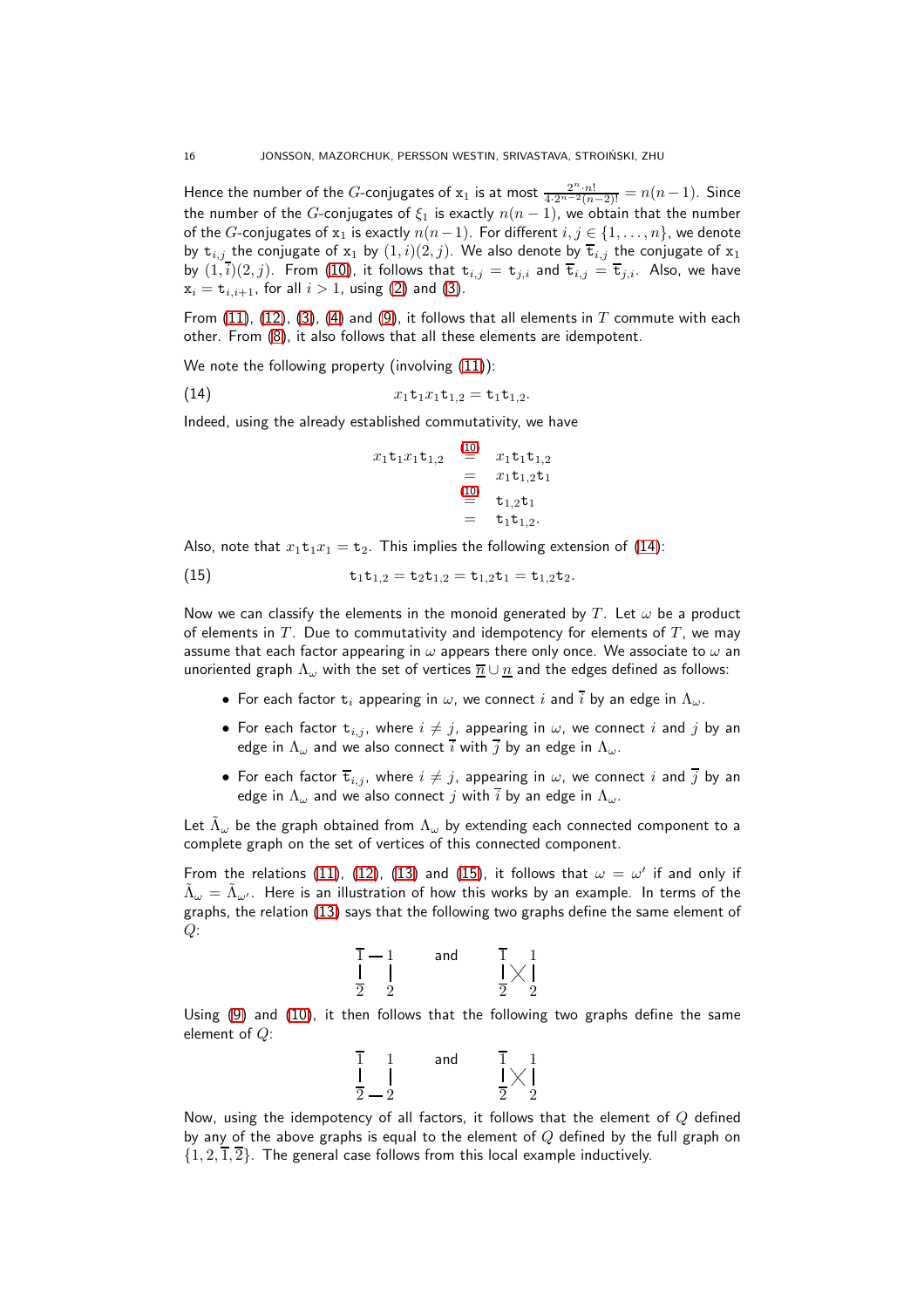Combining the fact that  $\omega = \omega'$  if and only if  $\tilde{\Lambda}_{\omega} = \tilde{\Lambda}_{\omega'}$  with the fact that full symmetric (under  $i \mapsto i$ ) graphs on  $\overline{n} \cup \underline{n}$  whose connected components are complete graphs classify all idempotents in  $\mathbf{FB}_n^*$ , we obtain that the restriction of  $\psi$  to the submonoid  $\langle T \rangle$  generated by T in  $Q$  is injective.

Finally, let  $\omega$  be a product of elements in  $T$  with the associated graph  $\tilde{\Lambda}_\omega.$  Each edge of  $\tilde \Lambda_\omega$  corresponds, using [\(2\)](#page-4-0), [\(3\)](#page-4-0), [\(5\)](#page-4-0) and [\(10\)](#page-12-0), to a reflection in  $G$  which stabilizes  $\omega$ under the left multiplication. It is easy to check that the  $\psi(G)$ -stabilizer of  $\psi(\omega)$  with respect to to the left multiplication is generated by such reflections. This implies that the cardinality of the stabilizer of  $\omega$  in G with respect to the left multiplication is at least as large as that of the corresponding stabilizer of  $\psi(\omega)$  in  $\psi(G)$ . Combining the facts that both  $Q$  and  $\mathbf{FB}_n^*$  are factorizable and  $\psi$  is bijective on both  $G$  and  $\langle T\rangle$ , it follows that  $|Q| \leq |\mathbf{FB}^*_n|$ , completing the proof.  $\hfill \Box$ 

#### <span id="page-16-1"></span>5.4. Symmetric inverse semigroup (a.k.a. the rook monoid).

5.4.1. Symmetric inverse semigroup. For  $n \in \mathbb{Z}_{\geq 1}$ , consider the corresponding symmetric inverse semigroup  $\text{IS}_n$  on  $\underline{n}$ . The elements of  $\text{IS}_n$  are all bijections between subsets of  $n$ . The semigroup operation is given by the usual composition of partial maps, see [\[GM09,](#page-37-24) Section 2.1] for details. The symmetric group  $S_n$  is the group of invertible elements in  $\text{IS}_n$ . The semigroup  $\text{IS}_n$  is also known as the rook monoid.

Let  $\alpha \in \mathbf{IS}_n$  be a bijection from  $X \subset n$  to  $Y \subset n$ . The cardinality of X is called the rank of  $\alpha$ , denoted rank( $\alpha$ ). The subset  $\overline{\text{IS}}_n$  of  $\text{IS}_n$  consisting of all elements whose rank is different from  $n - 1$  is a subsemigroup (containing  $S_n$ ).

For a subset  $X \subset \underline{n}$ , the semigroup  $\mathbf{IS}_n$  contains the identity map  $\mathrm{Id}_X$  on X. We will use the notation  $\varepsilon_X = \mathrm{Id}_{n \setminus X}$ . The element  $\varepsilon_X$  is an idempotent and each idempotent of  $\mathbf{IS}_n$  is of this form.

The following lemma describes a close relation between  $\mathbf{F}_n^*$  and  $\mathbf{IS}_n.$ 

<span id="page-16-0"></span>**Lemma 15.** Restricting an element of  $\mathbf{F}_n^*$  to singletons defines a homomorphism from  $\mathbf{F}_n^*$  to  $\mathbf{IS}_n$  which we denote by  $v.$  The image of  $v$  coincides with  $\widetilde{\mathbf{IS}}_n.$ 

*Proof.* Let  $\alpha$  and  $\beta$  be two elements of  $\mathbf{F}_n^*$ . If  $\beta$  sends some singleton  $x$  to a singleton y and  $\alpha$  sends y to a singleton z, then  $\alpha\beta$  sends x to z.

If  $\beta$  sends some singleton x to a singleton y, however y is not a singleton for  $\alpha$  but is, rather, contained in a non-singleton class Y, then  $\alpha$  sends Y to a non-singleton Z (as  $|\alpha(Y)| = |Y|$ ) and therefore  $\alpha\beta$  sends some non-singleton class containing x to a non-singleton class containing  $Y$ . Similar arguments, applied to other possibilities of classes for  $\alpha$  and  $\beta$ , show that the map in the formulation is a homomorphism of monoids.

The image of this map, clearly, contains  $S_n$  and  $\varepsilon_{\{1,2\}}$  and these generate  $\bar{\mathbf{IS}}_n$ . Therefore the image of our homomorphism coincides with  $\overline{\text{IS}}_n$ .

5.4.2. Map from singular braid monoid.

<span id="page-16-2"></span>**Proposition 16.** There is a unique homomorphism  $\varphi : SB(S_n) \to IS_n$  such that

 $\varphi(\sigma_{s_i})=s_i$  and  $\varphi(\tau_{s_i})=\varepsilon_{\{i,i+1\}},\,$  for  $i=1,2,\ldots,n-1.$ 

The image of  $\varphi$  coincides with  $\overline{\text{IS}}_n$ .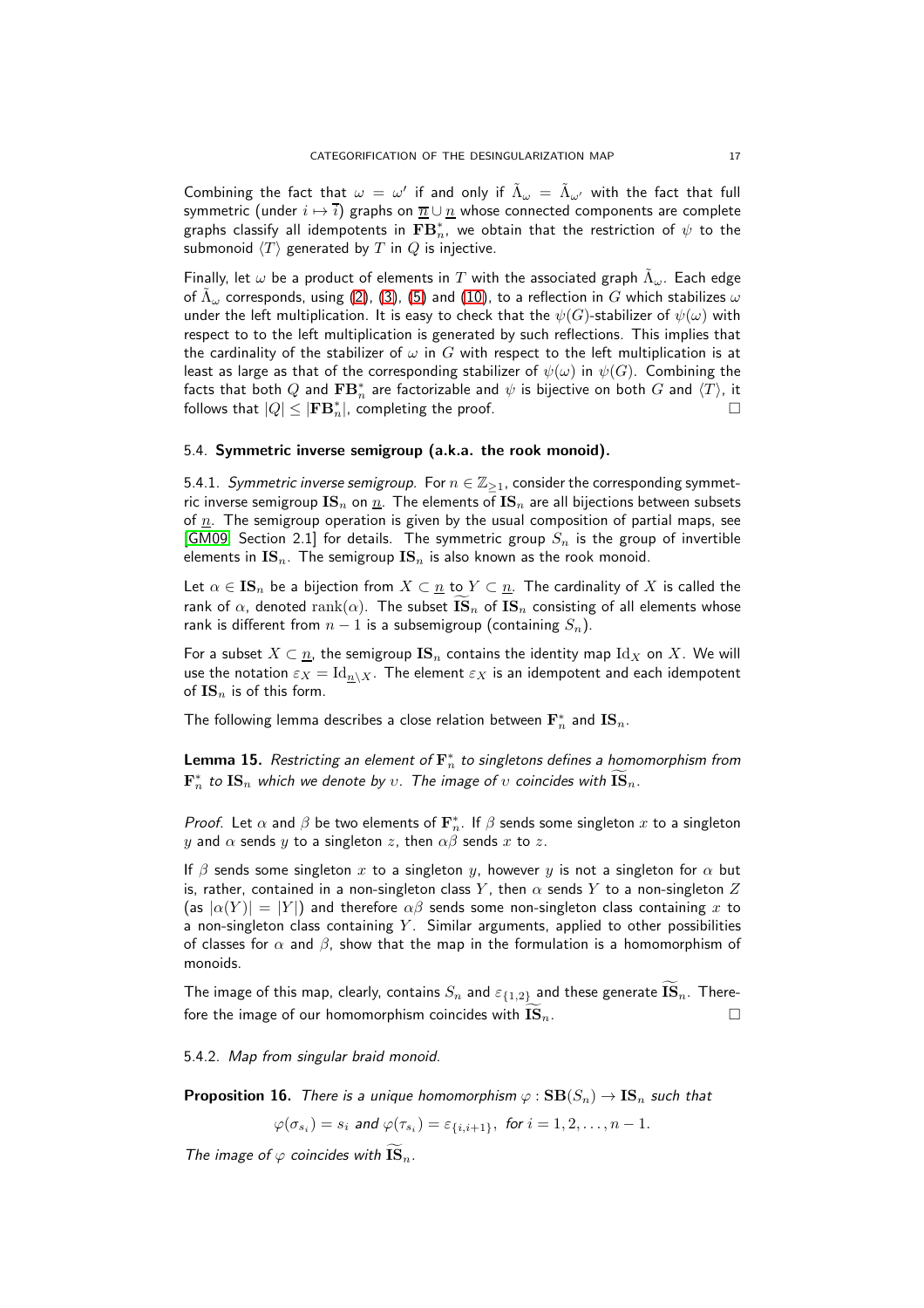*Proof.* We note that  $\varphi = v \circ \lambda$  and hence the claim follows from Proposition [10](#page-12-1) and Lemma [15.](#page-16-0)  $\Box$ 

The statement of Proposition [16](#page-16-2) admits a slight generalization when working with algebras. For example, for a fixed commutative ring k and  $a \in \mathbb{k}$ , there is a unique homomorphism  $\varphi_a : \mathbf{SB}(S_n) \to \Bbbk[\mathbf{IS}_n]$  such that

$$
\varphi_a(\sigma_{s_i}) = s_i
$$
 and  $\varphi_a(\tau_{s_i}) = a\varepsilon_{\{i,i+1\}}$ , for  $i = 1, 2, ..., n-1$ .

5.4.3. Presentation in type A. We have the following presentation for the monoid  $\mathbf{IS}_n$ .

<span id="page-17-2"></span>**Proposition 17.** The monoid  $\overline{\text{IS}}_n$  is generated by the elements  $s_i$  and  $\varepsilon_{\{i,i+1\}}$ , where  $i=1,2,\ldots,n-1$ , subject to the relations  $(1)$ ,  $(2)$ ,  $(3)$ ,  $(4)$  and  $(5)$   $($ for  $s_i$  instead of  $\sigma_{s_i}$  and  $\varepsilon_{\{i,i+1\}}$  instead of  $\tau_{s_i}$ ), the relations [\(7\)](#page-12-0), [\(8\)](#page-12-0), [\(9\)](#page-12-0) and [\(10\)](#page-12-0) (for  $\varepsilon_{\{i,i+1\}}$ instead of  $\xi_{\{i,i+1\}}$ ) and, additionally, the relation

<span id="page-17-1"></span>(16) 
$$
\varepsilon_{\{1,2\}}\varepsilon_{\{3,4\}} = \varepsilon_{\{1,2\}}\varepsilon_{\{2,3\}}\varepsilon_{\{3,4\}}.
$$

*Proof.* It is clear that  $s_i$  and  $\varepsilon_{\{i,i+1\}}$  satisfy all these relations, so we only need to check that the monoid defined by this presentation is exactly  $\overline{\mathbf{IS}}_n$ . Since  $\varphi = v \circ \lambda$ , from Proposition [11](#page-12-2) we only need to prove that the kernel of  $v$  is generated by the relation given by [\(16\)](#page-17-1). Denote by  $Q$  the quotient of  $\mathbf{F}_n^*$  modulo the congruence generated by [\(16\)](#page-17-1). Then we have the quotient map  $Q \to \bar{\mathbf{IS}}_n$  which is surjective by Lemma [15.](#page-16-0) We need to prove that  $|Q| \leq |{\bf IS}_{n}|$ .

If  $\rho$  is an equivalence relation on  $\underline{n}$ , then the corresponding idempotent  $\xi_\rho\in\mathbf{I}_n^*$  (see Subsection [5.3.1\)](#page-10-1) is the product of all  $\xi_{\{i,j\}}$ , where i and j belong to the same class of  $\rho$ . Using the  $S_n$ -conjugates of the [\(16\)](#page-17-1), allows us to merge non-singleton classes of equivalence relations. In particular, we see that the images of two equivalence relations  $\rho$  and  $\rho'$  in  $Q$  coincide if  $\rho$  and  $\rho'$  have the same singletons. Comparing the outcomes with  $E(\widetilde{\mathbf{IS}}_n)$ , we get that the image of  $E(\mathbf{F}^*_n)$  in  $Q$  is in a natural bijection with  $E(\mathbf{IS}_n)$ .

Each element of  $Q$  can be written as  $\sigma \xi$ , where  $\sigma \in S_n$  and  $\xi$  is in the image of  $E({\bf F}_n^*)$ . From the relation [\(10\)](#page-12-0) it follows that, for fixed  $\xi$  with  $k$  singletons, the number of different elements of the form  $\sigma \xi$  is at most  $\frac{n!}{(n-k)!}$  . Adding this up over all  $\xi$ , implies  $|Q| \leq |\widetilde{\mathbf{IS}}_n|$ . This completes the proof.

<span id="page-17-0"></span>5.4.4. Signed symmetric inverse semigroup. For a positive integer  $n$ , consider the symmetric inverse semigroup  $\text{IS}_X$ , where  $X = \{-n, -n+1, \ldots, -1, 1, \ldots, n-1, n\}.$ There is the obvious automorphism  $\overline{\omega}$  of  $\mathbf{IS}_X$  induced by the endomorphism  $\omega$  of X which changes the sign. The set of all elements in  $\mathbf{IS}_X$  that are invariant under  $\overline{\omega}$  is a subsemigroup denoted  $SIS_n$ , the signed symmetric inverse semigroup.

The semigroup  $\text{IS}_n$  can be realized as the monoid of all  $n \times n$  matrices which have the property that each row and each column of the matrix contains at most one non-zero element, and this non-zero element equals 1. Such a matrix can be thought of as the indicator matrix for a placement of rooks which do not attack each other on an  $n \times n$ square board. This is the justification for the alias rook monoid.

Similarly, the semigroup  $SIS_n$  can be realized as the monoid of all  $n \times n$  matrices which have the property that each row and each column of the matrix contains at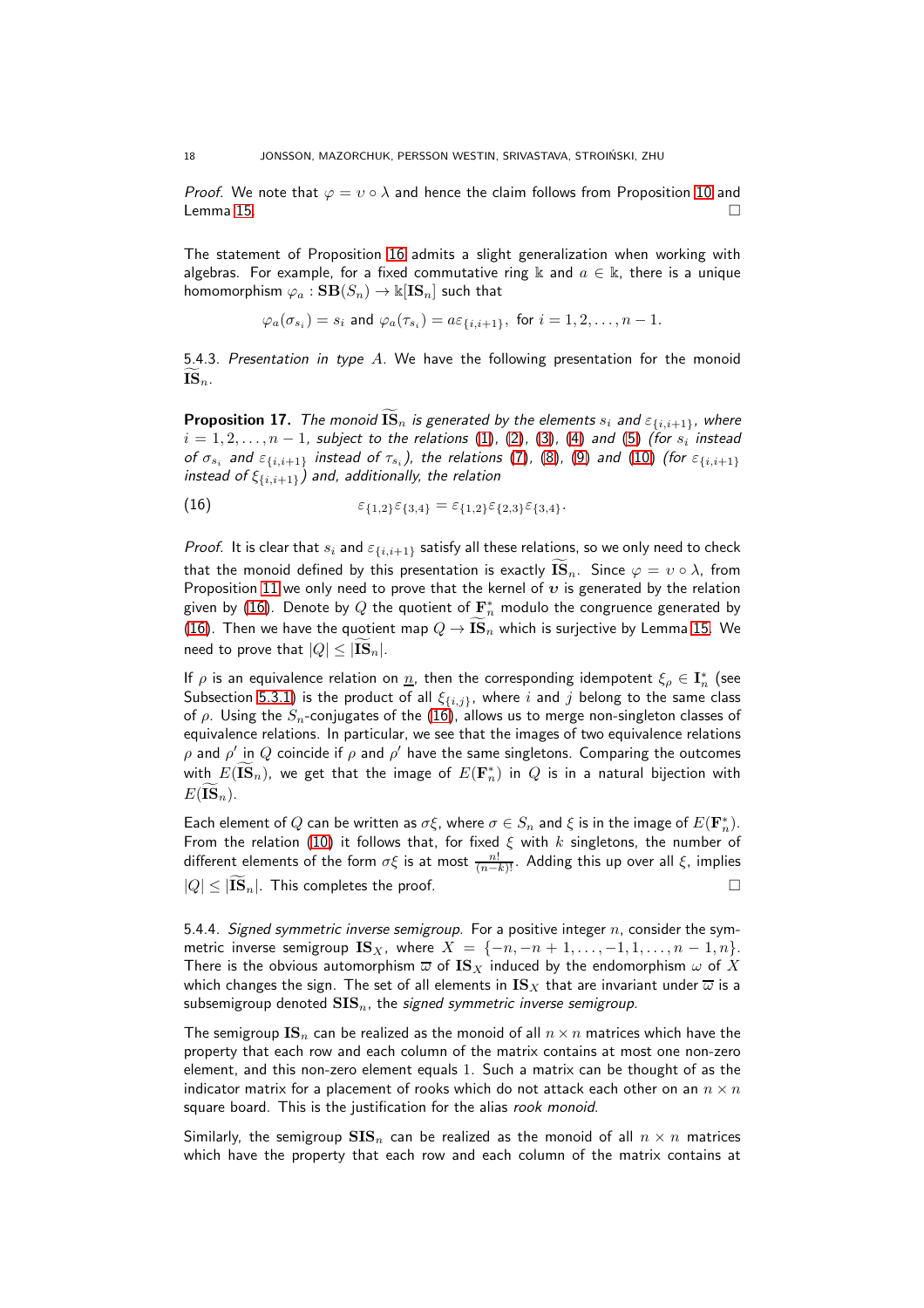most one non-zero element, and this non-zero element equals  $\pm 1$ . In this realization,  $SIS_n$  is usually called the signed rook monoid or a generalized rook monoid, see [\[MaSr21\]](#page-38-11).

For  $i = 1, 2, \ldots, n$ , we denote by  $\epsilon_i \in SIS_n$  the transposition  $(i, -i)$ .

5.4.5.  $\mathbf{SIS}_n$  as a quotient of  $\mathbf{FB}^*_n$ . We have a natural type  $B$  analogue of Lemma [15.](#page-16-0) Consider the monoid  $\mathbf{FB}_n^*$  and an element of this monoid written in the form  $\sigma \xi$ , where  $\sigma$  is an invertible element and  $\xi$  is an idempotent. Recall from Subsection [5.3.4](#page-13-0) that  $\xi$  corresponds to a certain triple  $(\rho, Y, f)$ , up to some equivalence. A singleton equivalence class of  $\rho$  contained in Y will be called a *pure singleton* for  $\xi$ .

Note that  $\sigma \xi = (\sigma \xi \sigma^{-1}) \sigma$ , where  $\sigma \xi \sigma^{-1}$  is an idempotent. The element  $\sigma$  maps each pure singleton for  $\xi$  to a pure singleton for  $\sigma \xi \sigma^{-1}.$  In other words, each  $\sigma \xi = (\sigma \xi \sigma^{-1}) \sigma$ induces a map from pure singletons for  $\xi$  to pure singletons for  $\sigma \xi \sigma^{-1}.$ 

**Lemma 18.** Restricting an element of  $\mathbf{FB}_n^*$  to pure singletons defines a homomorphism from  $\mathbf{FB}_n^*$  to  $\mathbf{SIS}_n$  which we denote by  $\bm{v}.$  The homomorphism  $\bm{v}$  is surjective.

Proof. Similar to the proof of Lemma [15.](#page-16-0)

5.4.6. Map from a type B singular Artin monoid. Let W be the Coxeter group corresponding to the following (type  $B$ ) Coxeter graph:

 $s_0 \xrightarrow{4} s_1 \longrightarrow s_2 \longrightarrow \ldots \longrightarrow s_{n-1}$ 

For  $i = 1, 2, ..., n - 1$ , we denote by  $\tilde{\varepsilon}_{\{i, i+1\}}$  the idempotent of  $\text{SIS}_n$  given by the identity on the complement to  $\{i, i+1, i, i+1\}$ . Similarly, for  $i = 1, 2, ..., n$ , we denote by  $\tilde{\varepsilon}_{\{i\}}$  the idempotent of  $\mathbf{SIS}_n$  given by the identity on the complement to  $\{i,\overline{i}\}.$ 

**Proposition 19.** There is a unique homomorphism  $\varphi : SB(W) \to SIS_n$  such that

$$
\begin{array}{rcl}\n\varphi(\sigma_{s_i}) &=& \tilde{s}_i, &\text{for } i = 1, 2, \ldots, n-1; \\
\varphi(\sigma_{s_0}) &=& \epsilon_1 \\
\varphi(\tau_{s_i}) &=& \tilde{\epsilon}_{\{i, i+1\}}, &\text{for } i = 1, 2, \ldots, n-1; \\
\varphi(\tau_{s_0}) &=& \tilde{\epsilon}_{\{1\}}.\n\end{array}
$$

The homomorphism  $\varphi$  is surjective.

Note that  $\varphi = v \circ \lambda$ .

Proof. The first statement follows by checking the defining relations of  $SB(W)$  for the images of the generators under  $\varphi$  as prescribed in the formulation. The second statement follows from the easy fact that  $\mathbf{SIS}_n$  is generated by  $\mathbf{IS}_n$  and  $\epsilon_1$ .

As in type  $A$ , there is some space for generalizations of this map in the linear setting by using some scalars on the right hand side.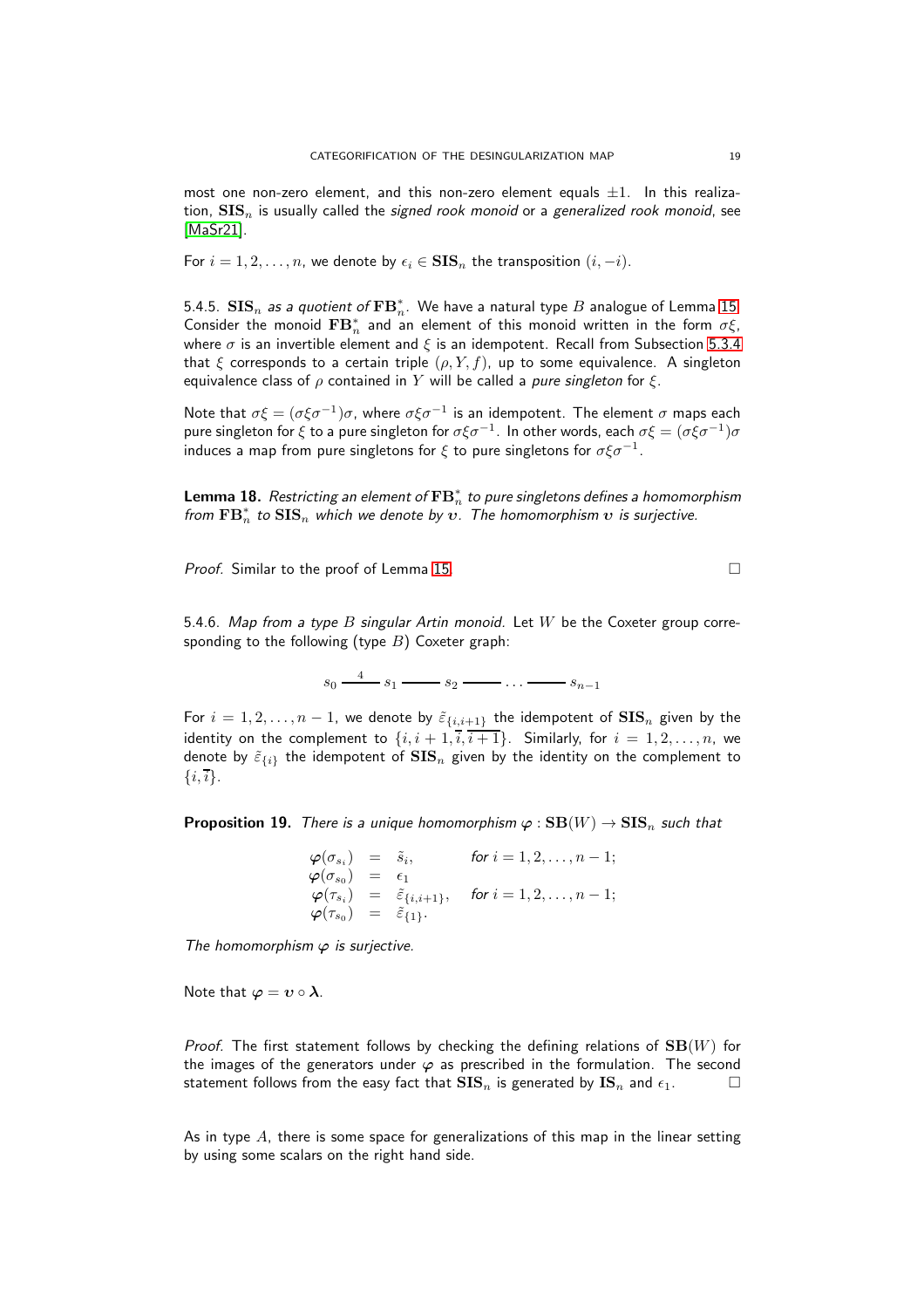<span id="page-19-0"></span>5.4.7. Presentation in type  $B.$  Set  $\tilde s_0:=\epsilon_1,~t_0:=\varepsilon_{\{1\}}$  and also  $t_i:=\varepsilon_{\{i,i+1\}},$  for  $i = 1, 2, \ldots, n - 1$ . We have the following presentation for  $SIS_n$ .

<span id="page-19-1"></span>**Proposition 20.** The monoid  $\text{SIS}_n$  is generated by the elements  $\tilde{s}_i$  and  $t_i$ , where we have  $i = 0, 1, \ldots, n - 1$ , subject to

- $\bullet\,$  the relations  $(1)$ ,  $(2)$ ,  $(3)$ ,  $(4)$  and  $(5)$  (for  $\tilde{s}_i$  instead of  $\sigma_{s_i}$  and  $t_i$  instead of  $\tau_{s_i}$  );
- $\bullet\,$  the relations [\(7\)](#page-12-0), [\(8\)](#page-12-0), [\(9\)](#page-12-0) and [\(10\)](#page-12-0) (including for  $i=0$  and for  $\tilde{s}_i$  instead of  $s_i$  and for  $t_i$  instead of  $\xi_i$  );
- the relation [\(16\)](#page-17-1) and, additionally,
- <span id="page-19-2"></span>• the relation

(17) 
$$
t_0 \tilde{s}_1 t_0 = t_1.
$$

*Proof.* It is easy to check that the generators of  $SIS_n$  satisfy all the prescribed relations. Let  $Q$  denote the semigroup generated by  $\mathsf{s}_i$  and  $\mathsf{t}_i$ , for  $i=0,1,\ldots,n-1,$  subject to the analogues of the relations  $(1)$ – $(5)$ , the relations  $(7)$ – $(10)$ , the relation  $(16)$  and the relation [\(17\)](#page-19-2). We have a canonical surjective map  $\pi: Q \to \mathbf{SIS}_n$  sending  $s_i$  to  $\tilde{s}_i$  and  $\mathsf{t}_i$  to  $t_i$ , for  $i=0,1,\ldots,n-1.$  We need to show that  $\pi$  is an isomorphism.

The group  $W$  of units of  $Q$  is generated by the elements  $\mathsf{s}_i$ , where  $i=0,1,\ldots,n-1,$ and hence is isomorphic to the group of signed permutations of  $n$  elements (which is a Coxeter group of type  $B_n$ ). Consider the set

$$
T := \{ \sigma \mathsf{t}_0 \sigma^{-1} \, : \, \sigma \in W \} \subset Q.
$$

The centralizer  $C$  of  $\mathsf{t}_0$  in  $W$  under conjugation contains all  $\mathsf{s}_i$ , for  $i\neq 1$ , due to  $(3)$ and [\(5\)](#page-4-0) as well as  $s_1s_0s_1$  (again, due to [\(3\)](#page-4-0)). The subgroup N of W generated by all these elements has index n. Since  $|\pi(T)| = n$ , it follows that  $C = N$ . Consequently,  $|T| = n$  and  $\pi$  is injective, when restricted to T. Set

<span id="page-19-3"></span>(18)  $r_1 := t_0$ ,  $r_2 := s_1t_0s_1$ ,  $r_3 := s_2s_1t_0s_1s_2$ , and so on.

Then  $T = \{r_i : i = 1, 2, \ldots, n\}$  and  $\pi(r_i) = \tilde{\varepsilon}_{\{i\}},$  for  $i = 1, 2, \ldots, n$ .

## **Lemma 21.** The elements in  $T$  commute.

*Proof.* Using conjugation by elements in W, it is enough to show that  $r_1$  commutes with all other  $\mathsf{r}_i.$  Note that, for  $i>1,$  the element  $\mathsf{r}_i$  is a product of  $\mathsf{r}_2$  and some  $\mathsf{s}_j,$ for  $j > 1$ . Therefore, using [\(3\)](#page-4-0) and [\(18\)](#page-19-3), it is enough to show that  $r_1r_2 = r_2r_1$ .

Using [\(17\)](#page-19-2) and [\(10\)](#page-12-0), we have

 $r_1r_2 = t_0s_1t_0s_1 = t_1s_1 = t_1.$ 

Similarly,  $r_2r_1 = t_1$  and we are done.  $\Box$ 

Each element of T is an idempotent by Proposition  $11(8)$  $11(8)$  and now we know that all these elements commute. Therefore the submonoid  $\langle T \rangle$  of  $Q$  generated by  $T$  has at most  $2^n$  elements. Since  $\pi(\langle T \rangle)$  has exactly  $2^n$  elements, we conclude that  $|\langle T \rangle| = 2^n$ .

Using conjugation by W, from  $r_2r_1 = t_1$ , we obtain that all  $t_i$  belong to  $\langle T \rangle$ . For  $k = 1, 2, \ldots, n$ , using [\(10\)](#page-12-0) we obtain that

$$
\mathsf{qr}_1\mathsf{r}_2\cdots\mathsf{r}_k=\mathsf{r}_1\mathsf{r}_2\cdots\mathsf{r}_k
$$

for any q in the subgroup G of W generated by  $s_0, s_1, \ldots, s_{k-1}$ . Note that G is a Coxeter group of type  $B_k$ .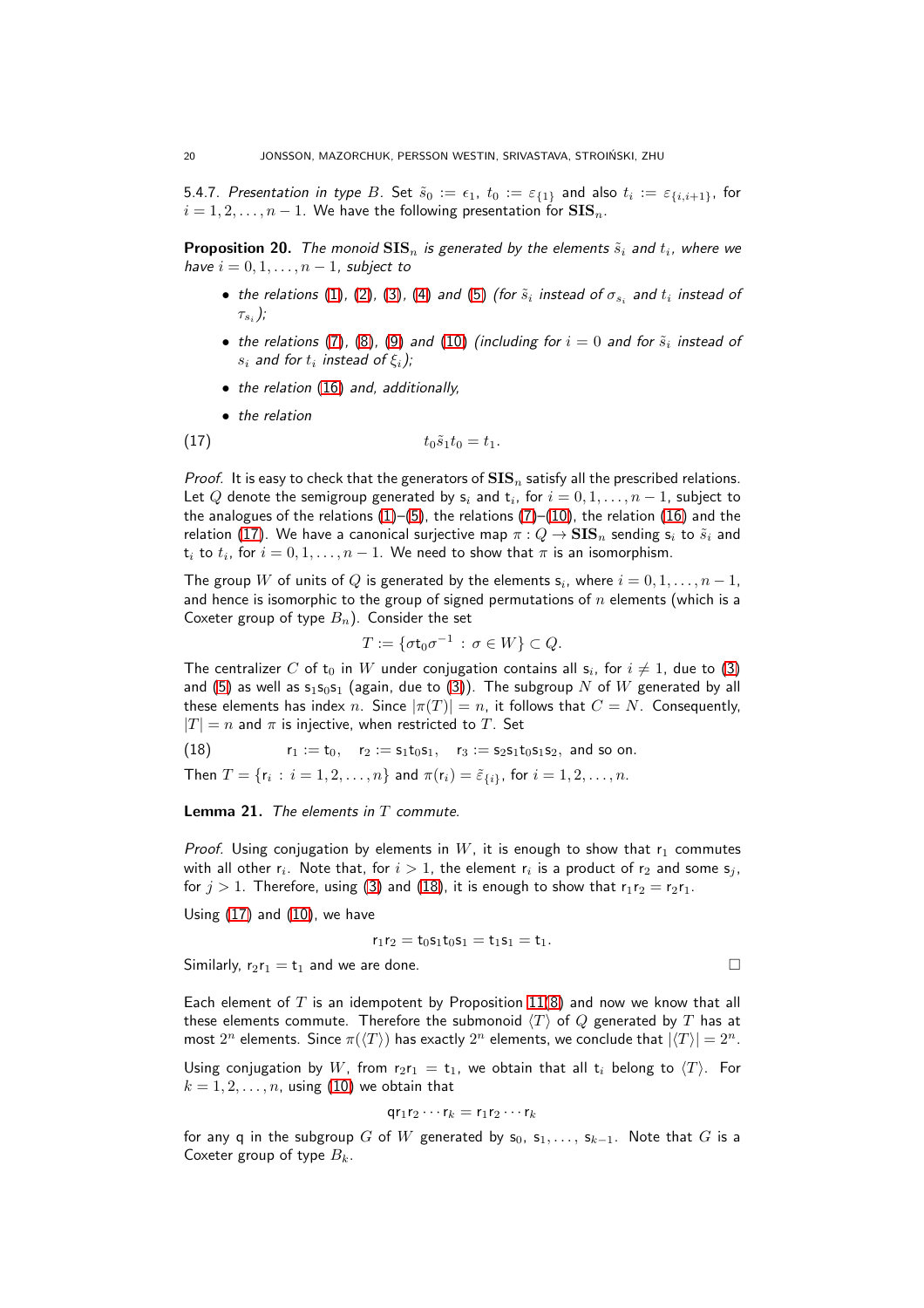We can write each element in Q in the form ab, where  $a \in W$  and  $b \in \langle T \rangle$ . If b is a product of  $k$  different  $\mathsf{r}_i$ , then, by the previous paragraph,  $a$  can be chosen modulo a type  $B_k$  Coxeter subgroup of  $W$ . Now the claim of the proposition follows by comparing the cardinality of Q with that of  $\text{SIS}_n$ .

The signed rook monoid and its presentation appears also in [\[EF13\]](#page-37-16). In the recent paper [\[CE22\]](#page-36-5), one can find an independent general treatment of presentations for the wreath product of an abelian group with  $\text{IS}_n$ .

5.4.8. Possible analogues in other types. Propositions [17](#page-17-2) and [20](#page-19-1) can be used to extrapolate a candidate for an analogue of the symmetric inverse monoid for an arbitrary Coxeter group. One might note that the additional relation given by Proposition [20](#page-19-1) involves an asymmetry that is not a part of the Coxeter datum. Looking carefully into the proofs of Propositions [17](#page-17-2) and [20](#page-19-1) in order to find some common ground, it is natural to suggest the following definition.

Let M be a Coxeter matrix with the associated Coxeter group  $W$ , the Artin braid group  $\mathbf{B}(W)$  and the singular Artin monoid  $\mathbf{SB}(W)$ . We define the monoid  $\mathbf{FB}(W)$  as the quotient of  $SB(W)$  modulo the relations [\(7\)](#page-12-0)-[\(10\)](#page-12-0) in Proposition [11](#page-12-2) and, additionally, the relations that all conjugates of all  $\tau_s$  by all elements in W commute. This set of relations is, clearly, not minimal and can be cleaned up.

Let T be the set of all conjugates of all  $\tau_s$  by all elements in W. This generates a commutative subsemigroup  $\langle T \rangle$  of  $\mathbf{FB}(W)$  consisting of idempotents. From the proofs of Propositions [17](#page-17-2) and [20,](#page-19-1) we see that each element of  $\mathbf{FB}(W)$  can be written as  $\sigma x$ , where  $\sigma \in W$  and  $x \in \langle T \rangle$ . In particular, this implies that  $\mathbf{FB}(W)$  is finite if and only if  $W$  is.

The semigroup  $\mathbf{FB}(W)$  is regular as  $x\sigma^{-1}$  is an inverse of  $\sigma x.$  Furthermore, it is easy to see that  $\langle T \rangle$  coincides with the set of all idempotents of  $\mathbf{FB}(W)$ . In particular, all idempotents of  $\mathbf{FB}(W)$  commute and hence  $\mathbf{FB}(W)$  is an inverse semigroup. Note that, in type  $A$ , the semigroup  $\mathbf{FB}(W)$  is isomorphic to  $\mathbf{F}_n^*$  (and, in particular, is bigger than  $\mathbf{IS}_n$ ). One could probably add the relation [\(16\)](#page-17-1) for type A parabolic subgroups of  $W$  to get a smaller inverse semigroup.

In type B, the semigroup  $FB(W)$  is, in general, bigger than  $SIS_n$ , as the relation [\(17\)](#page-19-2), being asymmetric (for example, in the dihedral types), cannot follow from the symmetric relations defining  $FB(W)$ , in general.

<span id="page-20-0"></span>To understand the structure and properties of  $\mathbf{FB}(W)$  for general Coxeter groups seems to be a natural and interesting problem.

#### 5.5. Brauer algebra.

5.5.1. The classical Brauer algebra. Let  $n \in \mathbb{Z}_{>0}$  and  $\delta$  be an indeterminate. The classical Brauer algebra  $\mathbf{Br}_n(\mathbb{Z}, \delta)$ , defined in [\[Br37\]](#page-36-4), is an algebra over  $\mathbb{Z}[\delta]$  with a basis given by all *Brauer diagrams* on  $2n$  vertices  $\underline{n} \cup \underline{n'}$ . Such a Brauer diagram is a partition of  $\underline{n} \cup \underline{n}'$  into two-element disjoint subsets, depicted as an unoriented graph with the vertices from  $\underline{n}$  in the top row, the vertices from  $\underline{n}'$  in the bottom row and edges between the elements belonging to the same subsets. Here is an example of a Brauer diagram for  $n = 4$ :

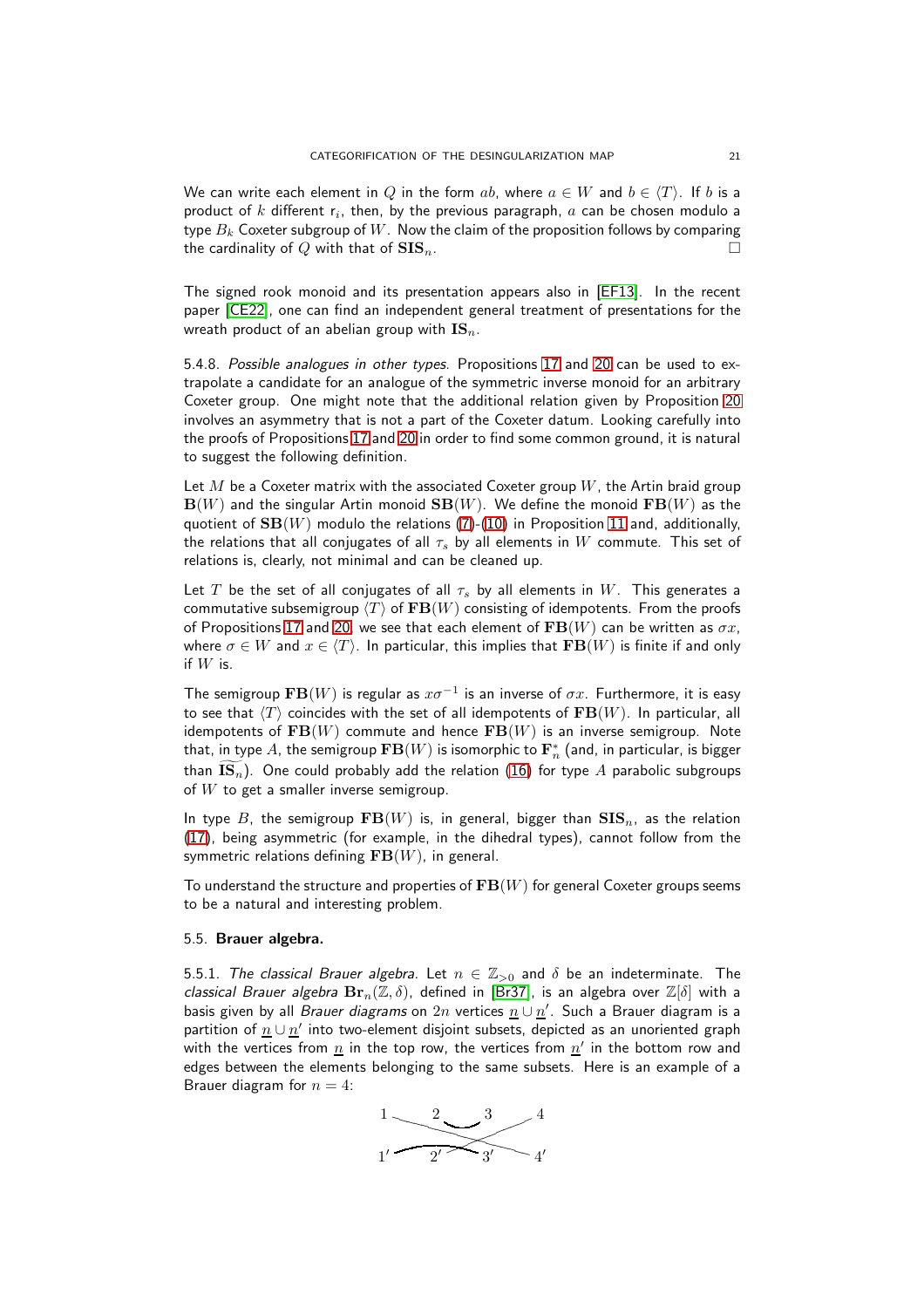Multiplication is given by concatenation of two such diagrams by identifying the primed vertices of the first with the ordinary vertices of the second, which induces a partition of the remaining vertices into two-element subsets, and then multiplying with  $\delta^k$ , where  $k$  is the number of connected components supported only on the identified (and subsequently removed) vertices. Here is an example:



The diagrams in which each subset intersects both  $\underline{n}$  and  $\underline{n}'$  form a group isomorphic to the symmetric group  $S_n$ . In particular,  $\mathbb{Z}[S_n] \subset \mathbf{Br}_n(\mathbb{Z}, \delta)$ . One can extend scalars from  $\mathbb Z$  to any commutative ring  $\Bbbk$  and evaluate  $\delta$  at any element d of the latter ring. This gives the algebra  $\mathbf{Br}_n(\mathbb{k}, d)$ .

5.5.2. Map from singular braid monoid. As usual, for  $i = 1, 2, ..., n - 1$ , we denote by  $s_i$  the transposition  $(i, i + 1)$  considered as an element of  $\mathbf{Br}_n(\mathbb{Z}, \delta)$ . We also denote by  $s_i$  the Brauer diagram



<span id="page-21-0"></span>**Proposition 22.** There is a unique homomorphism  $\chi : \mathbf{SB}(S_n) \to \mathbf{Br}_n(\mathbb{Z}, \delta)$  such that

<span id="page-21-1"></span>
$$
\chi(\sigma_{s_i})=s_i \text{ and } \chi(\tau_{s_i})=\mathbf{s}_i, \text{ for } i=1,2,\ldots,n-1.
$$

Proof. The existence claim follows from the straightforward verification of the analogues of the relations  $(1)$ ,  $(2)$ ,  $(3)$ ,  $(4)$  and  $(5)$  for the elements  $s_i$  and  $\mathbf{s}_i$ . The uniqueness claim follows from the fact that  $\sigma_{s_i}$  and  $\tau_{s_i}$  generate  $\mathbf{SB}(S_n)$ .

5.5.3. Presentation for the Brauer algebra. In [\[KMaz06,](#page-37-25) Theorem 3.1], one can find a presentation of the Brauer monoid  $\text{Br}_n$  (this corresponds to the case  $\delta = 1$ ) which is obtained from the presentation of  $SB(S_n)$  by adding the additional relations (for the images of the generators under  $\chi$ ):

$$
(19) \t s_i^2 = e,
$$

$$
\mathbf{s}_i^2 = \mathbf{s}_i,
$$

$$
s_i s_i = s_i s_i = s_i, \quad
$$

$$
s_i s_{i \pm 1} s_i = s_i,
$$

$$
\mathbf{s}_i \mathbf{s}_{i \pm 1} s_i = \mathbf{s}_i s_{i \pm 1},
$$

$$
(24) \t\t s_i s_{i\pm 1} s_i = s_{i\pm 1} s_i.
$$

In other words, the kernel of  $\chi$  is generated by the above relations. We note the following:

Lemma 23. The relation [\(22\)](#page-21-1) is redundant.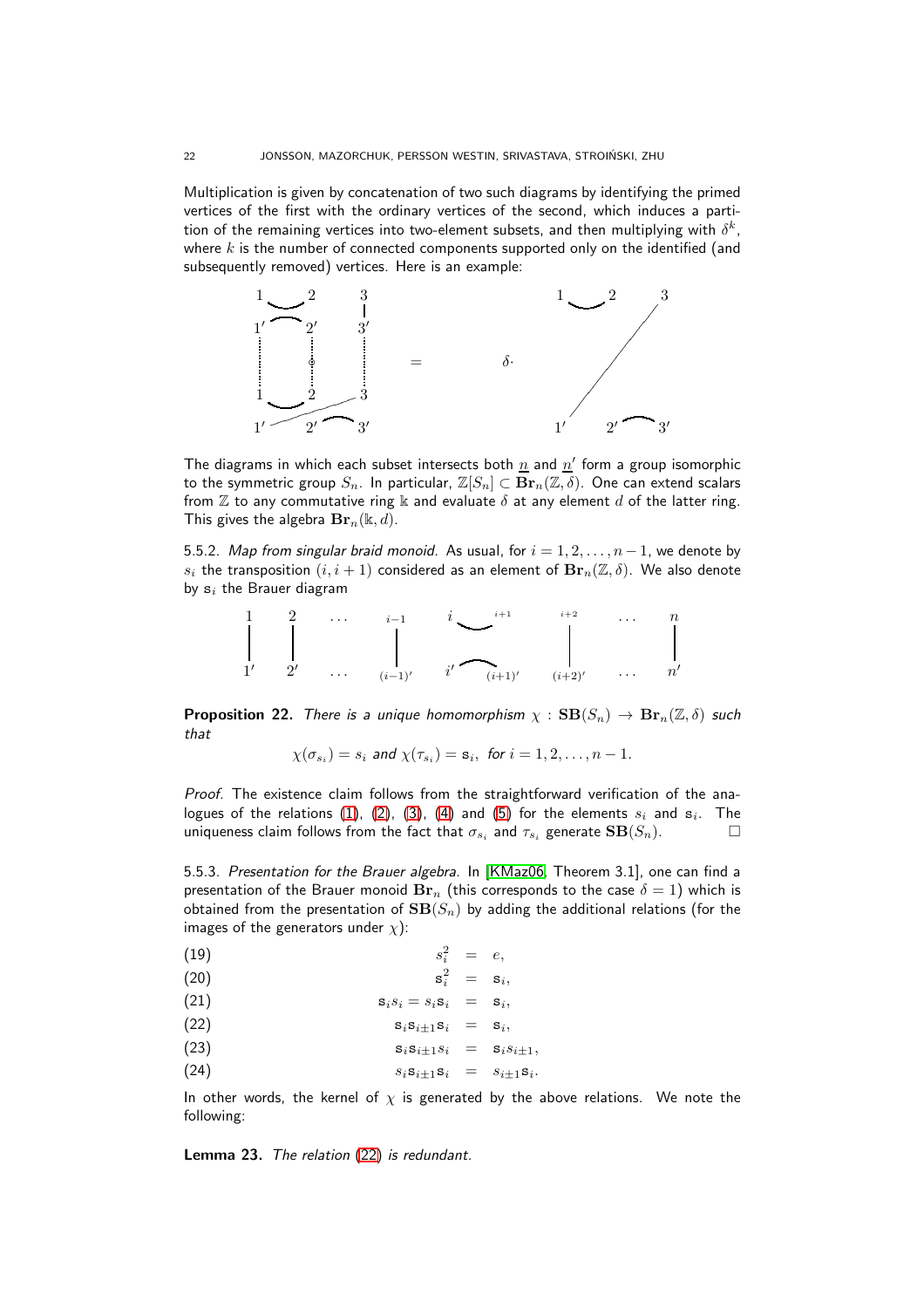Proof. We have:

$$
s_i s_{i+1} s_i = s_i s_{i+1} s_i^2 s_i
$$
  
\n
$$
\stackrel{(21)}{=} s_i s_{i+1} s_i s_i
$$
  
\n
$$
\stackrel{(22)}{=} s_i s_{i+1} s_i
$$
  
\n
$$
\stackrel{(19)}{=} s_{i+1}^2 s_i s_{i+1} s_i^2 s_i
$$
  
\n
$$
\stackrel{(19)}{=} s_{i+1} s_i^2 s_{i+1} s_i s_{i+1} s_i s_i
$$
  
\n
$$
\stackrel{(2)}{=} s_{i+1} s_i s_{i+1} s_i
$$
  
\n
$$
\stackrel{(24)}{=} s_{i+1} s_{i+1} s_i
$$
  
\n
$$
\stackrel{(19)}{=} s_i
$$

 $\Box$ 

If k is a commutative ring and  $\delta \in \mathbb{k}$  is invertible, then the above implies a presentation for  $\mathbf{Br}_n(\mathbb{k}, \delta)$  by correcting  $\mathbf{s}_i^2 = \mathbf{s}_i$  to  $\mathbf{s}_i^2 = \delta \mathbf{s}_i$ .

5.5.4. Type B Brauer algebra. Similarly to all previous situations (i.e. binary relations, dual symmetric inverse semigroups and symmetric inverse semigroups), consider the Brauer algebra  $\mathbf{Br}_n^{(2)}(\mathbb{Z},\delta)$  on  $\underline{n}\cup \overline{n}.$  It has an obvious automorphism induced by the swapping  $i\leftrightarrow \bar{i}$ . We denote by  $\mathbf{Br}_n^B(\Z,\delta)$  the subalgebra of  $\mathbf{Br}_n^{(2)}(\Z,\delta)$  generated by all Brauer diagrams on  $\underline{n} \cup \overline{n}$  that are invariant under this automorphism. We emphasize that this is smaller than the subalgebra of all elements in  $\mathbf{Br}^{(2)}_n(\mathbb{Z},\delta)$  invariant under the above automorphism.

For  $i\,=\,1,2,\ldots,n\,-\,1$ , we denote by  $\tilde{\mathbf{s}}_i$  the unique element of  $\mathbf{Br}_n^B(\Z,\delta)$  whose restriction to  $\underline{n}$  coincides with  $\mathbf{s}_i.$  We also denote by  $\tilde{\mathbf{s}}_0$  the element

|                | $\cdots$ |  | $\cdots$ |  |
|----------------|----------|--|----------|--|
|                |          |  |          |  |
|                |          |  |          |  |
| $\overline{ }$ | $\cdots$ |  | $\cdots$ |  |

Let  $\tilde{s}_0, \tilde{s}_1, \ldots, \tilde{s}_{n-1}$  be the usual generators of the type B Coxeter group.

A different candidate for a type  $B$  Brauer algebra appeared in [\[CL15\]](#page-36-6). As far as we can judge, this candidate does not coincide with our algebra. For example, the relation [\[CL15,](#page-36-6) 2.12], that is  $\tilde{s}_0 \tilde{s}_1 \tilde{s}_0 = \tilde{s}_1 \tilde{s}_0$ , does not hold for our generators.

5.5.5. Map from a type  $B$  singular Artin monoid. Let  $W$  be the Coxeter group corresponding to the following (type  $B$ ) Coxeter graph:

 $s_0 \xrightarrow{4} s_1 \longrightarrow s_2 \longrightarrow \ldots \longrightarrow s_{n-1}$ 

**Proposition 24.** There is a unique homomorphism  $\boldsymbol{\chi}:\mathbf{SB}(W)\to\mathbf{Br}_n^B(\mathbb{Z},\delta)$  such that

$$
\chi(\sigma_{s_i}) = \tilde{s}_i
$$
 and  $\chi(\tau_{s_i}) = \tilde{s}_i$ , for  $i = 0, 1, ..., n - 1$ .

Proof. The existence claim follows from the straightforward verification of the analogues of the relations  $(1)$ ,  $(2)$ ,  $(3)$ ,  $(4)$  and  $(5)$  for the elements  $\widetilde{s}_i$  and  $\widetilde{\mathbf{s}}_i$ . The uniqueness claim follows from the fact that  $\sigma_{s_i}$  and  $\tau_{s_i}$  generate  $\mathbf{SB}(S_n).$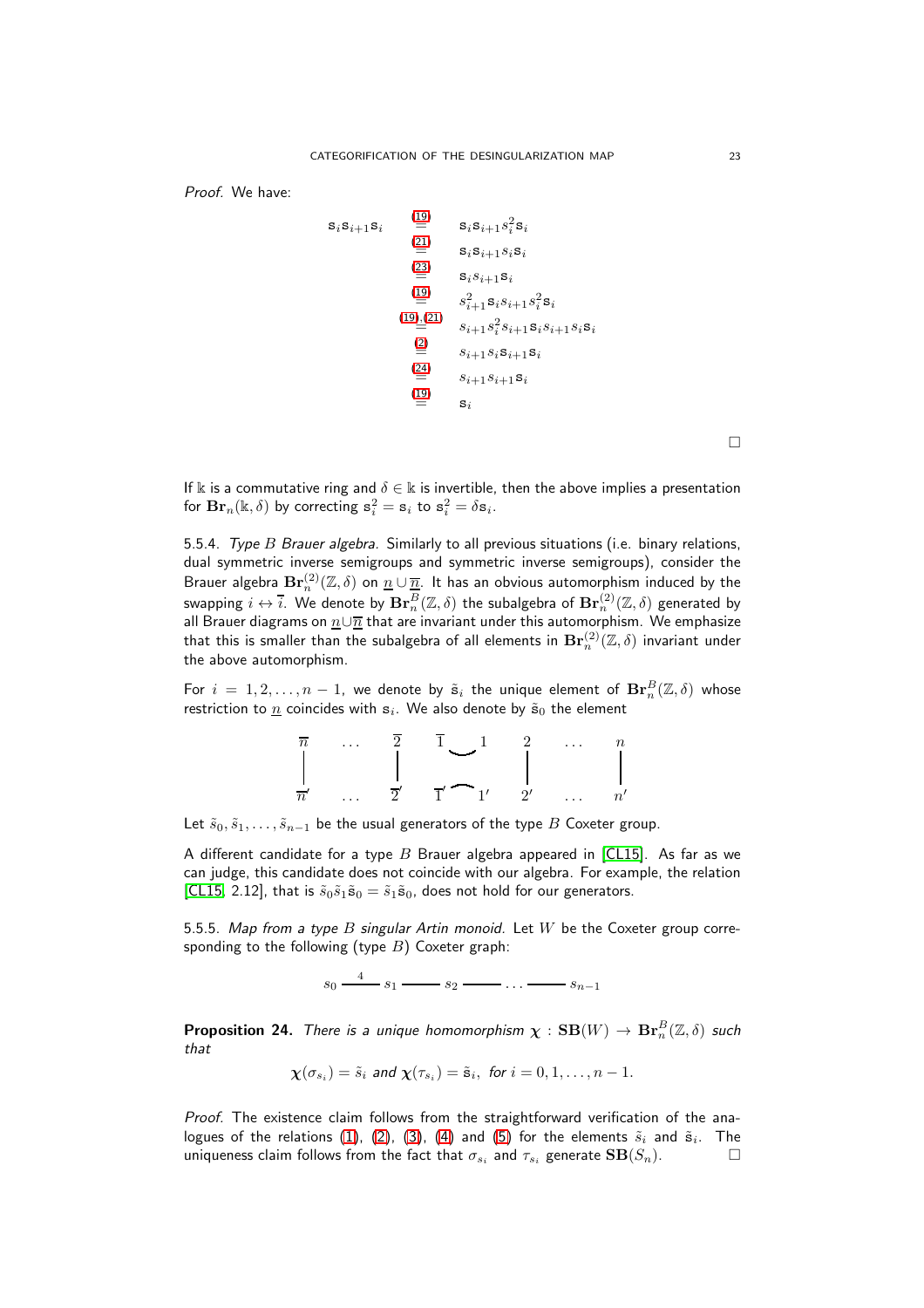5.5.6. Connection to the partial Brauer algebra. A partial analogue of Brauer monoid was introduced in [\[Ma98\]](#page-38-6) and the representation theory of the corresponding partial Brauer algebra was studied in [\[MM14\]](#page-37-26). This algebra, denoted  $\mathbf{PB}_n(\delta,\delta')$ , has a basis consisting of *partial Brauer diagrams*. Such a diagram is a partition of  $\underline{n} \cup \underline{n}'$  into singletons and two-element disjoint subsets, depicted as an unoriented graph with the vertices from  $\underline{n}$  in the top row, the vertices from  $\underline{n}'$  in the bottom row and edges between the elements belonging to the same subsets. Here is an example of a partial Brauer diagram for  $n = 4$ :



Multiplication is given by concatenation of two such diagrams by identifying the primed vertices of the first with the ordinary vertices of the second, which induces a partition of the remaining vertices into singletons and two-element subsets, and then multiplying with  $\delta^{k}(\delta')^{k'}$ , where k is the number of closed connected components supported only on the identified (and subsequently removed) vertices and  $k^\prime$  is the number of not closed connected components supported only on the identified (and subsequently removed) vertices.

Let G be an abelian semigroup and  $\pi$  a partial Brauer diagram. An almost G-coloring of  $\pi$  is a map f from the two-element components of  $\pi$  to G. Let  $\delta = (\delta_i)_{i \in G}$  be a collection of parameters. Given two almost G-colored partial Brauer diagrams  $(\pi, f)$ and  $(\pi', f')$ , we can define their product as  $(\delta')^{k'} \prod$ i∈G  $\delta_i^{k_i}(\pi\pi',\mathbf{f}),$  where  $\pi\pi'$  and  $k'$ 

are as in the previous paragraph, the value of  ${\bf f}$  at some two-element component  $C$  is defined by taking the product of the values of  $f$ , respectively,  $f'$  over all two-element components of  $\pi$  and  $\pi'$  that contributed to  $C,$  and  $k_i$  denotes the number of closed connected components of total value  $i$  (computed similarly as for  $C$ ) that are removed during the straightening procedure. This defined on the linear span of all almost  $G$ colored partial Brauer diagrams the structure of an associative algebra, denoted by  $\mathbf{APB}_n(G,\boldsymbol{\delta},\delta').$  It is informative to compare this construction with the construction of colored partition algebras studied in [\[MaSr22\]](#page-38-12).

By considering only the diagrams and forgetting  $\delta$  and  $\delta'$ , we obtain the corresponding partial Brauer monoid  $\mathbf{PB}_n$  and the almost colored partial Brauer monoid  $\mathbf{APB}_n(G)$ .

<span id="page-23-1"></span>**Proposition 25.** The monoid  $\mathbf{Br}_n^B$  is isomorphic to the monoid  $\mathbf{APB}_n(\mathbb{Z}_2).$ 

*Proof.* Given a diagram  $\pi \in \mathbf{Br}_n^B$  , we define the corresponding diagram  $\sigma \in \mathbf{APB}_n(\mathbb{Z}_2)$ as follows (here all  $i$  and  $j$  are positive):

- If  $\pi$  connects i with  $\overline{i}$ , then this i is a singleton in  $\sigma$ .
- If  $\pi$  connects i' with  $i'$ , then this i' is a singleton in  $\sigma$ .
- If  $\pi$  connects i with j, then i and j are connected in  $\sigma$  and colored by 0.
- If  $\pi$  connects i' with  $j'$ , then i' and  $j'$  are connected in  $\sigma$  and colored by 0.
- If  $\pi$  connects i with  $\overline{j}$ , where  $i \neq j$ , then i and j are connected in  $\sigma$  and colored by 1.
- If  $\pi$  connects  $i'$  with  $\overline{j}'$ , where  $i \neq j$ , then  $i'$  and  $j'$  are connected in  $\sigma$  and colored by 1.
- If  $\pi$  connects i with j', then i and j' are connected in  $\sigma$  and colored by 0.

<span id="page-23-0"></span>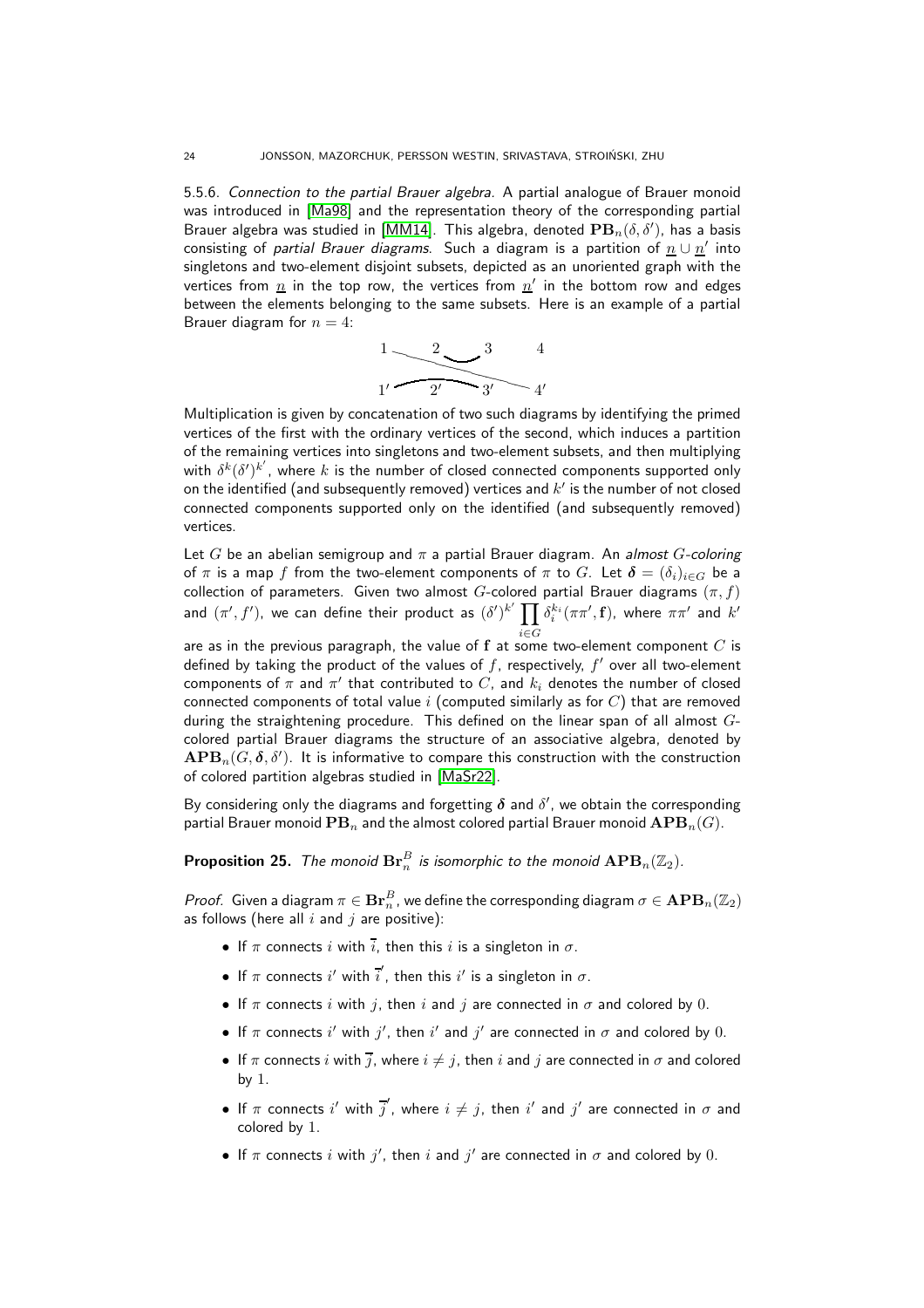Here is an example:



It is easy to check that this defines an isomorphism between  $\mathbf{Br}_n^B$  and  $\mathbf{APB}_n(\mathbb{Z}_2).$   $\quad \Box$ 

5.5.7.  $\emph{Presentation of $\mathbf{Br}^B_n(\mathbb{Z},\delta)$}.$  We now give a presentation for the type  $B$  Brauer monoid  $\mathbf{Br}_n^B$ , that is the semigroup formed by all type  $B$  Brauer diagrams. This corresponds to the case  $\delta=1.$  Note that  $\boldsymbol{\chi}$  restricts to a homomorphism from  $\mathbf{SB}(S_n)$ to  $\mathbf{Br}_n^B$ .

<span id="page-24-0"></span>**Theorem 26.** The monoid  $\mathbf{Br}_n^B$  is generated by  $\tilde{s}_i$  and  $\tilde{\mathbf{s}}_i$ , where  $i = 0, 1, \ldots, n-1$ , subject to

- $\bullet$  the (analogues of the) relations [\(1\)](#page-4-0), [\(2\)](#page-4-0), [\(3\)](#page-4-0), [\(4\)](#page-4-0) and [\(5\)](#page-4-0);
- the (analogues of the) relations [\(19\)](#page-21-1), [\(20\)](#page-21-1), [\(21\)](#page-21-1), [\(23\)](#page-21-1), [\(24\)](#page-21-1), where all indices are greater than 0;
- <span id="page-24-1"></span>• the additional relations

(25) 
$$
\tilde{\mathbf{s}}_0^2 = \tilde{\mathbf{s}}_0,
$$
  
(26) 
$$
\tilde{\mathbf{s}}_1 \tilde{\mathbf{s}}_0 \tilde{\mathbf{s}}_1 = \tilde{\mathbf{s}}_1,
$$

$$
\tilde{\mathbf{s}}_1 \tilde{s}_0 \tilde{\mathbf{s}}_1 = \tilde{\mathbf{s}}_1,
$$

$$
\tilde{\mathbf{s}}_0\tilde{\mathbf{s}}_1\tilde{\mathbf{s}}_0 = \tilde{\mathbf{s}}_0\tilde{s}_1\tilde{\mathbf{s}}_0,
$$

(29) 
$$
\tilde{s}_1 \tilde{\mathbf{s}}_0 \tilde{s}_1 \tilde{\mathbf{s}}_0 = \tilde{\mathbf{s}}_0 \tilde{s}_1 \tilde{\mathbf{s}}_0 \tilde{s}_1 = \tilde{\mathbf{s}}_0 \tilde{s}_1 \tilde{\mathbf{s}}_0,
$$

$$
\tilde{\mathbf{s}}_1\tilde{\mathbf{s}}_0 = \tilde{\mathbf{s}}_1\tilde{s}_1\tilde{\mathbf{s}}_0\tilde{s}_1,
$$

(31) 
$$
\tilde{\mathbf{s}}_0 \tilde{\mathbf{s}}_1 = \tilde{s}_1 \tilde{\mathbf{s}}_0 \tilde{s}_1 \tilde{\mathbf{s}}_1,
$$

$$
\tilde{\mathbf{s}}_0 \tilde{s}_0 = \tilde{s}_0 \tilde{\mathbf{s}}_0 = \tilde{\mathbf{s}}_0.
$$

Proof. Denote by  $Q$  the monoid with the presentation described in the formulation generated by  $\tilde{x}_i$  (instead of  $\tilde{s}_i$ ) and  $\tilde{x}_i$  (instead of  $\tilde{s}_i$ ). We have the obvious surjection  $\tilde{\bm{\pi}}:Q\twoheadrightarrow\mathbf{Br}_n^B$  which we want to prove is an isomorphism. For this we need to prove that  $|Q|\leq|\mathbf{Br}_n^B|.$ 

Due to [\(1\)](#page-4-0) and [\(20\)](#page-21-1), the group G of invertible element in  $Q$  is isomorphic to the signed permutation group on  $\underline{n}.$  Denote by  $T$  the set of all  $G$ -conjugates of all  $\tilde{\mathrm{x}}_i,$ where  $i = 0, 1, 2, ..., n - 1$ . From [\(25\)](#page-24-1) and [\(20\)](#page-21-1) it follows that all elements in T are idempotents.

By [\(21\)](#page-21-1), [\(32\)](#page-24-1), [\(2\)](#page-4-0), [\(3\)](#page-4-0) and [\(5\)](#page-4-0), the G-conjugate stabilizer of  $\tilde{x}_0$  contains both  $\tilde{x}_0$  and all signed permutations on  $\{2, 3, \ldots, n\}$ . Hence the number of the G-conjugates of  $\tilde{\mathbf{x}}_0$ is at most  $\frac{2^n \cdot n!}{2 \cdot 2^{n-1} (n-1)!} = n$ . Since the number of the G-conjugates of  $\tilde{s}_0$  is exactly  $n$ , we obtain that the number of the G-conjugates of  $\tilde{x}_0$  is exactly n. For  $i = 1, \ldots, n$ , we denote by  $t_i$  the conjugate of  $\tilde{x}_0$  by the transposition  $(1, i)$ .

Similarly, the G-conjugate stabilizer of  $\tilde{x}_1$  contains both  $\tilde{x}_1$ ,  $\tilde{x}_0\tilde{x}_1\tilde{x}_0$ ,  $\tilde{x}_1\tilde{x}_0\tilde{x}_1\tilde{x}_0$  and all signed permutations on  $\{3, 4, \ldots, n\}$ . Hence the number of the G-conjugates of  $\tilde{\mathbf{x}}_1$  is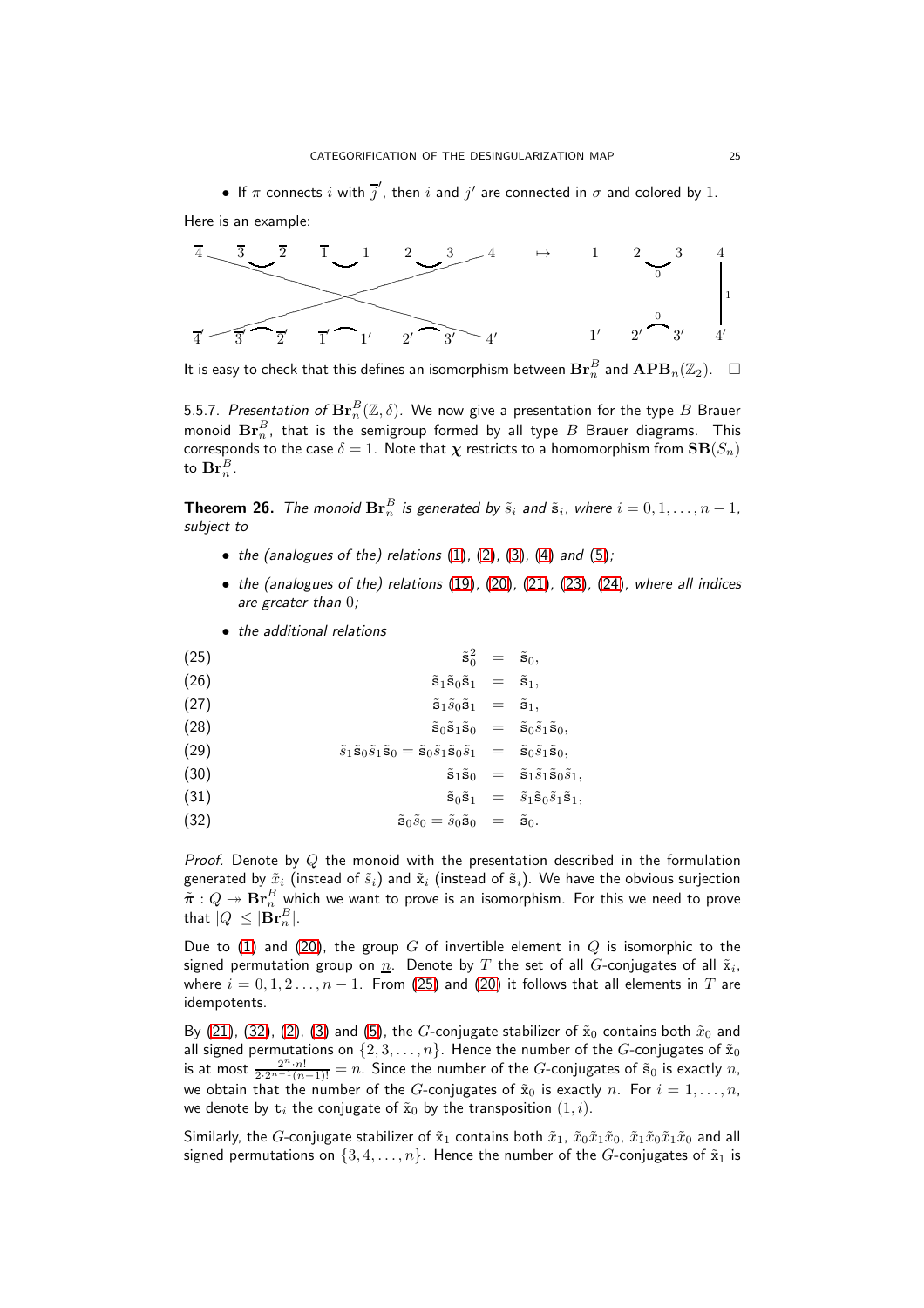at most  $\frac{2^n \cdot n!}{4 \cdot 2^{n-2}(n-2)!} = n(n-1).$  Since the number of the  $G$ -conjugates of  $\tilde{\mathbf{s}}_1$  is exactly  $n(n-1)$ , we obtain that the number of the G-conjugates of  $\tilde{x}_1$  is exactly  $n(n-1)$ . For different  $i, j \in \{1, ..., n\}$ , we denote by  $t_{i,j}$  the conjugate of  $\tilde{x}_1$  by  $(1, i)(2, j)$ . From [\(21\)](#page-21-1), it follows that  $t_{i,j} = t_{j,i}$ . Also, for different  $i, j \in \{1, ..., n\}$ , we denote by  $\overline{t}_{i,j}$ the conjugate of  $\tilde{\mathbf{x}}_1$  by  $(1,i)(2,j)$ . We similarly have  $\overline{\mathbf{t}}_{i,j} = \overline{\mathbf{t}}_{j,i}$ .

From [\(29\)](#page-24-1) and the relations for the singular Artin monoids, it follows that all  $t_i$  commute with each other. From the relations for the singular Artin monoids, it follows also that  $t_i$  commutes with both  $\overline{t}_{k,j}$  and  $t_{k,j}$  provided that  $i \notin \{k,j\}$ . Similarly, both  $\overline{t}_{i,j}$  and  $t_{i,j}$  commute with both  $\overline{t}_{k,l}$  and  $t_{k,l}$  provided that  $\{i,j\} \cap \{k,l\} = \emptyset$ . This implies that different elements of  $T$  commute with each other in  $Q$  if and only if their images in  $\mathbf{Br}_n^B$  commute with each other. We will call  $\{i\}$  the support of  $\mathtt{t}_i.$  Similarly, we will call  $\{i, j\}$  the support of both  $\overline{\mathbf{t}}_{i,j}$  and  $\mathbf{t}_{i,j}$ .

Let  $\omega \in Q$ . Denote by  $\omega_l$  the product of all  $t \in T$  such that  $t\omega = \omega$ . Define the left defect of  $\omega$  as the union of the supports of all the factors of  $\omega_l.$  Note that, if  ${\tt t}$  is a factor of  $\omega_l$ , then  $\tilde{\bm{\pi}}(\texttt{t})\tilde{\bm{\pi}}(\omega)=\tilde{\bm{\pi}}(\omega).$  In the monoid  $\textbf{Br}_n^B$ , different  $\tilde{\bm{\pi}}(\texttt{t})$  with the above property commute with each other. This implies that all factors of  $\omega_l$  commute with each other. In particular, the left defect of  $\omega$  is the disjoint union of the supports of the factors of  $\omega_l.$  Since all elements in  $T$  are idempotents, we have  $\omega=\omega_l\omega.$ 

Denote by  $\omega_r$  the product of all  $t \in T$  such that  $\omega t = \omega$ . Define the right defect of  $\omega$ as the union of the supports of all the factors of  $\omega_r$ . Similarly to the previous paragraph, all factor of  $\omega_r$  commute with each other and the right defect of  $\omega$  is the disjoint union of the supports of the factors of  $\omega_r$ . Since all elements in T are idempotents, we have  $\omega = \omega \omega_r$ .

The following lemma will be useful.

<span id="page-25-0"></span>**Lemma 27.** Let  $\omega$  be a product of pairwise commuting elements of T with disjoint supports. Assume that the left defect of  $\omega$  is  $\underline{n}$ . Then  $\omega = \omega u \omega$ , for any  $u \in Q$ .

Proof. For the classical Brauer and partial Brauer algebras, the corresponding claim is clear. In our generalization, we note that the presentation of the Brauer algebra is included into our presentation by definition. The presentation of the partial Brauer algebra from [\[KMaz06,](#page-37-25) Section 5] follows easily taking into account our additional relations [\(25\)](#page-24-1)–[\(32\)](#page-24-1). Indeed, [\[KMaz06,](#page-37-25) (15)] follows from [\(25\)](#page-24-1) and the commutativity of the  $\texttt{t}_i$ 's established above; [\[KMaz06,](#page-37-25) (16)] follows from our construction of the  $\texttt{t}_i$ 's and [\(29\)](#page-24-1); [\[KMaz06,](#page-37-25) (17)] is a singular braid relation; [\[KMaz06,](#page-37-25) (18)] follows from [\(30\)](#page-24-1) and [\(31\)](#page-24-1) and, finally, [\[KMaz06,](#page-37-25) (19)] follows from [\(26\)](#page-24-1), [\(28\)](#page-24-1) and [\(29\)](#page-24-1).

In the terminology of Proposition [25,](#page-23-1) we observe that we have the similar cancellation relations [\(26\)](#page-24-1) and [\(27\)](#page-24-1) for the "partial" element  $\tilde{s}_0$  and the "coloring" element  $\tilde{s}_0$ , as well as the additional connection between these two elements given by the relation [\(32\)](#page-24-1) (this relation is, in particular, responsible for the fact that singletons cannot be colored). Therefore cancellation of the factors of  $u$  that are conjugates of the "coloring" element  $\tilde{s}_0$  can be done similarly to the arguments used in [\[KMaz06,](#page-37-25) Section 5] for the cancellation of the conjugates of the "partial" element  $\tilde{s}_0$ . We leave the details to the  $r$ eader.  $\Box$ 

We claim that every  $\omega \in Q$  can be written as  $\omega = \omega_l \omega_m \omega_r$ , where  $\omega_l$  and  $\omega_r$  are defined above and  $\omega_m$  is invertible and such that  $\tilde{\pi}(\omega_m)$  induces a map from the right to the left defect of  $\omega$ . We will call this a normal form of  $\omega$ . We note that  $\omega_l$  and  $\omega_r$  are uniquely defined. At the same time, from [\(21\)](#page-21-1) and [\(32\)](#page-24-1) it follows that  $\omega_m$  is not uniquely defined in general. In fact, from (an appropriate analogue of) Lemma [27](#page-25-0)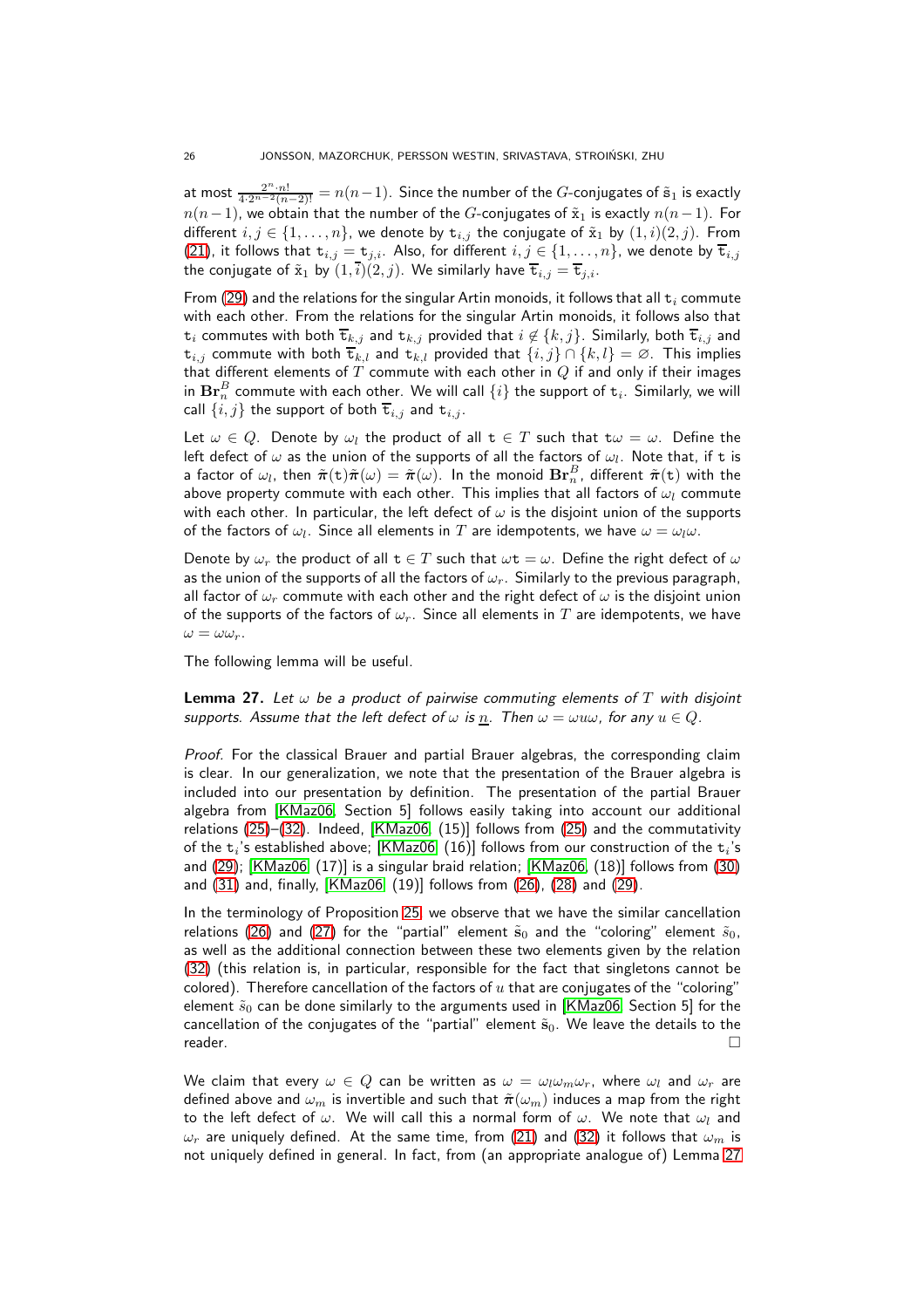it follows that, to the very least, it is defined up to a signed bijection between the elements in the left and the right defects of  $\omega$ .

In  $\mathbf{Br}_n^B$ , it is easy to see that each element can be written in the above normal form where the middle term is defined exactly up to the signed bijection between the elements in the left and the right defects of  $\omega$ . In particular, the sizes of the left and the right defects of  $\omega$  coincide. Another consequence is that  $\tilde{\pi}$  induces a bijection between the elements of  $Q$  which have a normal form and the elements of  $\mathbf{Br}^B_n.$  In other words, to complete the proof, we just need to show the above claim that each element in  $Q$  has a normal form.

We prove the claim by induction on the number of factors from  $T$  in a shortest expression for  $\omega \in Q$ . If this shortest expression of  $\omega$  has no factors from T, the  $\omega$  is invertible and the claim is clear. This is the basis of our induction.

To prove the induction step, consider a normal form  $\omega_l \omega_m \omega_r$ , for some  $\omega \in Q$ . For any invertible  $\frak u$ , it is easy to see that  $(\frak u \omega_l \frak u ^{-1})(\frak u \omega_m) \omega_r$  is a normal form for  $\frak u \omega_l \omega_m \omega_r.$ Therefore, it remains to prove that, for any  $t \in T$ , the element  $t\omega_l\omega_m\omega_r$  has a normal form.

If the support of t is disjoint from the left defect of  $\omega$ , then, taking into account that  ${\tt t}$  is idempotent, we can move one copy of  ${\tt t}$  past  $\omega_l.$  Note that, because of our assumption on  $\omega_m$ , the support of  $\omega_m^{-1}\texttt{t}\omega_m\in T$  is disjoint from the support of  $\omega_r.$ Using some of the commutativity relations that we already established, it follows that

 $(\texttt{t}\omega_l)\omega_m(\omega_m^{-1}\texttt{t}\omega_m\omega_r)$ 

is a normal form for  $t\omega_l\omega_m\omega_r$ .

Next, let  $\texttt{t} = \texttt{t}_i$ , for some  $i$ . Because of the previous paragraph, we only need to consider the case when  $i$  belongs to the left defect of  $\omega.$  If  $\texttt{t}_i$  is a factor of  $\omega_l$ , then  $\tau \omega_l \omega_m \omega_r = \omega$  due to the idempotency of  $\tau_i$  and we have nothing to prove. In the other case, some  $t_{i,j}$  or  $\overline{t}_{i,j}$  is a factor of  $\omega$ . We consider the former case, with the latter being similar. Using [\(31\)](#page-24-1) and the the idempotency of  ${\tt t}_i$ , we have  ${\tt t}_i {\tt t}_{i,j} = {\tt t}_i {\tt t}_j {\tt t}_{i,j}$ . Denote by  $\omega'_l$  the element obtained from  $\omega_l$  by replacing the factor  $\mathtt{t}_{i,j}$  by the factor  $\mathtt{t}_i\mathtt{t}_j$ . We claim that  $\omega'_l\omega_m\omega_r$  is a normal form for  $\texttt{t}\omega_l\omega_m\omega_r.$  It follows from the definitions that  $\omega_l'\omega_m\omega_r$  is a normal form, so the only thing to show is that  $\omega_l'\omega_m\omega_r= \texttt{t}\omega_l\omega_m\omega_r$ , that is, that  $\omega_l'\omega_m\omega_r=\omega_l'({\tt t}_{i,j}\omega_m)\omega_r.$ 

From [\(26\)](#page-24-1), it follows that

(33)  $\mathbf{t}_{s,t}\mathbf{t}_s\mathbf{t}_{s,t} = \mathbf{t}_{s,t},$ 

for all  $s \neq t$ . Using [\(28\)](#page-24-1) and [\(29\)](#page-24-1), we have  $\tilde{\mathbf{s}}_0 \tilde{\mathbf{s}}_1 \tilde{\mathbf{s}}_0 \tilde{\mathbf{s}}_1 \tilde{\mathbf{s}}_0 = \tilde{\mathbf{s}}_0 \tilde{\mathbf{s}}_1 \tilde{\mathbf{s}}_0$ . This implies

(34) 
$$
\mathbf{t}_s \mathbf{t}_{s,t} \mathbf{t}_s \mathbf{t}_{s,t} \mathbf{t}_s = \mathbf{t}_s \mathbf{t}_{s,t} \mathbf{t}_s,
$$

for all  $s \neq t$ . Of course, we also have similar identities with  $t_{s,t}$  replaced by  $\overline{t}_{s,t}$ . Using these observations, the fact that  $\omega_l'\omega_m\omega_r=\omega_l'({\tt t}_{i,j}\omega_m)\omega_r$  follows from (an appropriate analogue) of Lemma [27.](#page-25-0)

Next consider the case  $t = t_{i,j}$  with  $\{i,j\}$  inside the left defect of  $\omega$  (for  $t = \overline{t}_{i,j}$ , the arguments are similar). If both,  $\texttt{t}_i$  and  $\texttt{t}_j$  are factors of  $\omega_l$ , then one can use the same argument as in the previous case. The remaining case is when either  $t_{i,s}$  or  $t_{j,s}$ or  $\overline{\mathtt{t}}_{i,s}$  or  $\overline{\mathtt{t}}_{j,s}$  is a factor of  $\omega_l,$  for some  $s\neq i,j.$  In this case, using [\(24\)](#page-21-1), we reduce the situation to the case of multiplication of  $\omega$  with an invertible element considered above.

Finally, consider the case  $t = t_{i,j}$  with only i belonging to the left defect of  $\omega$  (again, for  $t = \overline{t}_{i,j}$ , the arguments are similar). The case when either  $t_{i,s}$  or  $\overline{t}_{i,s}$  is a factor of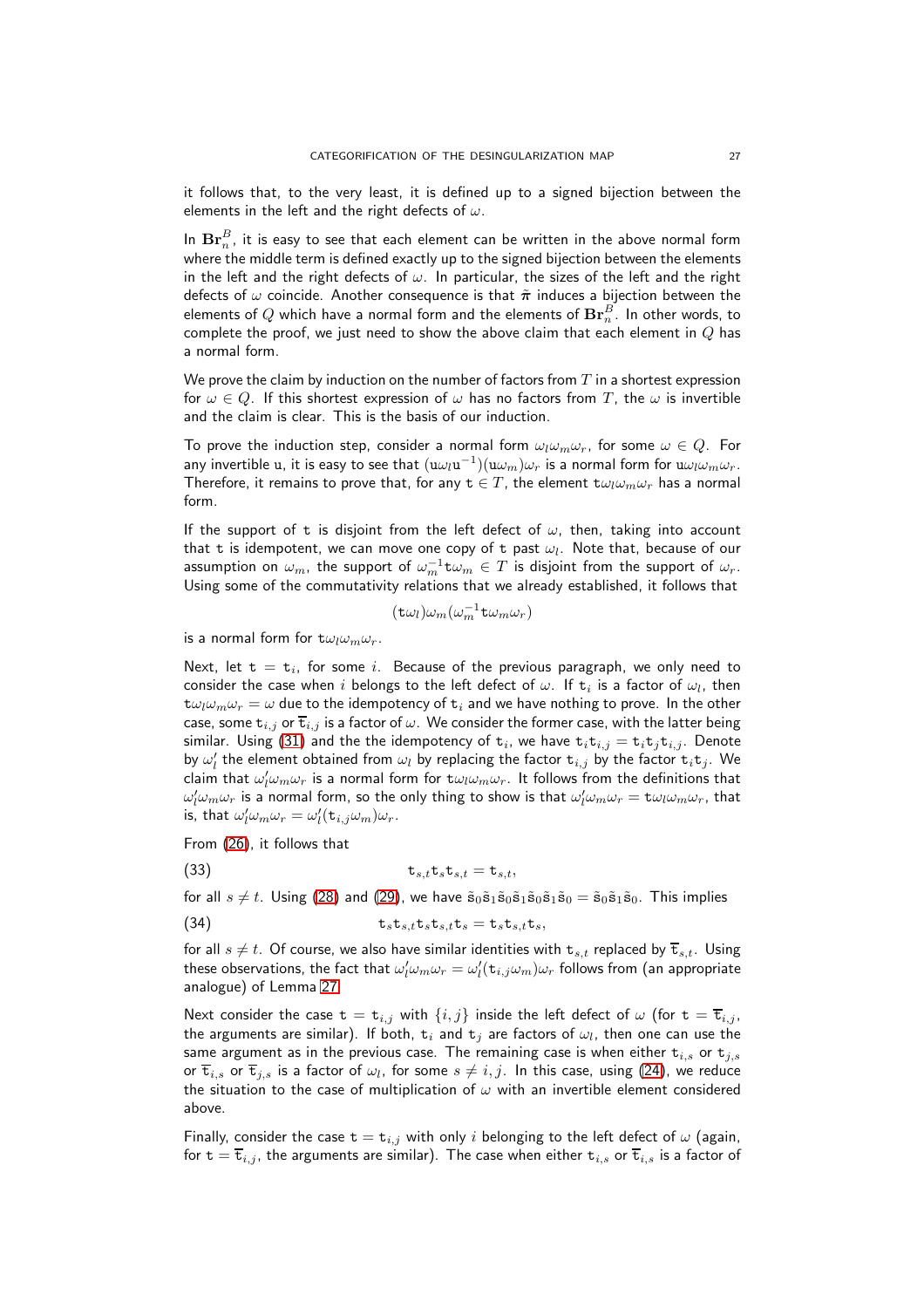$\omega_l$  is dealt with as in the previous paragraph. It remains to consider the case when  $\mathtt{t}_i$ is a factor of  $\omega_l$ . Define  $\omega'_l$  as  $\omega_l$  with  $\texttt{t}_i$  replaced by  $\texttt{t}_{i,j}.$ 

Assume that  $\tilde{\bm{\pi}}(\omega_m)$  matches  $j$  with some  $k.$  Define  $\omega'_r$  as the product  $\omega_r\texttt{t}_k.$  We claim that  $\omega'_l\omega_m\omega'_r$  is a normal form for  $\mathtt{t}_{i,j}\omega.$  It follows directly from the construction that  $\omega'_l\omega_m\omega'_r$  is a normal form. It remains to note that  $\omega'_l\omega_m\omega'_r={\tt t}_{i,j}\omega$  follows from the definitions of  $\omega_l'$  and  $\omega_m'$  and (an appropriate analogue) of Lemma [27.](#page-25-0)  $\hfill\Box$ 

<span id="page-27-0"></span>If k is a commutative ring and  $\delta \in \mathbb{k}$  is invertible, then the above implies a presentation for  $\mathbf{Br}_n^B(\mathbb{k},\delta)$  by correcting  $\mathbf{s}_i^2 = \mathbf{s}_i$  to  $\mathbf{s}_0^2 = \delta \mathbf{s}_0$  and  $\mathbf{s}_i^2 = \delta^2 \mathbf{s}_i$ , for  $i > 0$ .

## <span id="page-27-1"></span>6. RECAP OF CATEGORY  $\mathcal O$

6.1. Setup and definitions. From now on we work over the field  $\mathbb C$  of complex numbers. We use [\[Hu72,](#page-37-27) [Hu08\]](#page-37-28) as standard references.

Let g be a finite dimensional, semi-simple complex Lie algebra with a fixed triangular decomposition

(35) 
$$
\mathfrak{g} = \mathfrak{n}_{-} \oplus \mathfrak{h} \oplus \mathfrak{n}_{+}.
$$

Here h is a Cartan subalgebra and  $n_{\pm}$  are the positive and the negative parts, respectively. We denote by  $\mathbf{R} \, \subset \, \mathfrak{h}^*$  the root system of the pair  $(\mathfrak{g}, \bar{\mathfrak{h}})$  with the induced decomposition  $\mathbf{R} = \mathbf{R}_- \cup \mathbf{R}_+$  into negative and positive roots. Let W be the Weyl group of  **and**  $**S**$  **the set of simple reflections associated to our choice of positive roots.** Then  $(W, S)$  is a Coxeter system. We denote by  $w_0$  the longest element of W.

Let  $O$  be the Bernstein-Gelfand-Gelfand (BGG) category associated with the triangular decomposition in [\(35\)](#page-27-1), see [\[BGG75,](#page-36-9) [BGG76\]](#page-36-10). For  $\lambda \in \mathfrak{h}^*$ , we denote by

- $\Delta(\lambda)$  the Verma module with highest weight  $\lambda$ ,
- $L(\lambda)$  the unique simple quotient of  $\Delta(\lambda)$ ,
- $P(\lambda)$  the indecomposable projective cover of  $L(\lambda)$  in  $\mathcal{O}$ ,
- $I(\lambda)$  the indecomposable injective envelope of  $L(\lambda)$  in  $\mathcal{O}$ ,
- $T(\lambda)$  the indecomposable tilting envelope of  $\Delta(\lambda)$  in  $\mathcal{O}$ .

Let  $\mathcal{O}_0$  be the principal block of  $\mathcal{O}_1$ , that is the indecomposable direct summand containing the trivial g-module  $L(0)$ . Let  $\rho$  be the half of the sum of all positive roots. The dot-action of W on  $\mathfrak{h}^*$  is defined via  $w \cdot \lambda := w(\lambda + \rho) - \rho$ . The simple objects in  $\mathcal{O}_0$  are in bijection with the elements in W via  $w \mapsto L_w := L(w \cdot 0)$ . We use similar notation for other structural modules in  $\mathcal{O}_0$ , for example  $\Delta_w := \Delta(w \cdot 0)$ ,  $P_w := P(w \cdot 0)$ etc.

Denote by A a basic algebra of  $\mathcal{O}_0$ , that is the (opposite of the) endomorphism algebra of a multiplicity-free projective generator of  $\mathcal{O}_0$ . Then we have the usual equivalence  $\mathcal{O}_0 \cong A$ -mod.

Denote by  $\star$  the usual simple preserving duality on  $\mathcal{O}$ . For any  $w \in W$ , we then have  $L^{\star}_w\,\cong\, L_w$ ,  $P^{\star}_w\,\cong\, I_w$  and  $T^{\star}_w\,\cong\, T_w$ . We also have the dual Verma modules  $\nabla_w := \Delta_w^*$ .

6.2. Graded lift of  $\mathcal{O}_0$ . Denote by C the coinvariant algebra of the  $W$ -module  $\mathfrak{h}^*$ . It is defined as the quotient of the  $\mathbb{Z}$ -graded polynomial algebra of h, under the convention  $\deg \mathfrak{h} = 2$ , modulo the ideal generated by all homogeneous W-invariant polynomials of positive degree. Directly from the definition, we have that C is naturally  $\mathbb{Z}$ -graded. In what follows, by graded we mean  $\mathbb Z$ -graded.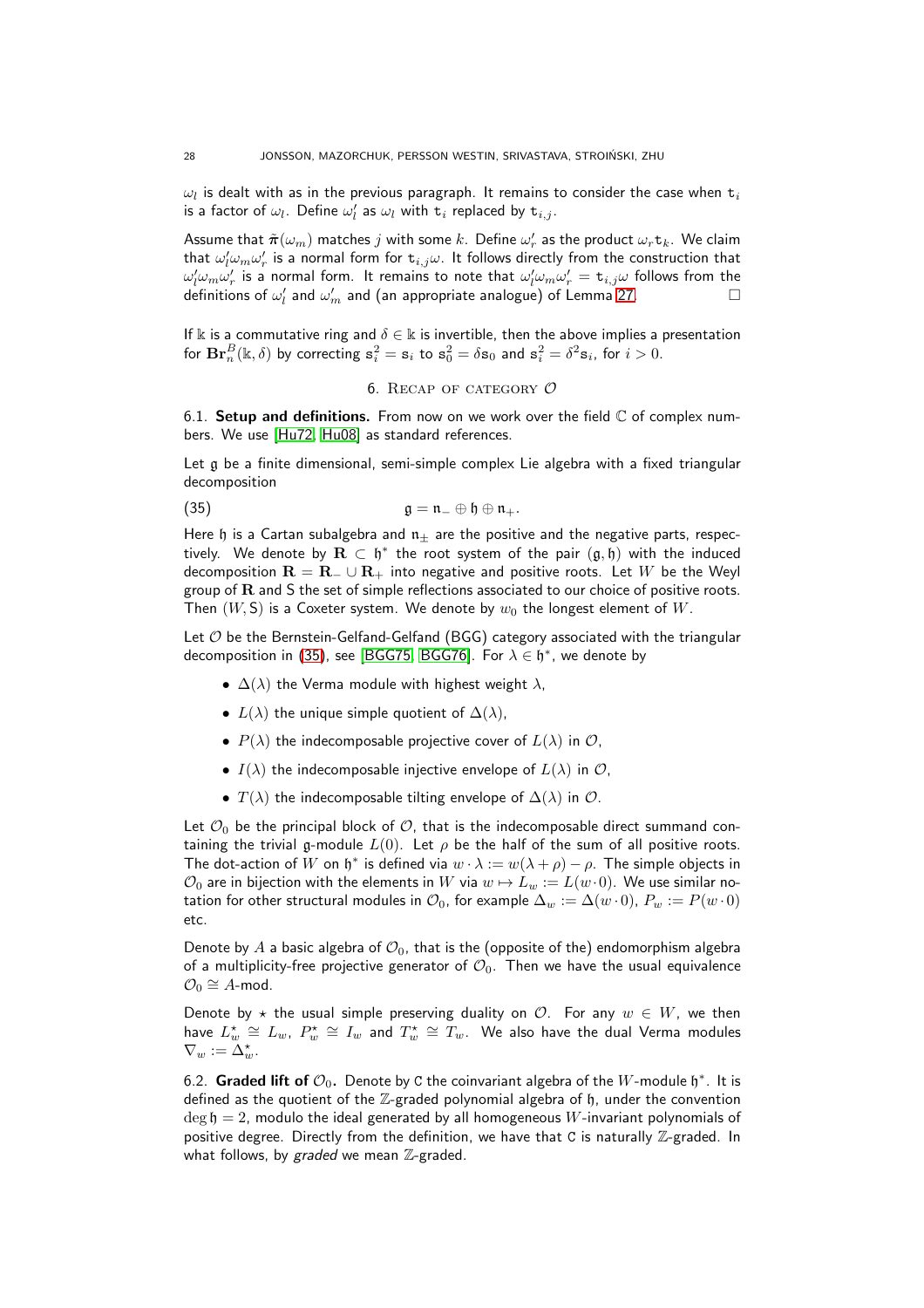Soergel's combinatorial description of  $\mathcal{O}_0$ , see [\[So90\]](#page-38-13), asserts, among other things, the following:

- End $_{\mathcal{O}}(P_{w_0}) \cong \mathsf{C};$
- $\bullet\,$  the functor  $\mathrm{Hom}_{\mathcal{O}}(P_{w_0}, \_) : \mathcal{O}_0 \to \mathrm{mod}\text{-}\mathcal{C}$  is full and faithful on projectives and, for  $w\in W$ , the C-module  $\operatorname{Hom}_{\mathcal{O}}(P_{w_0},P_w)$  is naturally graded.

This gives the algebra  $A$  the natural structure of a graded algebra

$$
A = \bigoplus_{i \in \mathbb{Z}} A_i.
$$

Moreover, we have  $A_i = 0$  for  $i < 0$  and  $A_0$  is semisimple. In other words, A is positively graded, see [\[So90,](#page-38-13) [St03\]](#page-38-14) for details.

Denote by  $\mathcal{O}^{\mathbb{Z}}_0$  the category of finite dimensional graded  $A$ -modules (where morphisms are homogeneous maps of degree zero). There is the obvious functor from  $\mathcal{O}^\mathbb{Z}_0$  to  $\mathcal{O}_0$ which forgets the grading.

We denote by  $\langle 1 \rangle$  the endofunctor of  $\mathcal{O}^{\mathbb{Z}}_{0}$  which shifts the grading, under the normalization that it sends degree  $0$  to degree  $-1$ . We fix the standard graded lifts of all structural modules:

- $L_w$  is concentrated in degree 0;
- $\Delta_w$  with the top concentrated in degree 0;
- $P_w$  with the top concentrated in degree 0;
- $\nabla_w$  with the socle concentrated in degree 0;
- $I_w$  with the socle concentrated in degree 0;
- $T_w$  such that  $\Delta_w \hookrightarrow T_w$  has degree 0.

The duality  $\star$  admits a graded lift, denoted by the same symbol. It has the usual property that  $(M^{\star})_{-i} \cong \text{Hom}_{\mathbb{C}}(M_i,\mathbb{C}),$  for  $M \cong \bigoplus M_i \in \mathcal{O}_0^{\mathbb{Z}}.$ i∈Z

6.3.  ${\sf Combinatorics\,\, of}\,\, {\cal O}_0.$  Consider the Grothendieck group  $[{\cal O}_0^{\mathbb{Z}}]$  of  ${\cal O}_0^{\mathbb{Z}}$  and the Hecke algebra H of the Coxeter system  $(W, S)$ . There exists a unique isomorphism of abelian groups as follows:

$$
\Xi: [\mathcal{O}^\mathbb{Z}_0] \to \mathbf{H} \text{ such that } \Xi([\Delta_w]) = H_w, \text{ for } w \in W, \text{ and } \Xi \circ \langle 1 \rangle = v^{-1} \Xi.
$$

<span id="page-28-0"></span>As a consequence of the Kazhdan-Lusztig conjecture (see [\[KL79\]](#page-37-17), proved in [\[BB81,](#page-36-11) [BK81\]](#page-36-12)), we have  $\Xi([P_w]) = \underline{H}_w$ , for  $w \in W$ .

6.4. **Endofunctors of**  $\mathcal{O}_0$ . For  $w \in W$ , denote by  $\theta_w$  the projective endofunctor on  $\mathcal{O}_0$  or  $\mathcal{O}_0^{\mathbb{Z}}$  such that  $\theta_w$   $P_e=P_w$ , see [\[BG80\]](#page-36-13). These are exactly the indecomposable objects (up to shift of grading) in the corresponding monoidal categories  $\mathscr P$  and  $\mathscr P^{\mathbb Z}$  of projective endofunctors on  $\widetilde{\mathcal{O}_0}$  or  $\mathcal{O}_0^\mathbb{Z}$ , respectively. The split Grothendieck ring  $\big[\mathscr{P}^\mathbb{Z}\big]_\oplus$ is isomorphic to H under  $[\theta_w] \mapsto \underline{H}_w$ , for  $w \in W$ , with the usual convention that  $\langle 1\rangle$  corresponds to  $v^{-1}$ . Homomorphisms between projective functors are described in [\[Bac92\]](#page-36-14). Soergel's combinatorial description of  $\mathcal{O}_0$  implies that  $\mathscr{P}(\theta_e, \theta_e) \cong C$ . Furthermore, each  $\mathcal{P}(\theta_x, \theta_y)$  is a free C-module as a basis of which one can take an arbitrary lift of any basis in  $\text{Hom}_{\mathcal{O}}(P_x, P_y)$ . Consequently, the endomorphism algebra B of  $\bigoplus \theta_w$  is positively graded. More generally, Soergel's combinatorial description of  $\mathcal{O}_0$  describes  $\mathscr P$  via the biequivalent monoidal category of *Soergel bimodules* for

 $(W, S)$ . The latter is the minimal isomorphism closed monoidal subcategory of C-mod-C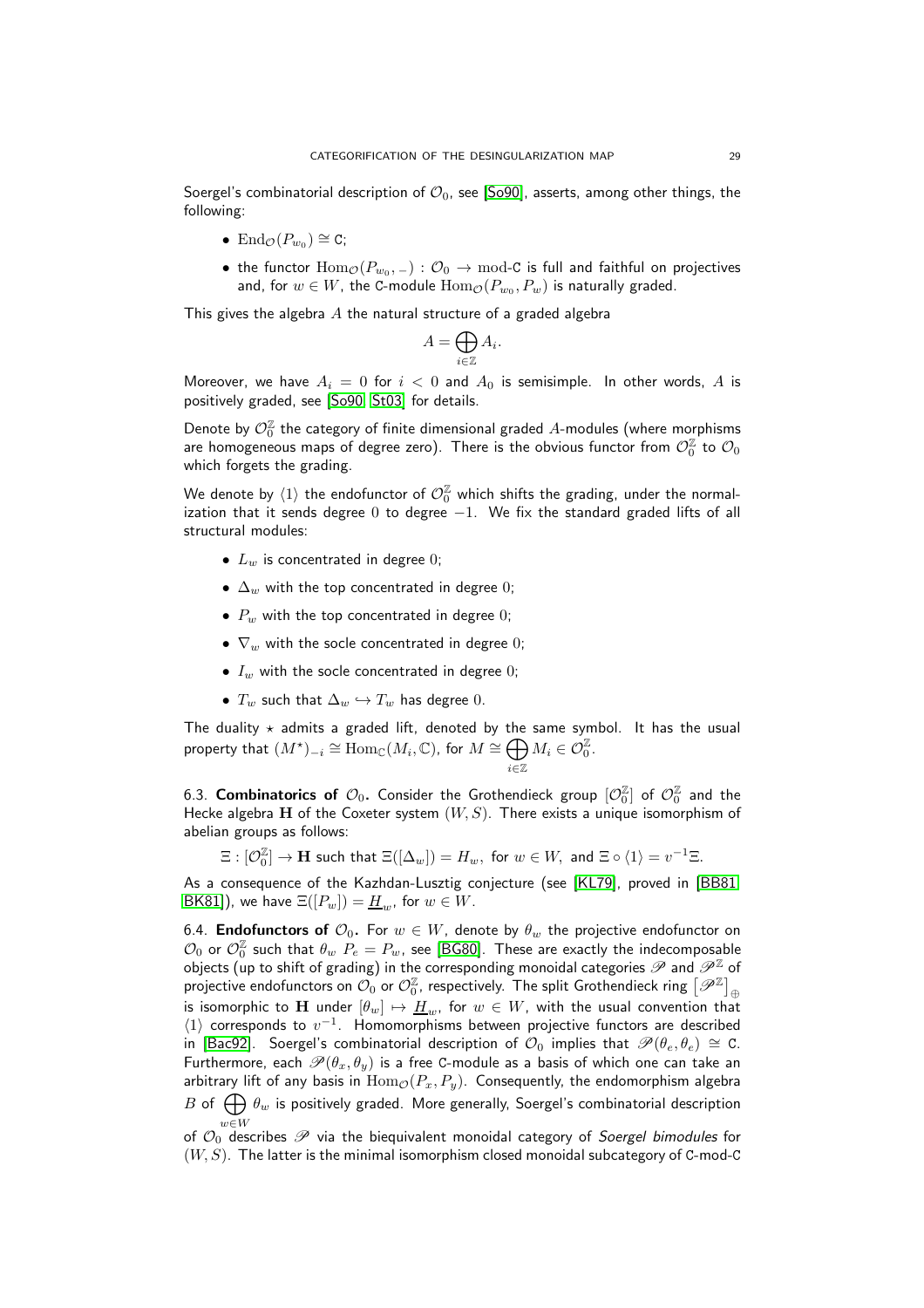containing the bimodules C  $\otimes_{\mathbb C^s} \mathtt C$ , where, for a simple reflection  $s$ , we denote by  $\mathtt C^s$  the algebra of all  $s$ -invariants in C. This biequivalence sends  $\theta_s$  to C $\otimes_{\mathbb C^s}$ C, for  $s\in S.$ 

For  $s\in S$ , we have the adjunction morphisms  $\theta_e\langle -1 \rangle\stackrel{\rm{adj}_s}{\longrightarrow} \theta_s$  and  $\theta_s\stackrel{\rm{adj}^s}{\longrightarrow} \theta_e\langle 1 \rangle.$  The cokernel of  $\mathrm{adj}_s$  is called the shuffling functor and denoted  $\mathsf{C}_s$ . The kernel of  $\mathrm{adj}^s$  is called the coshuffling functor and denoted  $K_s$ .

The functor  $C_s$  is right exact and the derived functor  $\mathcal{L}C_s$  is given by tensoring with the complex  $0\to\theta_e\langle -1\rangle\stackrel{\rm{adj}_s}{\longrightarrow}\theta_s\to 0$ , where  $\theta_s$  is in the homological position  $0$ , followed by taking the total complex.

Similarly, the functor  $K_s$  is left exact and the derived functor  $\mathcal{R}K_s$  is given by tensoring with the complex  $0\to\theta_s\stackrel{\mathrm{adj}^s}{\longrightarrow}\theta_e\langle1\rangle\to0$ , where  $\theta_s$  is in the homological position  $0,$ followed by taking the total complex. The functors  $\mathcal{LC}_s$  and  $\mathcal{RK}_s$  are mutually inverse equivalences. We refer to [\[Ca86,](#page-36-7) [MaStr05\]](#page-38-3) for details.

For  $w \in W$  and  $s \in S$  such that  $ws > w$ , we have the exact sequences

<span id="page-29-1"></span> $\Delta_w \langle -1 \rangle \stackrel{{\rm adj}_\varepsilon(\Delta_w)}{\hookrightarrow} \theta_s \Delta_w \twoheadrightarrow \Delta_{ws} \quad \text{ and } \quad \Delta_w \hookrightarrow \theta_s \Delta_{ws} \stackrel{{\rm adj}^s(\Delta_{ws})}{\twoheadrightarrow} \Delta_{ws} \langle 1 \rangle.$ 

In particular, we have

(36) 
$$
\mathsf{C}_s \Delta_w \cong \Delta_{ws} \quad \text{and} \quad \mathsf{K}_s \Delta_{ws} \cong \Delta_w.
$$

<span id="page-29-2"></span>**Corollary 28.** Let  $w \in W$  and  $w = s_1 s_2 \dots s_k$  be a reduced expression. Then we have an isomorphism  $\mathsf{C}_{s_k} \dots \mathsf{C}_{s_2} \mathsf{C}_{s_1} \Delta_e \cong \Delta_w$ .

*Proof.* Apply [\(36\)](#page-29-1) inductively along the reduced expression.  $\Box$ 

6.5. Homotopy category of complexes of projective functors. Consider the homotopy category  $\mathcal{K}^{b}(\overline{\mathscr{P}^{\mathbb{Z}}})$  of complexes of projective functors. This category has the natural structure of a tensor triangulated category since it is the homotopy category of an additive finitary monoidal category. The category  $\mathcal{K}^b(\mathscr{P}^\mathbb{Z})$  acts naturally on  ${\mathcal D}^b({\mathcal O}_0^{\mathbb Z})$  via the component-wise action followed by taking the total complex. The following elementary observation will be very handy:

<span id="page-29-3"></span>**Lemma 29.** Let  $F_{\bullet} \in \mathcal{K}^{b}(\mathscr{P}^{\mathbb{Z}})$  be minimal (in the sense that it does not have nontrivial null-homotopic direct summands). Then  $\mathsf{F}_\bullet \Delta_e \in \mathcal{K}^b(\mathrm{proj}(\mathcal{O}_0^{\mathbb{Z}}))$  is also minimal.

Proof. A complex of projective modules is not minimal provided that it contains a (nullhomotopic) direct summand of the form  $0 \to P \stackrel{\cong}{\longrightarrow} P \to 0$ , for some indecomposable P.

Let  $\theta_w\langle i\rangle\stackrel{\alpha}{\longrightarrow} \theta_w\langle i\rangle$  be a piece of F $_\bullet$  which, after the evaluation at  $\Delta_e$ , produces a nullhomotopic direct summand  $P_w\langle i\rangle\stackrel{\alpha(\Delta_e),\cong}{\longrightarrow}P_w\langle i\rangle$  of F $_\bullet\Delta_e.$  Then  $\alpha$  must be non-zero and thus an isomorphism due to the positivity of the grading on  $B$ . This contradicts our assumption that  $F_{\bullet}$  is minimal.

## <span id="page-29-0"></span>7. Original categorification of singular braid monoid using PROJECTIVE FUNCTORS

7.1. Braid group action. Let G be a (semi)group and C a category. Recall that a weak action of G on C is an assignment of an endofunctor  $F_q: \mathcal{C} \to \mathcal{C}$ , to each  $g \in G$ , such that  $F_gF_h\,\cong\, F_{gh},$  for any  $g,h\,\in\, G.$  The following statement is well-known (see [\[MaStr05,](#page-38-3) [MaStr07\]](#page-38-4)). However, there does not seem to be an available proof in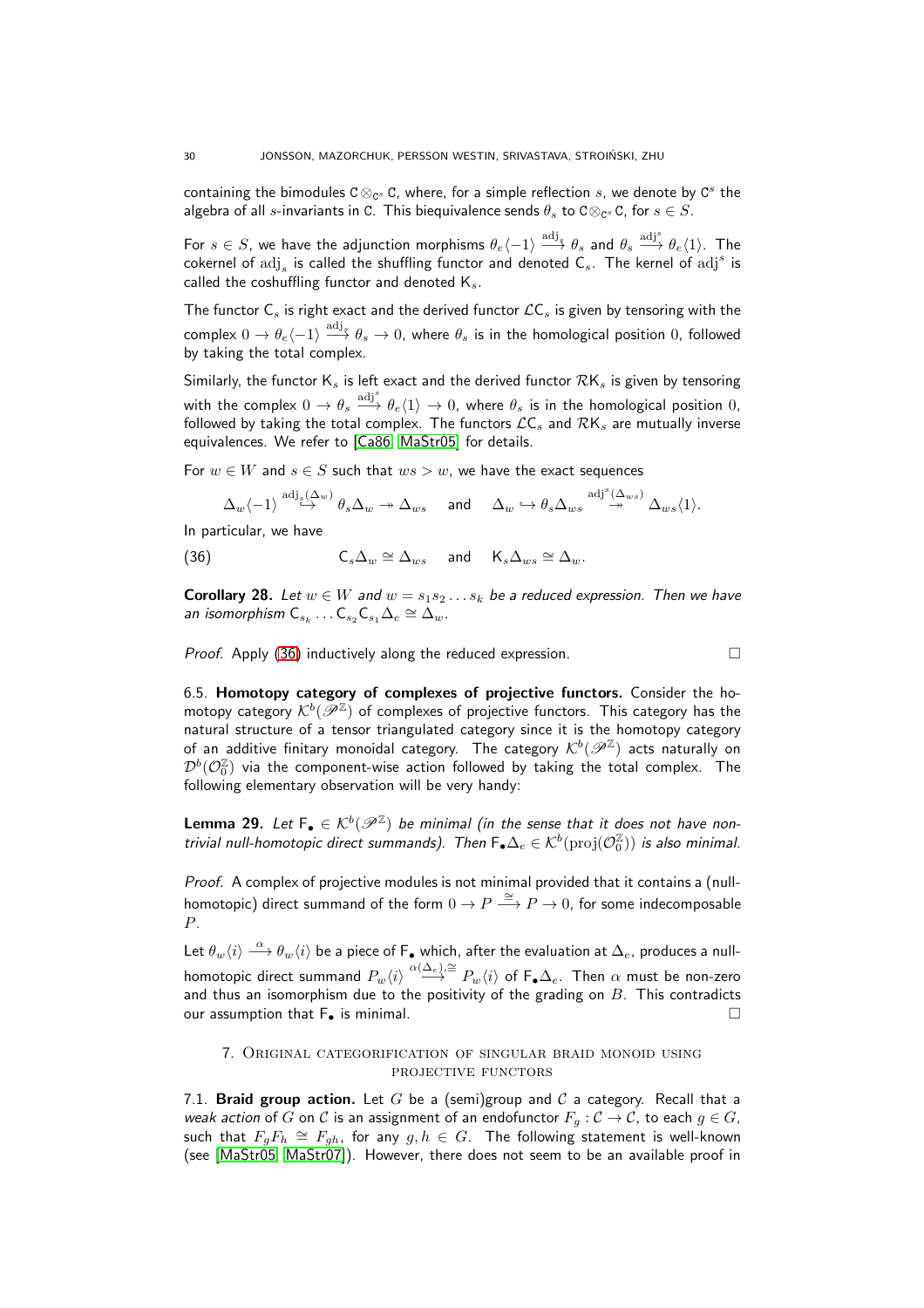the literature in full generality, so we give a proof that appears to be based on a new approach that we will also extensively use later on.

<span id="page-30-0"></span>**Proposition 30.** The assignment  $\sigma_s \mapsto \mathcal{L}C_s$  and  $\sigma_s^{-1} \mapsto \mathcal{R}K_s$ , for  $s \in S$ , extends uniquely (up to isomorphism) to a weak action of the Artin group  $\mathbf{B}(W)$  on  $\mathcal{D}^b(\mathcal{O}^{\mathbb{Z}}_0).$ 

Proof. We need to check that every defining relation for  $B(W)$  gives rise to an isomorphism of functors between the two sides of the relation. The relations  $\sigma_s\sigma_s^{-1}=$  $\sigma_s^{-1}\sigma_s=e$  are checked in [\[MaStr05,](#page-38-3) Theorem 5.9], this means exactly that the functors  $\mathcal{L}C_s$  and  $\mathcal{R}K_s$  are mutually inverse equivalences. Hence we only need to check the braid relations.

Let  $s \neq t \in S$  and  $w = \{sts \ldots,$  $\sum_{m_{s,t}}$  factors . Consider the functor  $\mathsf{F} = \ldots \mathcal{L}\mathsf{C}_s\mathcal{L}\mathsf{C}_t\mathcal{L}\mathsf{C}_s$ .

$$
\underbrace{\qquad \qquad }_{m_{s,t} \text{ factors}}
$$

Evaluating F at  $\Delta_e$  and noting that all shuffling functors are acyclic on Verma modules, we obtain  $\mathsf{F}\Delta_e\cong \Delta_w$  using Corollary [28.](#page-29-2)

Let  $\mathsf{G}_\bullet\in\mathcal{K}^b(\mathscr{P}^\mathbb{Z})$  be a minimal complex representing F. Then, by Lemma [29,](#page-29-3) the evaluation G• $\Delta_e$  gives a minimal projective resolution of  $\Delta_w$ . To complete the proof, we need to show that this property describes G. uniquely, up to isomorphism.

For  $i > 0$ , denote by  $s_i$  the word  $stst \dots$  of length i and by  $t_i$  the word  $tsts \dots$  of length i. Since the parabolic subgroup of  $W$  generated by  $s$  and  $t$  has rank two, all KL-polynomials for this parabolic subgroup are trivial and hence the minimal projective resolution of  $\Delta_w$  is easy to describe. The Bruhat interval  $[e, w]$  in  $W$  has the following form:



A minimal projective resolution  $\mathcal{P}^{\bullet}_{w}$  of  $\Delta_{w}$  then has the following form:

$$
0 \to P_e\langle -\ell(w)\rangle \to P_s\langle -\ell(w)+1\rangle \oplus P_t\langle -\ell(w)+1\rangle \to \cdots \to P_{\mathbf{s}_{\ell(w)-1}}\langle -1\rangle \oplus P_{\mathbf{t}_{\ell(w)-1}}\langle -1\rangle \to P_w \to 0.
$$

For any two summands  $P_x\langle -i \rangle$  and  $P_y\langle -i + 1 \rangle$  in the neighboring positions of this resolution, there is a unique, up to scalar, map from  $P_x\langle -i \rangle$  to  $P_y\langle -i + 1 \rangle$ . Since, in this case,  $x \neq y$ , there are no non-zero homomorphisms from  $P_x\langle -i \rangle$  to  $P_y\langle -i \rangle$ . Using Backelin's description of homomorphisms between projective functors, this implies that there is a unique, up to scalar, map from  $\theta_x\langle -i \rangle$  to  $\theta_y\langle -i + 1 \rangle$  as well. Similarly, for any two summands  $P_x\langle -i \rangle$  and  $P_y\langle -i + 2 \rangle$  in the positions of this resolution with one gap, there is a unique, up to scalar, map from  $P_x\langle -i \rangle$  to  $P_y\langle -i + 2 \rangle$  and also from  $\theta_x\langle -i \rangle$  to  $\theta_y\langle -i + 2 \rangle$ .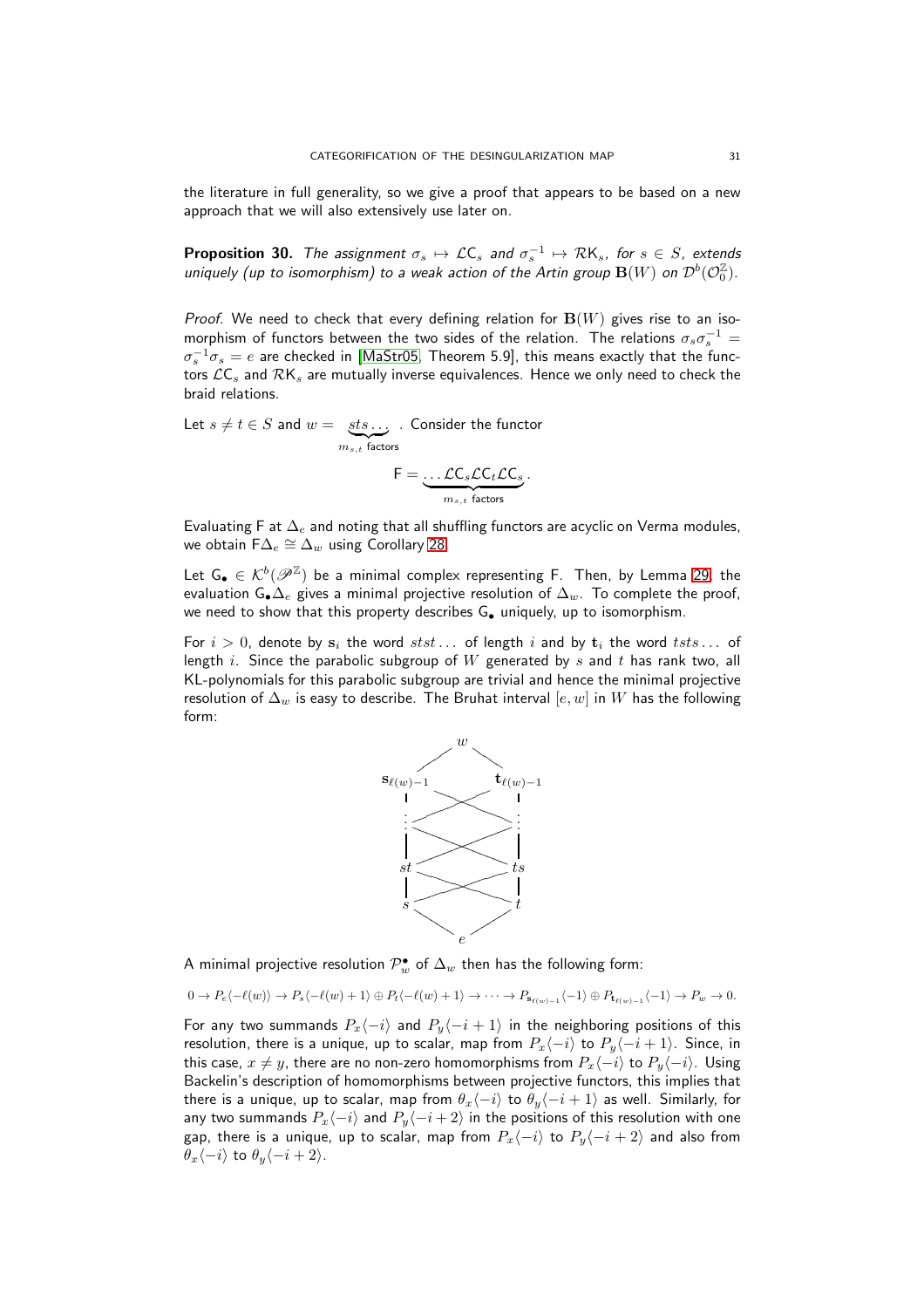Finally, note that the evaluation map gives rise to a morphism of complexes  $\mathsf{G}_\bullet \to \mathcal{P}^\bullet_w.$ If we now fix  $\mathcal{P}^\bullet_w$  and look at  $\mathsf{G}_\bullet \to \mathcal{P}^\bullet_w$ , the properties described in previous paragraph identify  $G_{\bullet}$  uniquely, up to isomorphism. This completes the proof.

Remark 31. It is interesting to see how the argument used in the above proof relates to naïve computations of compositions of derived shuffling functors. For  $w = sts$ , the naïve composition followed by taking the total complex evaluates the composition  $LC<sub>s</sub>LC<sub>t</sub>LC<sub>s</sub>$  to

$$
0 \to \theta_e \langle -3 \rangle \to \theta_s \langle -2 \rangle \oplus \theta_t \langle -2 \rangle \oplus \theta_s \langle -2 \rangle \to \theta_s \theta_t \langle -1 \rangle \oplus \theta_s \theta_s \langle -1 \rangle \oplus \theta_t \theta_s \langle -1 \rangle \to \theta_s \theta_t \theta_s \to 0
$$

Further, the computation of all individual compositions gives:

$$
0 \rightarrow \theta_e \langle -3 \rangle \rightarrow \theta_s \langle -2 \rangle \oplus \theta_t \langle -2 \rangle \oplus \theta_s \langle -2 \rangle \rightarrow \theta_{ts} \langle -1 \rangle \oplus \theta_s \langle -2 \rangle \oplus \theta_s \oplus \theta_{st} \langle -1 \rangle \rightarrow \theta_{sts} \oplus \theta_s \rightarrow 0
$$

Since the projective resolution of  $\Delta_w$  is linear (see, e.g., [\[Ma09-1,](#page-38-15) Corollary 2.8]), the indecomposables appearing at homological position  $i$  of a minimal representative of the above complex must be shifted by i. In other words, the summands  $\theta_s\langle -2 \rangle \oplus \theta_s$ must belong to null-homotopic summands and should be removed. This removal forces the removal of the summands  $\theta_s$  and  $\theta_s$  $\langle -2 \rangle$  resulting in the minimal complex

$$
0 \to \theta_e \langle -3 \rangle \to \theta_s \langle -2 \rangle \oplus \theta_t \langle -2 \rangle \to \theta_{ts} \langle -1 \rangle \oplus \theta_{st} \langle -1 \rangle \to \theta_{sts} \to 0
$$

which is exactly the one that appears in the proof above.

7.2. Singular crosses via projective functors. In type  $A$ , the following result can be found in [\[MaStr07,](#page-38-4) Theorem 1] and [\[CM17,](#page-37-7) Theorem 5.1]. We give a general proof.

<span id="page-31-0"></span>**Theorem 32.** The assignment  $\sigma_s \mapsto \mathcal{LC}_s$  and  $\tau_s \mapsto \theta_s$ , for  $s \in S$ , extends uniquely (up to isomorphism) to a weak action of the singular Artin monoid  $\mathbf{SB}(W)$  on  $\mathcal{D}^b(\mathcal{O}_0^{\mathbb{Z}}).$ 

Proof. After Proposition [30,](#page-30-0) we only need to check the relations involving singular generators. That, under the assumption  $st=ts$ , we have  $\theta_s\theta_t\cong\theta_t\theta_s\cong\dot{\theta_{st}}$  follows directly from the classification of projective functors.

Now let us check the braid relations for  $m_{s,t} > 2$ , so we assume that. We do the case of even  $m_{s,t}$  and the odd case is similar. Let  $w = \mathbf{t}_{m_{s,t}-1}$  in the notation of the proof of Proposition [30.](#page-30-0) Then our braid relation reads  $sw = ws$ . We will use the same approach as in the proof of Proposition [30.](#page-30-0) We show that the functors on the two sides of this relation send  $\Delta_e$  to the same module, up to isomorphism, and that the projective resolution of this module has similar properties as the projective resolutions of Verma modules used in the proof of Proposition [30.](#page-30-0)

Consider the functors

<span id="page-31-1"></span> $F = \theta_s \circ \mathcal{L}C_w$  and  $G = \mathcal{L}C_w \circ \theta_s$ .

<span id="page-31-2"></span>**Lemma 33.** We have  $\mathsf{F}\Delta_e \cong \mathsf{G}\Delta_e \cong \theta_s\Delta_w$ .

*Proof.* That  $F\Delta_e \cong \theta_s\Delta_w$  follows directly from Subsection [6.4.](#page-28-0) Also from Subsection [6.4](#page-28-0) it follows that there is a short exact sequence

(37) 
$$
\Delta_w \langle -1 \rangle \hookrightarrow \mathsf{G} \Delta_e \twoheadrightarrow \Delta_{ws}.
$$

The module  $\theta_s \Delta_e \cong P_s$  is indecomposable. Since  $\mathcal{L} \mathsf{C}_w$  is an equivalence, we have that  $G\Delta_e$  is indecomposable as well. Therefore the sequence in [\(37\)](#page-31-1) is nonsplit. Now, the fact that  $\mathsf{F}\Delta_e\cong\mathsf{G}\Delta_e$  follows from  $\dim\mathrm{Ext}^1_\mathcal{O}(\Delta_{ws},\Delta_w\langle-1\rangle)=1$  (see, e.g., [\[Ma07,](#page-38-16)  $\Box$  Corollary 23]).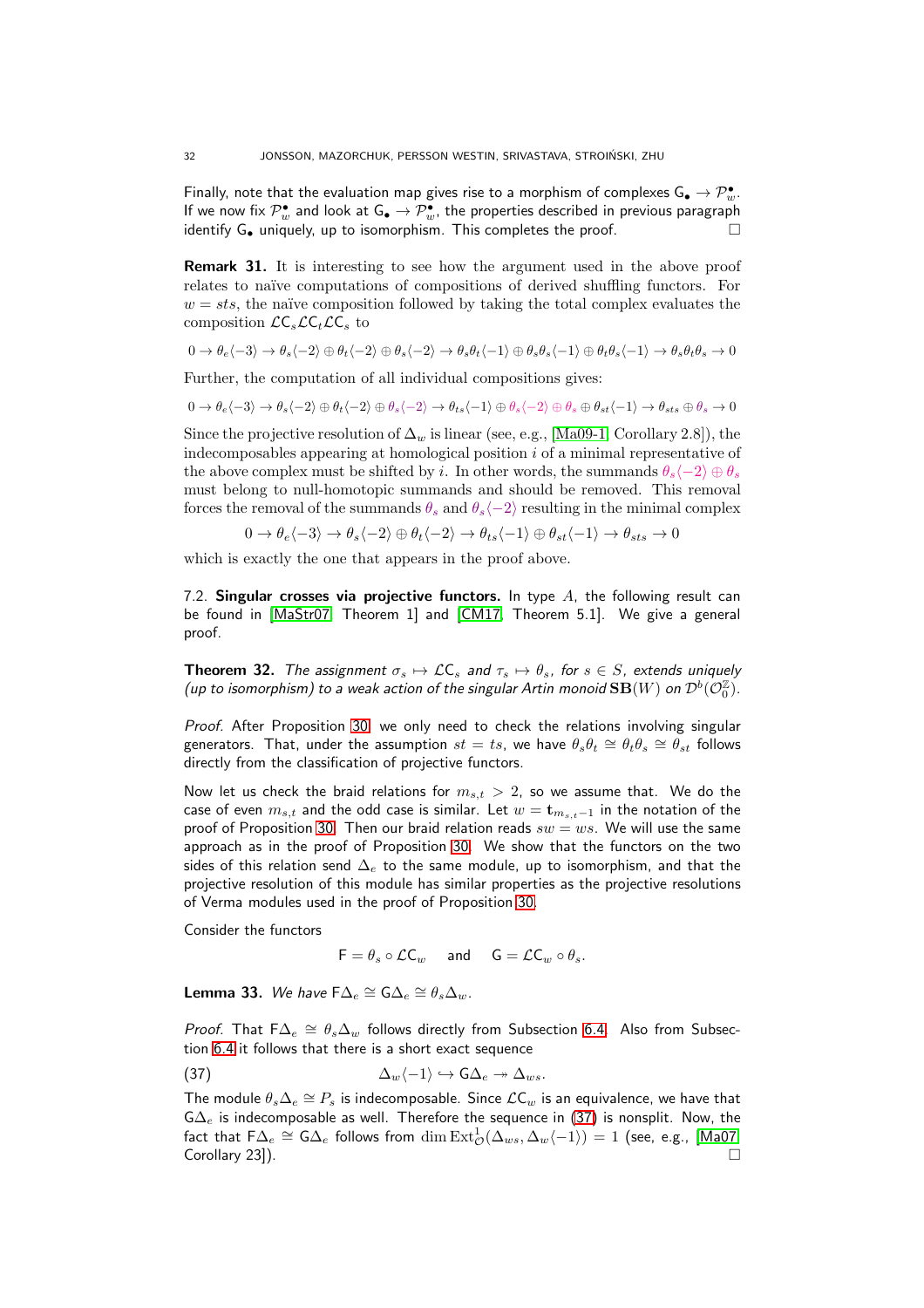<span id="page-32-1"></span>**Lemma 34.** The minimal projective resolution of  $\theta_s \Delta_w$  has the following form:

$$
0 \to P_{tws}\langle -1 \rangle \to P_{ws} \to 0.
$$

*Proof.* We start by noting that  $\ell(tws) = \ell(ws) - 1$ . There is a unique, up to scalar, map from  $P_{tws}\langle -1 \rangle$  to  $P_{ws}$ .

Note that both w and tws belong to a rank two parabolic subgroup of  $W$ . Since the Kazhdan-Lusztig theory in the rank two case is trivial, the multiplicities of Verma modules in  $P_{tws}\langle -1 \rangle$  and  $P_{ws}$  are either 0 or 1 and are determined by the Bruhat order. This implies that both  $P_{tws}\langle-1\rangle$  and  $P_{ws}$  have simple socles (by [\[St03,](#page-38-14) Theorem 8.1]) and, consequently, any non-zero map from  $P_{tws}\langle-1\rangle$  to  $P_{ws}$  is injective.

By comparing the Verma flags of  $P_{tws}\langle-1\rangle$  and  $P_{ws}$ , we see that the images of  $\theta_s\Delta_w$ and  $P_{ws}/P_{tws}\langle-1\rangle$  in the Grothendieck group coincide. The module  $P_{ws}/P_{tws}\langle-1\rangle$ has, by construction, simple top. In particular, it is indecomposable. Now, that fact that we have an isomorphism  $P_{ws}/P_{tws}\langle-1\rangle \cong \theta_s\Delta_w$  follows from

$$
\dim \text{ext}^1_{\mathcal{O}}(\Delta_{ws}, \Delta_w \langle -1 \rangle) = 1,
$$

see, e.g., [\[Ma07,](#page-38-16) Corollary 23].

Taking Lemmata [33](#page-31-2) and [34](#page-32-1) into account, the same reasoning as in the proof of Proposition [30](#page-30-0) shows that both F and G have the following minimal representative (where the middle map is unique up to scalar and non-zero) which is unique, up to isomorphism:

(38) 
$$
0 \to \theta_{tws} \langle -1 \rangle \to \theta_{ws} \to 0.
$$

It remains to check the relation  $\tau_s \sigma_s = \sigma_s \tau_s$ . We have

<span id="page-32-3"></span>
$$
\theta_s \circ \mathcal{L} \mathsf{C}_s \, \Delta_e \cong \mathcal{L} \mathsf{C}_s \circ \theta_s \, \Delta_e \cong P_s \langle 1 \rangle.
$$

<span id="page-32-0"></span>The argument from the proof of Proposition [30](#page-30-0) implies  $\theta_s \circ \mathcal{L}C_s \cong \mathcal{L}C_s \circ \theta_s$ . This completes the proof.

## 8. Categorification of the desingularization map

8.1. New candidate for the singular crossing. For a simple reflection  $s$ , consider the following morphism  $\xi$  in  $\mathcal{K}^b(\mathscr{P}^\mathbb{Z})$ , where  $\theta_s$  is in the homological position  $0$ :

<span id="page-32-2"></span>

Setting  $\alpha_s = \text{adj}_s \text{adj}^s$ , we obtain that the complex

(39) 
$$
0 \longrightarrow \theta_s \stackrel{\alpha_s}{\longrightarrow} \theta_s \langle 2 \rangle \longrightarrow 0
$$

is a minimal representative for the cone of ξ. Note that the identity map on  $\theta_e\langle 1\rangle$  splits off as a direct summand of the cone and hence disappears in this minimal representative. We denote the complex in [\(39\)](#page-32-2) by  $\hat{\theta}_s$ .

We note that  $\alpha_s$  is non-zero since, when evaluated at the simple module  $L_s$ , the adjunction morphism  $\mathrm{adj}^s$  is surjective while the adjunction morphism  $\mathrm{adj}_s$  is injective.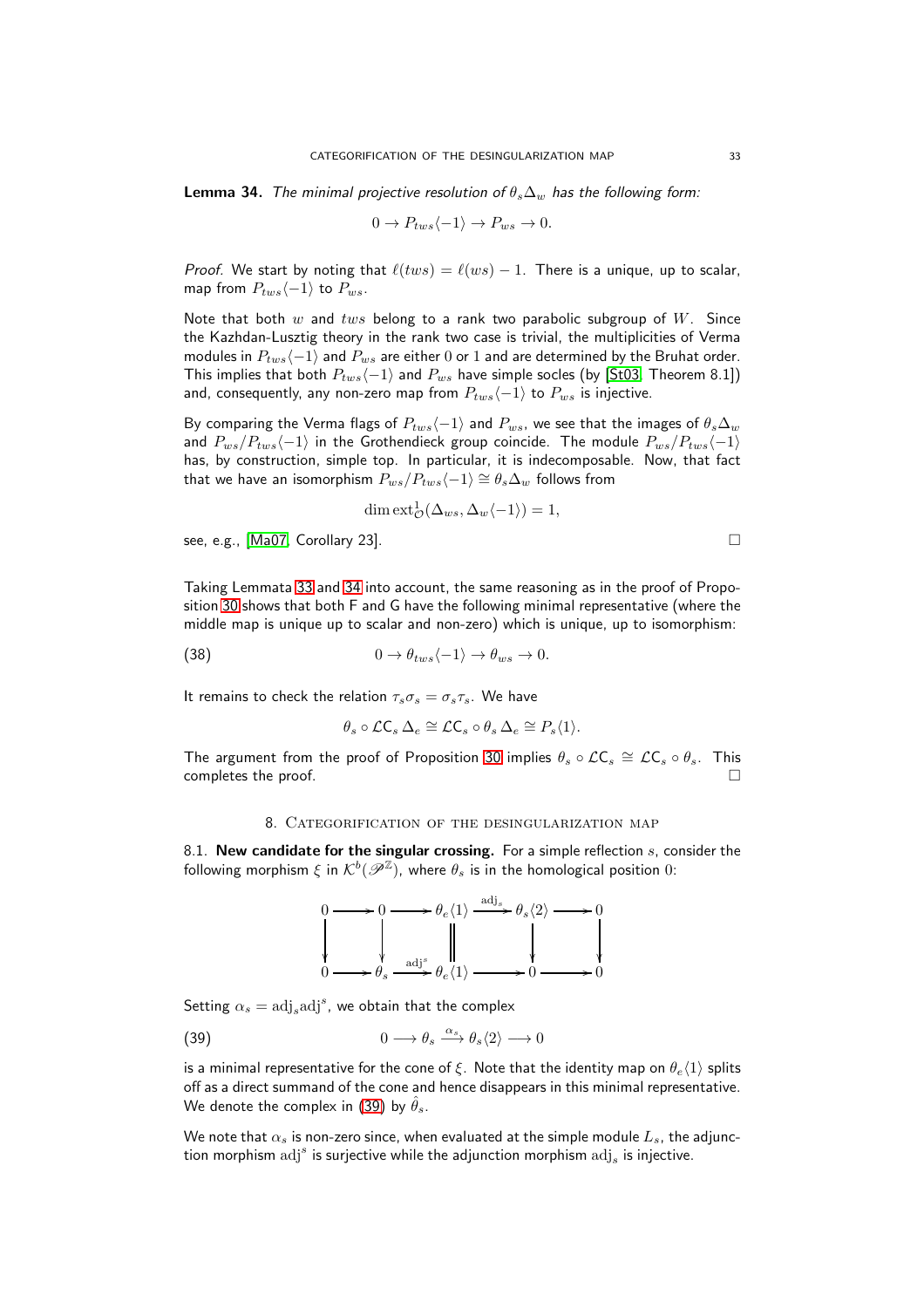## 8.2. Main theorem.

<span id="page-33-0"></span>**Theorem 35.** The assignment  $\sigma_s \mapsto \mathcal{LC}_s$  and  $\tau_s \mapsto \hat{\theta}_s$ , for  $s \in S$ , extends uniquely (up to isomorphism) to a weak action of the singular Artin monoid  $\mathbf{SB}(W)$  on  $\mathcal{D}^b(\mathcal{O}_0^{\mathbb{Z}}).$ 

Since  $\hat{\theta}_s$  is defined as a cone of a morphism from  $\mathcal{L}C_s[-2]\langle 2\rangle$  to  $\mathcal{L}C_s$ , one can interpret Theorem [35](#page-33-0) as a categorification of the desingularization map.

Note that Relation [1](#page-4-0) is proved in Theorem [30,](#page-30-0) so, to prove Theorem [35,](#page-33-0) we only need to check Relations [2, 3, 4](#page-4-0) and [5.](#page-4-0) We will do this, one at a time, below.

8.3. Proof: Relation [4.](#page-4-0) We need to prove that, for  $s, t \in S$ , we have

<span id="page-33-1"></span>
$$
\hat{\theta}_s \circ \hat{\theta}_t \cong \hat{\theta}_t \circ \hat{\theta}_s
$$

provided that  $st = ts$ . The LHS of [\(40\)](#page-33-1) is given by taking the total complex of the following commutative diagram:

(41)  
\n
$$
\begin{array}{ccc}\n & \theta_s \theta_t \xrightarrow{\mathrm{id}_s \circ_h \alpha_t} & \theta_s \theta_t \langle 2 \rangle \\
 & \alpha_s \circ_h \mathrm{id}_t & \phi_s \theta_t \langle 2 \rangle \\
\theta_s \theta_t \langle 2 \rangle \xrightarrow{\mathrm{id}_s \circ_h \alpha_t \langle 2 \rangle} & \theta_s \theta_t \langle 4 \rangle\n\end{array}
$$

Using Soergel's combinatorial description, we can represent this diagram as the following complexes of bimodules over the coinvariant algebra C:

<span id="page-33-2"></span>(42)  
\n
$$
C \otimes_{C^s} C \otimes_{C^t} C \xrightarrow{\mathrm{id}_s \circ_h \alpha_t} C \otimes_{C^s} C \otimes_{C^t} C \langle 2 \rangle
$$
\n
$$
\downarrow^{\alpha_s \circ_h \mathrm{id}_t} \downarrow^{\alpha_s \circ_h \mathrm{id}_t} \vee \qquad \qquad \downarrow^{\alpha_s \circ_h \mathrm{id}_t} \langle 2 \rangle
$$
\n
$$
C \otimes_{C^s} C \otimes_{C^t} C \langle 2 \rangle \xrightarrow{\mathrm{id}_s \circ_h \alpha_t \langle 2 \rangle} C \otimes_{C^s} C \otimes_{C^t} C \langle 4 \rangle
$$

here  $\mathsf{C}^s$  and  $\mathsf{C}^t$  are the subalgebras of  $s$ - and  $t$ -invariants in C, respectively. Let  $x_s$  and  $x_t$  denote the images in C of the coroots corresponding to s and t, respectively. Then the map  $\alpha_s$  maps the generator  $1\otimes 1$  of C $\otimes_{\mathsf{C}^s}$  C to  $1\otimes x_s+x_s\otimes 1.$  Similarly, the map  $\alpha_t$  maps the generator  $1\otimes 1$  of C  $\otimes_{{\mathtt{C}}^t}$  C to  $1\otimes x_t+x_t\otimes 1.$ 

Since  $st = ts$ , we have the unique isomorphism from the indecomposable C-C-bimodule C⊗ $_{\mathbb{C}^\mathscr{S}}$  C $\otimes_{\mathbb{C}^t}$  C to the indecomposable C-C-bimodule C $\otimes_{\mathbb{C}^t}$  C $\otimes_{\mathbb{C}^s}$  C which sends  $1\otimes 1\otimes 1$  to 1 ⊗ 1 ⊗ 1. Applying this ismorphism component-wise to [\(42\)](#page-33-2) and taking the formulae of the previous paragraph into account, we get

(43)  
\n
$$
C \otimes_{C^t} C \otimes_{C^s} C \longrightarrow {\alpha_t \circ_{h} id_s \longrightarrow C \otimes_{C^t} C \otimes_{C^s} C\langle 2 \rangle \over \begin{array}{c} \downarrow id_{t \circ_{h} \alpha_s} \\ \downarrow id_{t \circ_{h} \alpha_s \langle 2 \rangle} \end{array}} \begin{array}{c} \downarrow d_{t \circ_{h} \alpha_s \langle 2 \rangle} \\ \downarrow id_{t \circ_{h} \alpha_s \langle 2 \rangle} \\ \downarrow d_{t \circ_{h} \alpha_s \langle 2 \rangle} \end{array}
$$

which represents the RHS of [\(40\)](#page-33-1) (note that the two middle bimodules also got swapped compared to [\(42\)](#page-33-2)).

8.4. Proof: Relation [5.](#page-4-0) We need to prove that

<span id="page-33-3"></span>(44) 
$$
\hat{\theta}_s \circ \mathcal{L} \mathsf{C}_s \cong \mathcal{L} \mathsf{C}_s \circ \hat{\theta}_s.
$$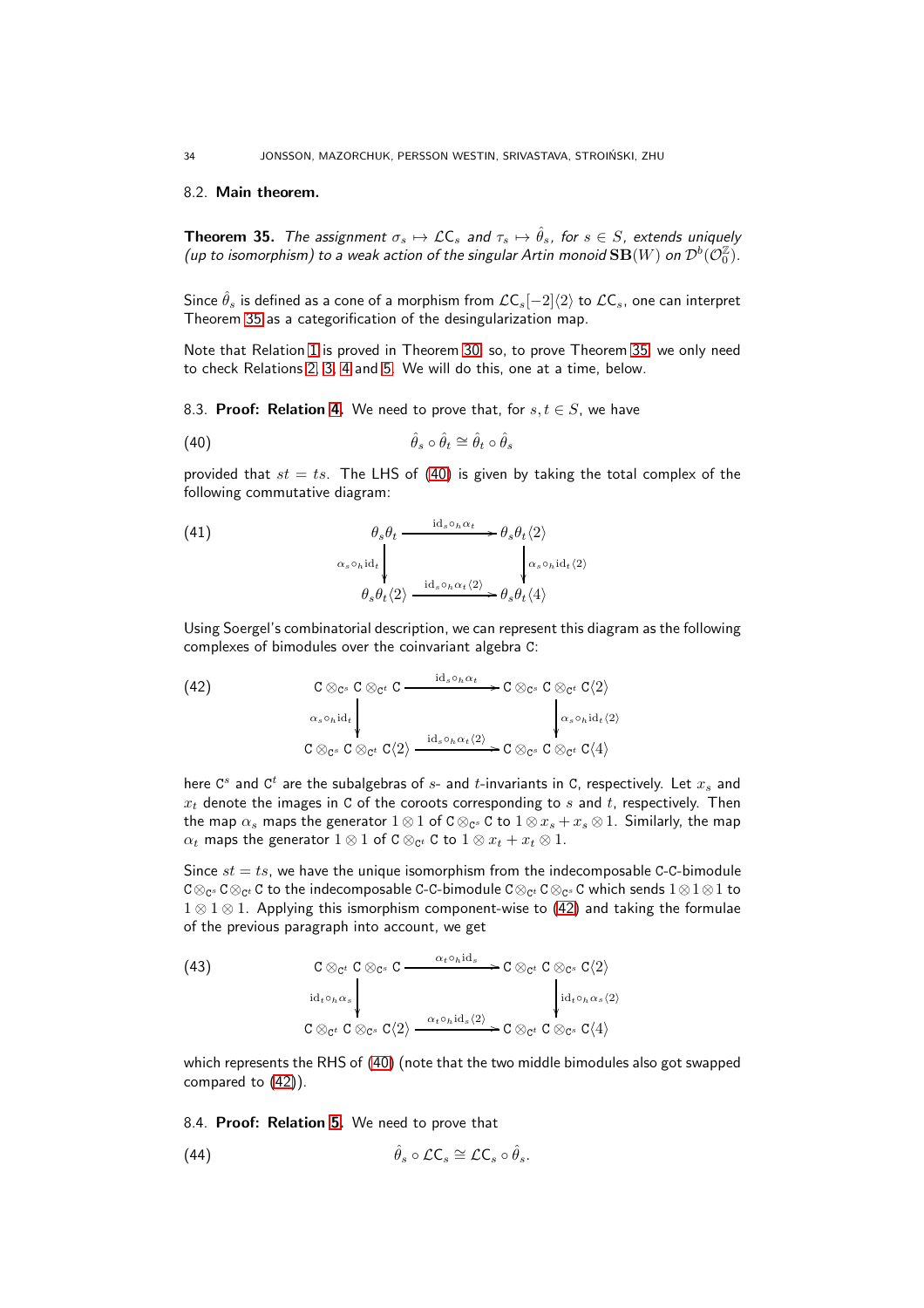The LHS of [\(44\)](#page-33-3) is given by taking the total complex of the following commutative diagram:

<span id="page-34-0"></span>(45) 
$$
\theta_s \langle -1 \rangle \xrightarrow{\mathrm{id}_s \circ_h \mathrm{adj}_s} \theta_s \theta_s
$$

$$
\alpha_s \langle -1 \rangle \downarrow \qquad \qquad \downarrow \alpha_s \circ_h \mathrm{id}_s
$$

$$
\theta_s \langle 1 \rangle \xrightarrow{\mathrm{id}_s \circ_h \mathrm{adj}_s \langle 2 \rangle} \theta_s \theta_s \langle 2 \rangle
$$

Using Soergel's combinatorial description, we can look at the image of [\(45\)](#page-34-0) in the homotopy category of bimodules over the coinvariant algebra.

Let us first consider the case of the Lie algebra  $sI_2$ . In this case, the coinvariant algebra is isomorphic to the algebra  $D = \mathbb{C}[x]/(x^2)$  of dual numbers, graded such that  $deg(x) = 2$ . The identity functor  $\theta_e$  is represented by the regular D-D-bimodule D graded naturally. The functor  $\theta_s$  is represented by the D-D-bimodule  $D \otimes_{\mathbb{C}} D$ , graded such that  $\deg(1 \otimes 1) = -1$ . The adjunction morphism  $\text{adj}^s : \theta_s \to \theta_e \langle 1 \rangle$  is given by the multiplication map while the adjunction morphism  $\mathrm{adj}_s:\theta_e\langle -1\rangle\to \theta_s$  sends  $1$  to  $1 \otimes x + x \otimes 1$ . This means that the map  $\alpha_s$  is the endomorphism of  $D \otimes_{\mathbb{C}} D$  sending  $1 \otimes 1$  to  $1 \otimes x + x \otimes 1$ . The two ways around the diagram in [\(45\)](#page-34-0) send  $1 \otimes 1$  to  $x \otimes x \otimes 1 + x \otimes 1 \otimes x + 1 \otimes x \otimes x.$ 

The upper map of the diagram sends 1⊗1 to  $1 \otimes 1 \otimes x + 1 \otimes x \otimes 1$ . The latter element generates a summand of  $\theta_s \theta_s$ , call it X. We also have the corresponding summand of  $\theta_s\theta_s\langle 2\rangle$ , call it Y. These two summands, together with the left part of the diagram, form a subdiagram (that is they are closed with respect to all maps on the diagram). By construction, the total complex of this subdiagram is homotopic to zero.

The image of the element  $1 \otimes 1 \otimes 1$  under the right vertical map is  $x \otimes 1 \otimes 1 + 1 \otimes x \otimes 1$ . When factoring out the (homotopic to zero) subcomplex from the previous paragraph, we send  $1 \otimes 1 \otimes x + 1 \otimes x \otimes 1$  to zero, implying that

<span id="page-34-2"></span><span id="page-34-1"></span> $x \otimes 1 \otimes 1 + 1 \otimes x \otimes 1 = x \otimes 1 \otimes 1 - 1 \otimes 1 \otimes x.$ 

This means that the total complex of [\(45\)](#page-34-0) is represented in the homotopy category of complexes by the following complex of  $D-D$ -bimodules:

(46) 
$$
0 \longrightarrow D \otimes_{\mathbb{C}} D \xrightarrow{\beta_s} D \otimes_{\mathbb{C}} D \longrightarrow 0,
$$

where the map  $\beta_s$  sends  $1 \otimes 1$  to  $x \otimes 1 - 1 \otimes x$ .

The same computation for the RHS of [\(45\)](#page-34-0) results in the complex

(47) 
$$
0 \longrightarrow D \otimes_{\mathbb{C}} D \xrightarrow{\gamma_s} D \otimes_{\mathbb{C}} D \longrightarrow 0,
$$

where the map  $\gamma_s$  sends  $1 \otimes 1$  to  $1 \otimes x - x \otimes 1$ . Since  $\beta_s = -\gamma_s$ , the complexes in [\(46\)](#page-34-1) and [\(47\)](#page-34-2) are isomorphic, for example, by choosing the identity map between the left non-zero components and minus the identity map between the right non-zero components. This completes the proof in the case of the algebra  $\mathfrak{sl}_2$ .

The general case is similar. One uses that the coinvariant algebra C is a free module over the subalgebra  $C^s$  of  $s$ -invariants with the basis given by  $1$  and the coroot corresponding to s (which we can denote by x). Then all the above arguments go through, mutatis mutandis.

8.5. Proof: Relations [2](#page-4-0) and [3.](#page-4-0) We prove the relation given by Equation [3.](#page-4-0) The proof of the relation given by Equation [2](#page-4-0) is similar. We assume that  $m_{s,t}$  is finite and even and need to prove that

<span id="page-34-3"></span>(48) 
$$
\hat{\theta}_s \circ \underbrace{\mathcal{LC}_t \circ \mathcal{LC}_s \circ \cdots \circ \mathcal{LC}_t}_{m_{s,t}-1 \text{ factors}} \cong \underbrace{\mathcal{LC}_t \circ \mathcal{LC}_s \circ \cdots \circ \mathcal{LC}_t}_{m_{s,t}-1 \text{ factors}} \circ \hat{\theta}_s.
$$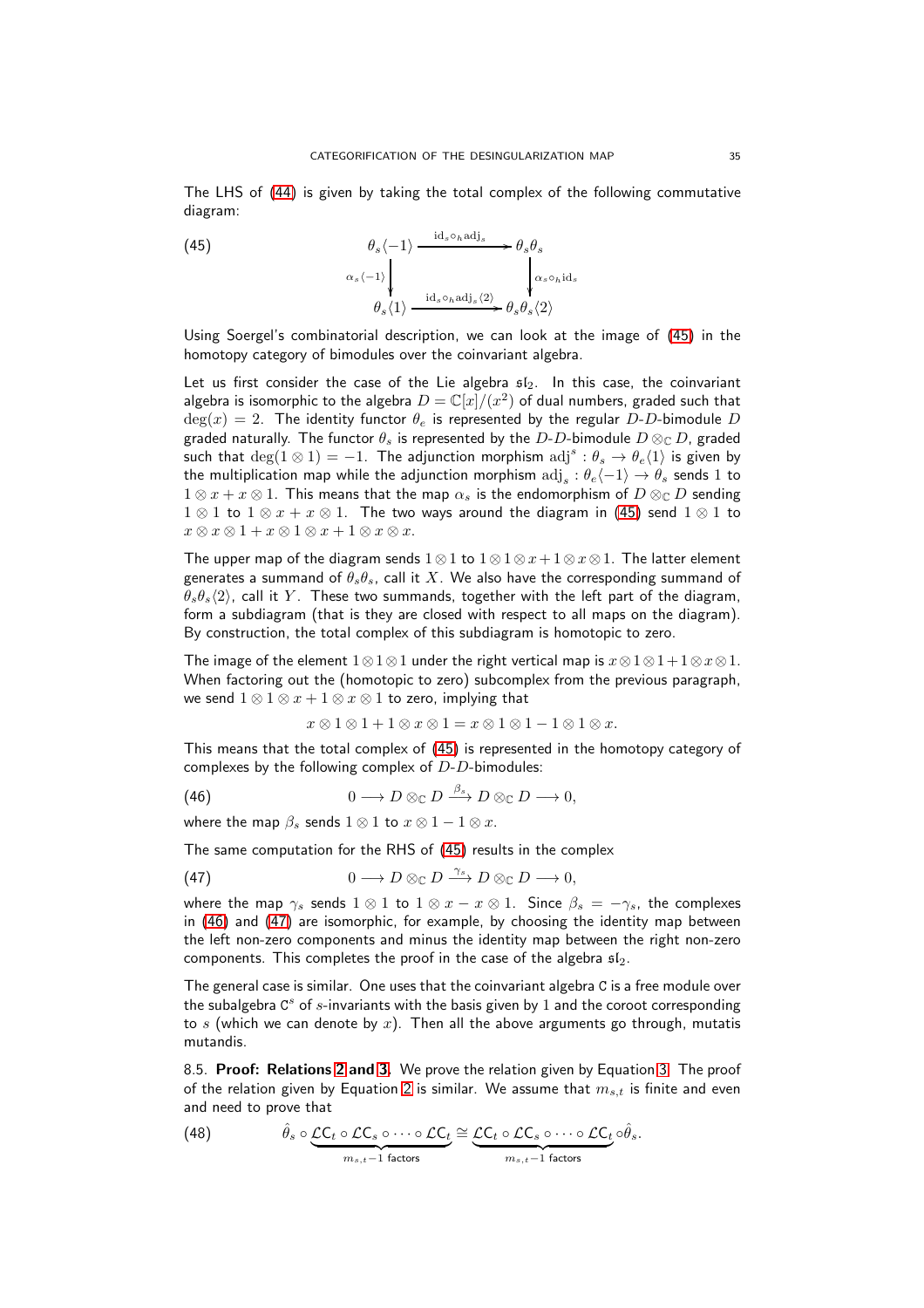Let us take a look at the LHS of [\(48\)](#page-34-3). Set

$$
w = \underbrace{sts \dots t}_{m_{s,t} \text{ factors}} = \underbrace{tst \dots s}_{m_{s,t} \text{ factors}}.
$$

From [\(38\)](#page-32-3), it follows that the LHS of [\(48\)](#page-34-3) is given by the total complex of the following complex:

 $(49)$ 

<span id="page-35-1"></span>

for some natural transformations  $\gamma_i$ , with  $\gamma_1$  and  $\gamma_3$  non-zero. Furthermore, from [\[Bac92\]](#page-36-14), see Subsection [6.4,](#page-28-0) it follows that  $\dim \mathscr{P}^{\mathbb{Z}}(\theta_{sw},\theta_w\langle 1 \rangle) = 1$ . The projective module  $P_{sw}$  is a submodule of  $P_w$ , which implies that the maps  $\gamma_1$  and  $\gamma_3$  are injections.

By construction of  $\alpha_s$ , the map  $\gamma_4$  factors through  $\theta_{ws}$ . Again, [\[Bac92\]](#page-36-14), see Sub-section [6.4,](#page-28-0) it follows that  $\dim \mathscr{P}^{\bar{\mathbb{Z}}}( \theta_w,\theta_{ws}\langle 1 \rangle )\,=\,1$  and  $\dim \mathscr{P}^{\mathbb{Z}}(\theta_{ws},\theta_w\langle 1 \rangle )\,=\,1.$ This means that  $\gamma_4$  is unique up to scalar. Since  $\gamma_3$  is an injection, it follows that commutativity of [\(49\)](#page-35-1) defines the map  $\gamma_2$  uniquely (as soon as the scalar for  $\gamma_4$  is fixed).

It remains to note that the RHS of [\(48\)](#page-34-3) is also given by the total complex of a commu-tative diagram of the form [\(49\)](#page-35-1) (possibly for different choices of the  $\gamma_i$ 's). However, we have just established that the only real choices in [\(49\)](#page-35-1) are scalars. This implies [\(48\)](#page-34-3).

8.6. Another candidate that fails. There is another obvious candidate for categorification of the desingularization map. For a simple reflection  $s$ , consider the following morphism  $\xi'$  in  $\mathcal{K}^b(\overline{\mathscr{P}}^{\mathbb{Z}})$ , where  $\theta_s$  is in the homological position  $0$ :

<span id="page-35-2"></span>

Setting  $\beta_s = \text{adj}^s \text{adj}_s$ , we obtain that the complex

(50) 
$$
0 \longrightarrow \theta_e \langle -1 \rangle \stackrel{\beta_s}{\longrightarrow} \theta_e \langle 1 \rangle \longrightarrow 0
$$

is a minimal representative for the cone of  $\xi'$  . Note that the identity map on  $\theta_s$  splits off as a direct summand of the cone and hence disappears in this minimal representative. We denote the complex in [\(50\)](#page-35-2) by  $\hat{\theta}_s$ . The following negative result shows that sending  $\tau_s$  to  $\check{\theta}_s$  does not define a weak action of the singular braid monoid.

<span id="page-35-0"></span>**Proposition 36.** For  $s \in S$ , we have  $\check{\theta}_s \circ \mathcal{L} \mathsf{C}_s \not\cong \mathcal{L} \mathsf{C}_s \circ \check{\theta}_s$ .

*Proof.* It is enough to consider the case of the Lie algebra  $sI_2$ . Again, we interpret all objects using bimodules over the dual numbers D. Then the map  $\beta_s$  is given by the bimodule homomorphism  $D \to D$  sending 1 to 2x.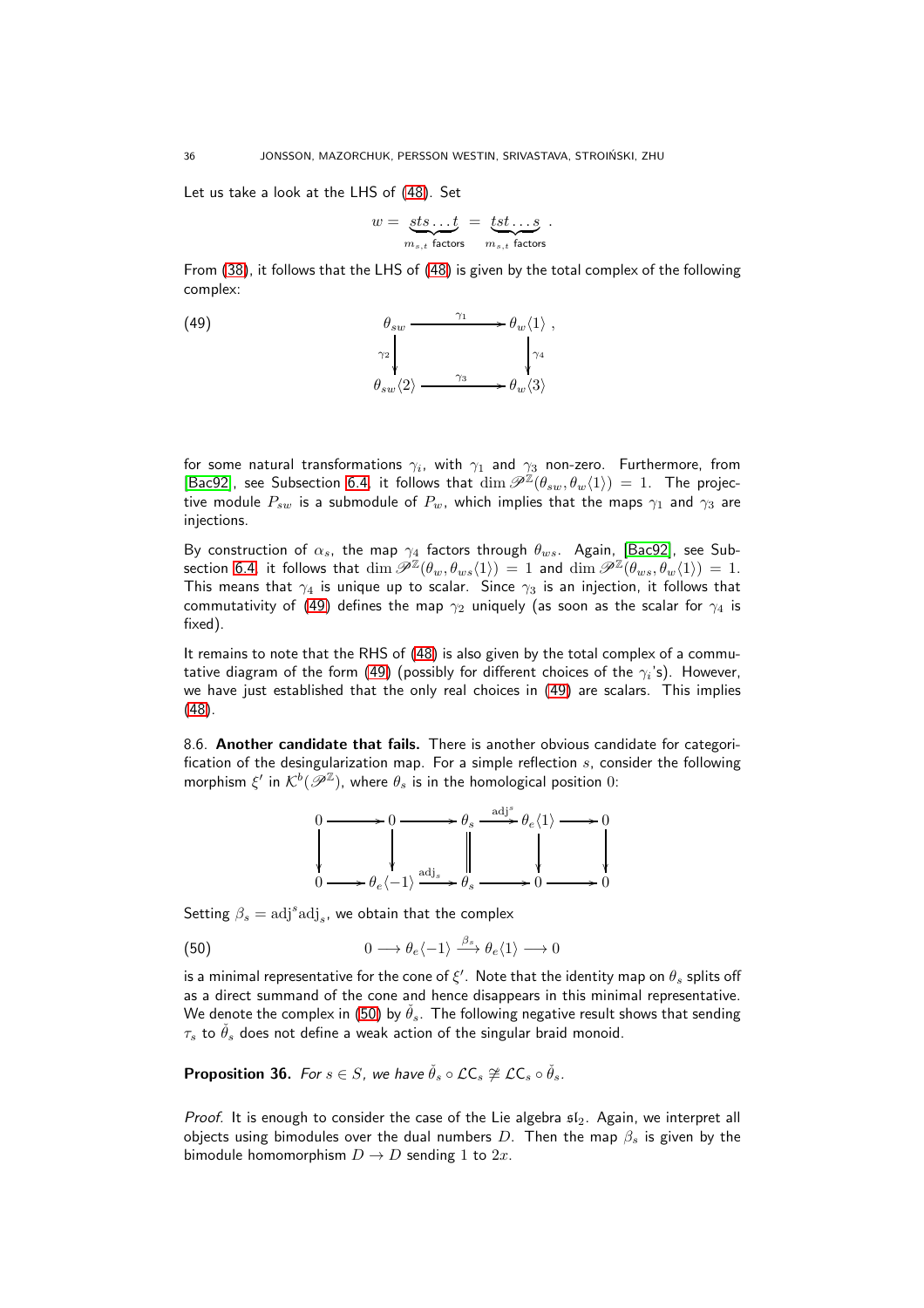The composition  $\hat{\theta}_s \circ \mathcal{LC}_s$  is then given by the total complex of the following commutative diagram:



Here

- $\gamma_1$  and  $\gamma_3$  send 1 to  $1 \otimes x + x \otimes 1$ ,
- $\gamma_2$  sends 1 to  $2x$ ,
- $\gamma_4$  sends  $1 \otimes 1$  to  $2x \otimes 1$ .

In turn, the composition  $\mathcal{L}\mathsf{C}_s \circ \check{\theta}_s$  is given by the total complex of the following commutative diagram:

$$
D\langle -2 \rangle \longrightarrow D \otimes_{\mathbb{C}} D\langle -1 \rangle
$$
  
\n
$$
\gamma_2
$$
\n
$$
D \longrightarrow \gamma_3
$$
\n
$$
D \otimes_{\mathbb{C}} D\langle 1 \rangle
$$

Here  $\gamma_1, \, \gamma_2$  and  $\gamma_3$  are as in the previous paragraph, while  $\gamma_4'$  sends  $1 \otimes 1$  to  $1 \otimes 2x.$ 

Since  $\gamma_4$  and  $\gamma_4'$  are linearly independent, it follows that the two total complexes are not isomorphic.  $\Box$ 

#### **REFERENCES**

- <span id="page-36-1"></span>[An04] Antony, N. On the injectivity of the Vassiliev homomorphism of singular Artin monoids. Bull. Austral. Math. Soc. 70 (2004), no. 3, 401–422.
- <span id="page-36-2"></span>[An05] Antony, N. On singular Artin monoids and contributions to Birman's conjecture. Comm. Algebra 33 (2005), no. 11, 4043–4056.
- <span id="page-36-14"></span>[Bac92] Backelin, E. The Hom-spaces between projective functors. Represent. Theory 5 (2001), 267–283.
- <span id="page-36-3"></span>[Bae92] Baez, J. Link invariants of finite type and perturbation theory. Lett. Math. Phys. 26 (1992), no. 1, 43–51.
- <span id="page-36-11"></span>[BB81] Beilinson, A.; Bernstein, J. Localisation de g-modules. C. R. Acad. Sci. Paris Ser. I Math. 292 (1981), no. 1, 15–18.
- <span id="page-36-13"></span>[BG80] Bernstein, J.; Gelfand, S. Tensor products of finite- and infinite-dimensional representations of semisimple Lie algebras. Compositio Math. 41 (1980), no. 2, 245–285.
- <span id="page-36-9"></span>[BGG75] Bernstein, I.; Gelfand, I.; Gelfand, S. Differential operators on the base affine space and a study of g-modules. Lie groups and their representations (Proc. Summer School, Bolyai Janos Math. Soc., Budapest, 1971), pp. 21–64. Halsted, New York, 1975.
- <span id="page-36-10"></span>[BGG76] Bernstein, I.; Gelfand, I.; Gelfand, S. A certain category of g-modules. (Russian) Funkcional. Anal. i Prilozen. 10 (1976), no. 2, 1–8.
- <span id="page-36-0"></span>[Bi93] Birman, J. New points of view in knot theory. Bull. Amer. Math. Soc. (N.S.) 28 (1993), no. 2, 253–287.
- <span id="page-36-4"></span>[Br37] Brauer, R. On algebras which are connected with the semisimple continuous groups. Ann. of Math. (2) 38 (1937), no. 4, 857–872.
- <span id="page-36-12"></span>[BK81] Brylinski, J.-L.; Kashiwara, M. Kazhdan-Lusztig conjecture and holonomic systems. Invent. Math. 64 (1981), no. 3, 387–410.
- <span id="page-36-7"></span>[Ca86] Carlin, K. Extensions of Verma modules. Trans. Amer. Math. Soc. 294 (1986), no. 1, 29–43.
- <span id="page-36-5"></span>[CE22] Clark, C.; East, J. Presentations for wreath products involving symmetric inverse monoids and categories. Preprint [arXiv:2204.06992.](http://arxiv.org/abs/2204.06992)
- <span id="page-36-8"></span>[C-Z18] Chen, C.-W.; Frisk Dubsky, B.; Jonsson, H.; Mazorchuk, V.; Persson Westin, E.; Zhang, X.; Zimmermann, J. Extreme representations of semirings. Serdica Math. J. 44 (2018), no. 3-4, 365–412.
- <span id="page-36-6"></span>[CL15] Cohen, A.; Liu, S. Brauer algebras of type B. Forum Math. 27 (2015), no. 2, 1163–1202.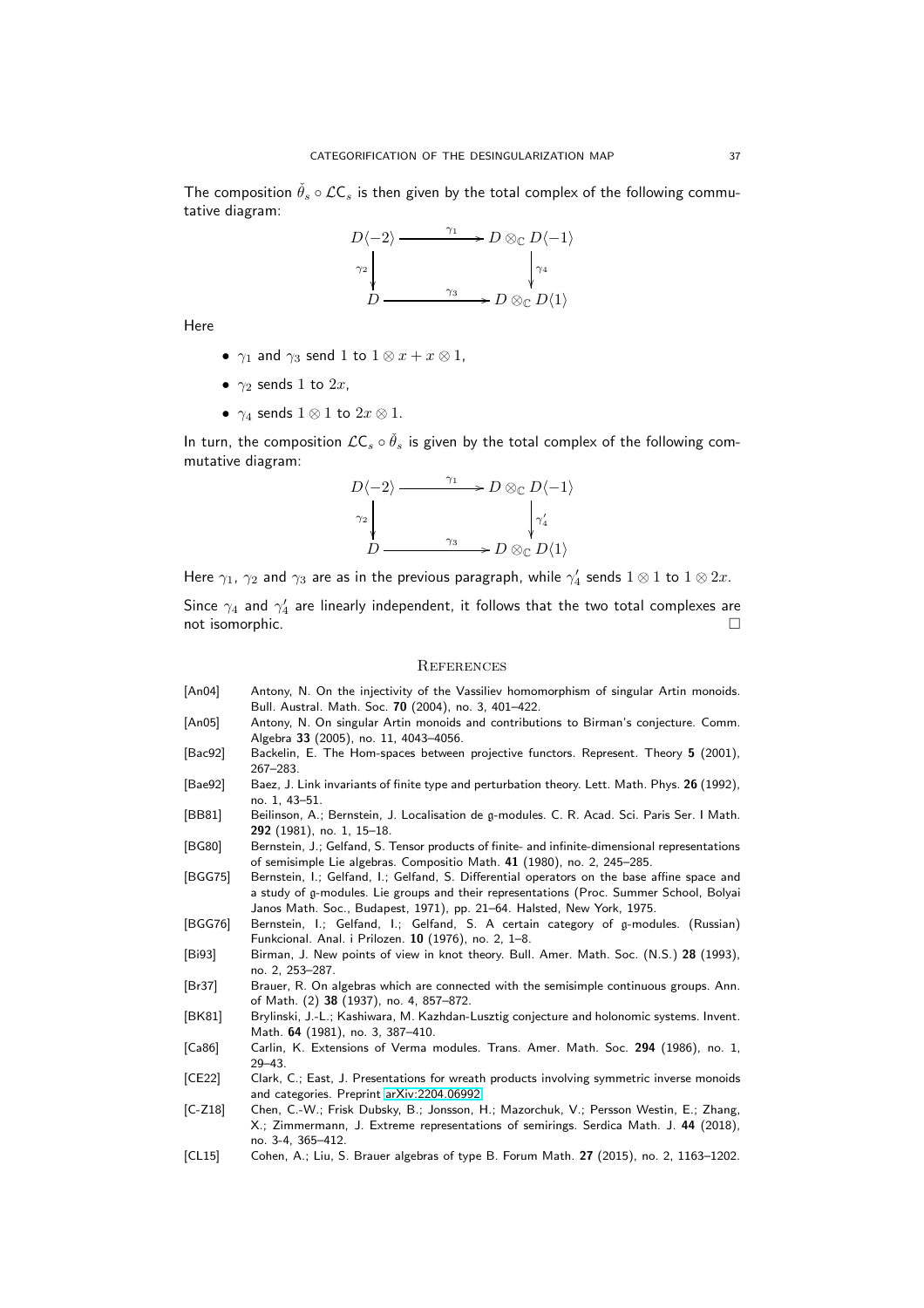<span id="page-37-28"></span><span id="page-37-27"></span><span id="page-37-26"></span><span id="page-37-25"></span><span id="page-37-24"></span><span id="page-37-23"></span><span id="page-37-22"></span><span id="page-37-21"></span><span id="page-37-20"></span><span id="page-37-19"></span><span id="page-37-18"></span><span id="page-37-17"></span><span id="page-37-16"></span><span id="page-37-15"></span><span id="page-37-14"></span><span id="page-37-13"></span><span id="page-37-12"></span><span id="page-37-11"></span><span id="page-37-10"></span><span id="page-37-9"></span><span id="page-37-8"></span><span id="page-37-7"></span><span id="page-37-6"></span><span id="page-37-5"></span><span id="page-37-4"></span><span id="page-37-3"></span><span id="page-37-2"></span><span id="page-37-1"></span><span id="page-37-0"></span>

| [Co00]<br>Corran, R. A normal form for a class of monoids including the singular braid monoids. J.<br>Algebra 223 (2000), no. 1, 256-282.<br>[Co05]<br>Corran, R. Conjugacy in singular Artin monoids. J. Aust. Math. Soc. 79 (2005), no. 2,<br>183-212.<br>Coulembier, K.; Mazorchuk, V. Dualities and derived equivalences for category O. Israel<br>[CM17]<br>J. Math. 219 (2017), no. 2, 661-706.<br>Easdown, D.; East, J.; FitzGerald, D. Presentations of factorizable inverse monoids. Acta<br>[EEF05]<br>Sci. Math. (Szeged) 71 (2005), no. 3-4, 509-520.<br>[Ea06a]<br>East, J. Birman's conjecture is true for $I_2(p)$ . J. Knot Theory Ramifications 15 (2006),<br>no. 2, 167-177.<br>East, J. The factorizable braid monoid. Proc. Edinb. Math. Soc. (2) 49 (2006), no. 3,<br>[Ea06b]<br>609–636.<br>East, J. Singular braids and partial permutations. Acta Sci. Math. (Szeged) 81 (2015), no.<br>[Eq15]<br>$1-2, 55-77.$<br>Everitt, B.; Fountain, J. Partial mirror symmetry, lattice presentations and algebraic<br>[EF13]<br>monoids. Proc. Lond. Math. Soc. (3) 107 (2013), no. 2, 414-450.<br>[Fi03]<br>FitzGerald, D. G. A presentation for the monoid of uniform block permutations. Bull.<br>Austral. Math. Soc. <b>68</b> (2003), no. 2, 317–324.<br>FitzGerald, D.; Leech, J. Dual symmetric inverse monoids and representation theory. J.<br>[FL06]<br>Austral. Math. Soc. Ser. A 64 (1998), no. 3, 345-367.<br>[GM93]<br>Ganyushkin, O.; Mazorchuk, V. Factor powers of semigroups of transformations.<br>(Ukrainian) Dopov./Dokl. Akad. Nauk Ukraini 1993, no. 12, 5-9 (1994).<br>Ganyushkin, O.; Mazorchuk, V. Factor powers of finite symmetric groups. (Russian) Mat.<br>[GM95a]<br>Zametki 58 (1995), no. 2, 176–188; translation in Math. Notes 58 (1995), no. 1-2, 794–<br>802 (1996)<br>[GM95b]<br>Ganyushkin, O.; Mazorchuk, V. The structure of subsemigroups of factor powers of finite<br>symmetric groups. (Russian) Mat. Zametki 58 (1995), no. 3, 341–354, 478; translation in<br>Math. Notes 58 (1995), no. 3-4, 910-920 (1996) |
|----------------------------------------------------------------------------------------------------------------------------------------------------------------------------------------------------------------------------------------------------------------------------------------------------------------------------------------------------------------------------------------------------------------------------------------------------------------------------------------------------------------------------------------------------------------------------------------------------------------------------------------------------------------------------------------------------------------------------------------------------------------------------------------------------------------------------------------------------------------------------------------------------------------------------------------------------------------------------------------------------------------------------------------------------------------------------------------------------------------------------------------------------------------------------------------------------------------------------------------------------------------------------------------------------------------------------------------------------------------------------------------------------------------------------------------------------------------------------------------------------------------------------------------------------------------------------------------------------------------------------------------------------------------------------------------------------------------------------------------------------------------------------------------------------------------------------------------------------------------------------------------------------------------------------------------------------------------------------------------------------------------------------------------------------------------------------|
|                                                                                                                                                                                                                                                                                                                                                                                                                                                                                                                                                                                                                                                                                                                                                                                                                                                                                                                                                                                                                                                                                                                                                                                                                                                                                                                                                                                                                                                                                                                                                                                                                                                                                                                                                                                                                                                                                                                                                                                                                                                                            |
|                                                                                                                                                                                                                                                                                                                                                                                                                                                                                                                                                                                                                                                                                                                                                                                                                                                                                                                                                                                                                                                                                                                                                                                                                                                                                                                                                                                                                                                                                                                                                                                                                                                                                                                                                                                                                                                                                                                                                                                                                                                                            |
|                                                                                                                                                                                                                                                                                                                                                                                                                                                                                                                                                                                                                                                                                                                                                                                                                                                                                                                                                                                                                                                                                                                                                                                                                                                                                                                                                                                                                                                                                                                                                                                                                                                                                                                                                                                                                                                                                                                                                                                                                                                                            |
|                                                                                                                                                                                                                                                                                                                                                                                                                                                                                                                                                                                                                                                                                                                                                                                                                                                                                                                                                                                                                                                                                                                                                                                                                                                                                                                                                                                                                                                                                                                                                                                                                                                                                                                                                                                                                                                                                                                                                                                                                                                                            |
|                                                                                                                                                                                                                                                                                                                                                                                                                                                                                                                                                                                                                                                                                                                                                                                                                                                                                                                                                                                                                                                                                                                                                                                                                                                                                                                                                                                                                                                                                                                                                                                                                                                                                                                                                                                                                                                                                                                                                                                                                                                                            |
|                                                                                                                                                                                                                                                                                                                                                                                                                                                                                                                                                                                                                                                                                                                                                                                                                                                                                                                                                                                                                                                                                                                                                                                                                                                                                                                                                                                                                                                                                                                                                                                                                                                                                                                                                                                                                                                                                                                                                                                                                                                                            |
|                                                                                                                                                                                                                                                                                                                                                                                                                                                                                                                                                                                                                                                                                                                                                                                                                                                                                                                                                                                                                                                                                                                                                                                                                                                                                                                                                                                                                                                                                                                                                                                                                                                                                                                                                                                                                                                                                                                                                                                                                                                                            |
|                                                                                                                                                                                                                                                                                                                                                                                                                                                                                                                                                                                                                                                                                                                                                                                                                                                                                                                                                                                                                                                                                                                                                                                                                                                                                                                                                                                                                                                                                                                                                                                                                                                                                                                                                                                                                                                                                                                                                                                                                                                                            |
|                                                                                                                                                                                                                                                                                                                                                                                                                                                                                                                                                                                                                                                                                                                                                                                                                                                                                                                                                                                                                                                                                                                                                                                                                                                                                                                                                                                                                                                                                                                                                                                                                                                                                                                                                                                                                                                                                                                                                                                                                                                                            |
|                                                                                                                                                                                                                                                                                                                                                                                                                                                                                                                                                                                                                                                                                                                                                                                                                                                                                                                                                                                                                                                                                                                                                                                                                                                                                                                                                                                                                                                                                                                                                                                                                                                                                                                                                                                                                                                                                                                                                                                                                                                                            |
|                                                                                                                                                                                                                                                                                                                                                                                                                                                                                                                                                                                                                                                                                                                                                                                                                                                                                                                                                                                                                                                                                                                                                                                                                                                                                                                                                                                                                                                                                                                                                                                                                                                                                                                                                                                                                                                                                                                                                                                                                                                                            |
|                                                                                                                                                                                                                                                                                                                                                                                                                                                                                                                                                                                                                                                                                                                                                                                                                                                                                                                                                                                                                                                                                                                                                                                                                                                                                                                                                                                                                                                                                                                                                                                                                                                                                                                                                                                                                                                                                                                                                                                                                                                                            |
|                                                                                                                                                                                                                                                                                                                                                                                                                                                                                                                                                                                                                                                                                                                                                                                                                                                                                                                                                                                                                                                                                                                                                                                                                                                                                                                                                                                                                                                                                                                                                                                                                                                                                                                                                                                                                                                                                                                                                                                                                                                                            |
| Ganyushkin, O.; Mazorchuk, V. On the radical of $\mathcal{FP}^{+}(S_n)$ . Mat. Stud. 20 (2003), no.<br>[GM03]<br>$1, 17-26.$                                                                                                                                                                                                                                                                                                                                                                                                                                                                                                                                                                                                                                                                                                                                                                                                                                                                                                                                                                                                                                                                                                                                                                                                                                                                                                                                                                                                                                                                                                                                                                                                                                                                                                                                                                                                                                                                                                                                               |
| [GM09]<br>Ganyushkin, O.; Mazorchuk, V. Classical finite transformation semigroups. An introduc-<br>tion. Algebra and Applications, 9. Springer-Verlag London, Ltd., London, 2009.                                                                                                                                                                                                                                                                                                                                                                                                                                                                                                                                                                                                                                                                                                                                                                                                                                                                                                                                                                                                                                                                                                                                                                                                                                                                                                                                                                                                                                                                                                                                                                                                                                                                                                                                                                                                                                                                                         |
| [GP05]<br>Godelle, E.; Paris, L. On singular Artin monoids. Geometric methods in group theory,<br>43-57, Contemp. Math., 372, Amer. Math. Soc., Providence, RI, 2005.                                                                                                                                                                                                                                                                                                                                                                                                                                                                                                                                                                                                                                                                                                                                                                                                                                                                                                                                                                                                                                                                                                                                                                                                                                                                                                                                                                                                                                                                                                                                                                                                                                                                                                                                                                                                                                                                                                      |
| Hudzenko, S. V. Automorphisms of a finitary factor power of an infinite symmetric group.<br>[Hu10]<br>Ukrainian Math. J. 62 (2010), no. 7, 1158–1162; translated from Ukraïn. Mat. Zh. 62<br>$(2010)$ , no. 7, 997-1001.                                                                                                                                                                                                                                                                                                                                                                                                                                                                                                                                                                                                                                                                                                                                                                                                                                                                                                                                                                                                                                                                                                                                                                                                                                                                                                                                                                                                                                                                                                                                                                                                                                                                                                                                                                                                                                                   |
| [Hu72]<br>Humphreys, J. Introduction to Lie algebras and representation theory. Graduate Texts in<br>Mathematics, Vol. 9. Springer-Verlag, New York-Berlin, 1972. xii+169 pp.                                                                                                                                                                                                                                                                                                                                                                                                                                                                                                                                                                                                                                                                                                                                                                                                                                                                                                                                                                                                                                                                                                                                                                                                                                                                                                                                                                                                                                                                                                                                                                                                                                                                                                                                                                                                                                                                                              |
| Humphreys, J. Representations of semisimple Lie algebras in the BGG category $\mathcal{O}$ . Grad-<br>[Hu08]<br>uate Studies in Mathematics, 94. American Mathematical Society, Providence, RI, 2008.<br>$xvi+289$ pp.                                                                                                                                                                                                                                                                                                                                                                                                                                                                                                                                                                                                                                                                                                                                                                                                                                                                                                                                                                                                                                                                                                                                                                                                                                                                                                                                                                                                                                                                                                                                                                                                                                                                                                                                                                                                                                                     |
| [Ja17]<br>Jabłonowski, M. Presentations and representations of surface singular braid monoids. J.<br>Korean Math. Soc. 54 (2017), no. 3, 749-762.                                                                                                                                                                                                                                                                                                                                                                                                                                                                                                                                                                                                                                                                                                                                                                                                                                                                                                                                                                                                                                                                                                                                                                                                                                                                                                                                                                                                                                                                                                                                                                                                                                                                                                                                                                                                                                                                                                                          |
| [KL79]<br>Kazhdan, D.; Lusztig, G. Representations of Coxeter groups and Hecke algebras. Invent.<br>Math. 53 (1979), no. 2, 165-184.                                                                                                                                                                                                                                                                                                                                                                                                                                                                                                                                                                                                                                                                                                                                                                                                                                                                                                                                                                                                                                                                                                                                                                                                                                                                                                                                                                                                                                                                                                                                                                                                                                                                                                                                                                                                                                                                                                                                       |
| [KS02]<br>Khovanov, M.; Seidel, P. Quivers, Floer cohomology, and braid group actions. J. Amer.<br>Math. Soc. 15 (2002), no. 1, 203-271.                                                                                                                                                                                                                                                                                                                                                                                                                                                                                                                                                                                                                                                                                                                                                                                                                                                                                                                                                                                                                                                                                                                                                                                                                                                                                                                                                                                                                                                                                                                                                                                                                                                                                                                                                                                                                                                                                                                                   |
| [Ko06]<br>Kosuda, M. Irreducible representations of the party algebra. Osaka J. Math. 43 (2006),<br>no. 2, 431-474.                                                                                                                                                                                                                                                                                                                                                                                                                                                                                                                                                                                                                                                                                                                                                                                                                                                                                                                                                                                                                                                                                                                                                                                                                                                                                                                                                                                                                                                                                                                                                                                                                                                                                                                                                                                                                                                                                                                                                        |
| [KM11]<br>Kudryavtseva, G.; Maltcev, V. Two generalisations of the symmetric inverse semigroups.<br>Publ. Math. Debrecen 78 (2011), no. 2, 253–282.                                                                                                                                                                                                                                                                                                                                                                                                                                                                                                                                                                                                                                                                                                                                                                                                                                                                                                                                                                                                                                                                                                                                                                                                                                                                                                                                                                                                                                                                                                                                                                                                                                                                                                                                                                                                                                                                                                                        |
| [KMU15]<br>Kudryavtseva, G.; Maltcev, V.; Umar, A. Presentation for the partial dual symmetric<br>inverse monoid. Comm. Algebra 43 (2015), no. 4, 1621-1639.                                                                                                                                                                                                                                                                                                                                                                                                                                                                                                                                                                                                                                                                                                                                                                                                                                                                                                                                                                                                                                                                                                                                                                                                                                                                                                                                                                                                                                                                                                                                                                                                                                                                                                                                                                                                                                                                                                               |
| [KMax06]<br>Kudryavtseva, G.; Mazorchuk, V. On presentations of Brauer-type monoids. Cent. Eur. J.<br>Math. 4 (2006), no. 3, 413-434.                                                                                                                                                                                                                                                                                                                                                                                                                                                                                                                                                                                                                                                                                                                                                                                                                                                                                                                                                                                                                                                                                                                                                                                                                                                                                                                                                                                                                                                                                                                                                                                                                                                                                                                                                                                                                                                                                                                                      |
| [Mar94]<br>Martin, P., Temperley-Lieb algebras for nonplanar statistical mechanics – the partition<br>algebra construction, J. Knot Theory Ramifications 3 (1994), 51–82.                                                                                                                                                                                                                                                                                                                                                                                                                                                                                                                                                                                                                                                                                                                                                                                                                                                                                                                                                                                                                                                                                                                                                                                                                                                                                                                                                                                                                                                                                                                                                                                                                                                                                                                                                                                                                                                                                                  |
| [MM13]<br>Martin, P.; Mazorchuk, V. Partitioned binary relations. Math. Scand. 113 (2013), no. 1,<br>30–52.                                                                                                                                                                                                                                                                                                                                                                                                                                                                                                                                                                                                                                                                                                                                                                                                                                                                                                                                                                                                                                                                                                                                                                                                                                                                                                                                                                                                                                                                                                                                                                                                                                                                                                                                                                                                                                                                                                                                                                |
| [MM14]<br>Martin, P.; Mazorchuk, V. On the representation theory of partial Brauer algebras. Q. J.<br>Math. 65 (2014), no. 1, 225-247.                                                                                                                                                                                                                                                                                                                                                                                                                                                                                                                                                                                                                                                                                                                                                                                                                                                                                                                                                                                                                                                                                                                                                                                                                                                                                                                                                                                                                                                                                                                                                                                                                                                                                                                                                                                                                                                                                                                                     |
|                                                                                                                                                                                                                                                                                                                                                                                                                                                                                                                                                                                                                                                                                                                                                                                                                                                                                                                                                                                                                                                                                                                                                                                                                                                                                                                                                                                                                                                                                                                                                                                                                                                                                                                                                                                                                                                                                                                                                                                                                                                                            |

38 JONSSON, MAZORCHUK, PERSSON WESTIN, SRIVASTAVA, STROINSKI, ZHU ´